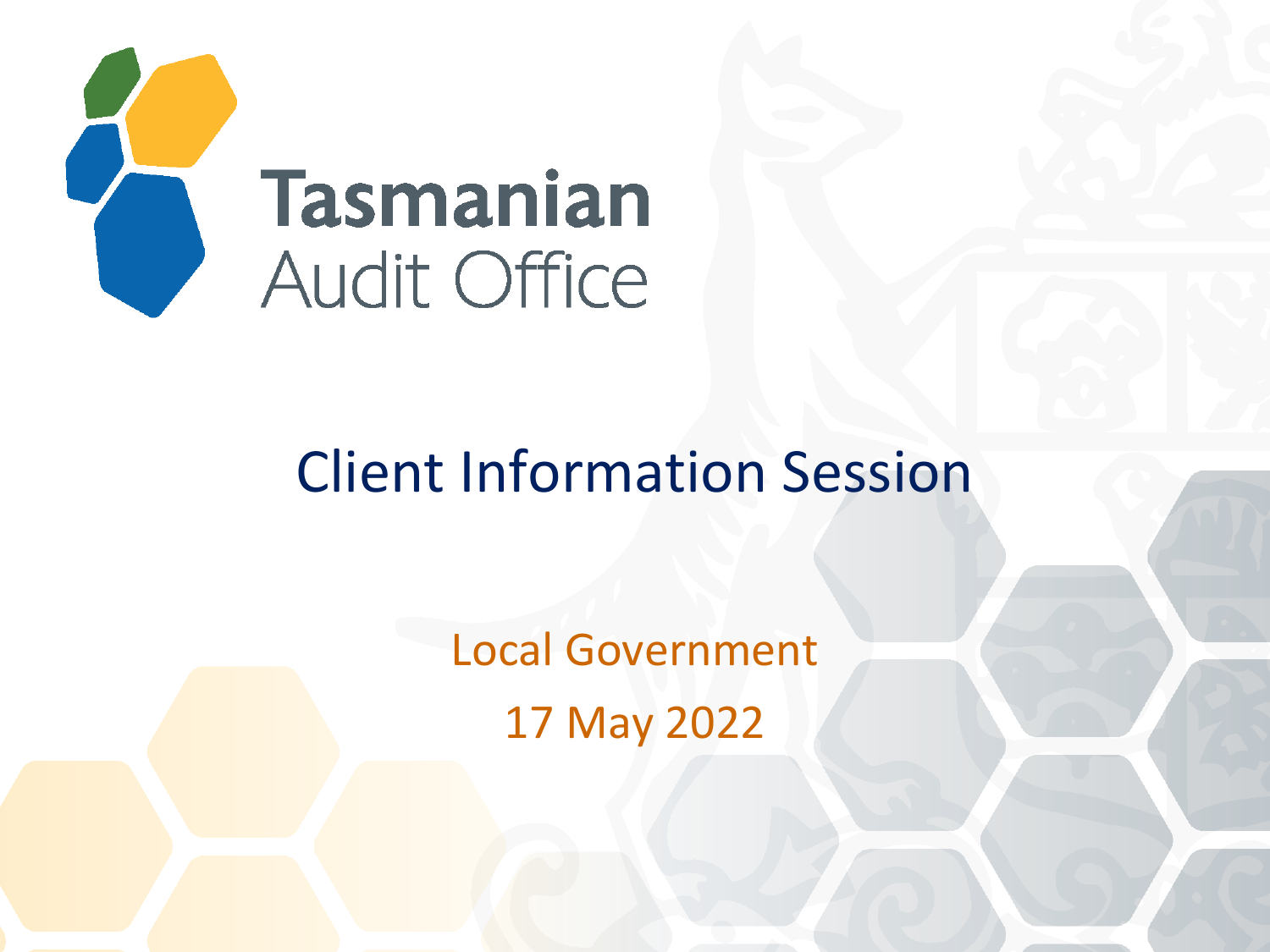## Agenda

| <b>Time</b>     | <b>Presenter</b>        | <b>Topic</b>                                                                                                                                                                                                                                                                                                      |
|-----------------|-------------------------|-------------------------------------------------------------------------------------------------------------------------------------------------------------------------------------------------------------------------------------------------------------------------------------------------------------------|
| $09:30 - 09:35$ | Rod Whitehead           | Introduction                                                                                                                                                                                                                                                                                                      |
| $09:35 - 10:05$ | <b>Stephen Morrison</b> | <b>Matters from 2021</b><br>2021 audit findings for local government entities<br>$\bullet$<br>Prior period errors<br>$\bullet$<br>Audit focus areas of 2022<br>Accounting position papers<br>$\bullet$<br>High risk audit areas audit approach<br>$\bullet$<br>Internal control focus areas for 2022<br>$\bullet$ |
| $10:05 - 10:20$ | David Bond              | ASA 315 - risk assessment relating to financial reporting objectives<br>$\bullet$<br>Documentation of key controls<br>$\bullet$<br>Assessment of work of experts<br>$\bullet$                                                                                                                                     |
| $10:20 - 10:30$ | <b>Break</b>            |                                                                                                                                                                                                                                                                                                                   |
| $10:30 - 10:55$ | Jeff Tongs              | Overview of financial reporting changes<br>$\bullet$<br>Current Accounting Standards and technical issues<br>$\bullet$<br><b>Other Reporting Considerations</b><br>$\bullet$                                                                                                                                      |
| $10:55 - 11:20$ | Janine McGuinness       | <b>Performance Audit</b><br>COVID-19 wrap up<br>$\bullet$                                                                                                                                                                                                                                                         |
| $11:20 - 11:30$ | Rod Whitehead           | <b>Questions and Close</b>                                                                                                                                                                                                                                                                                        |

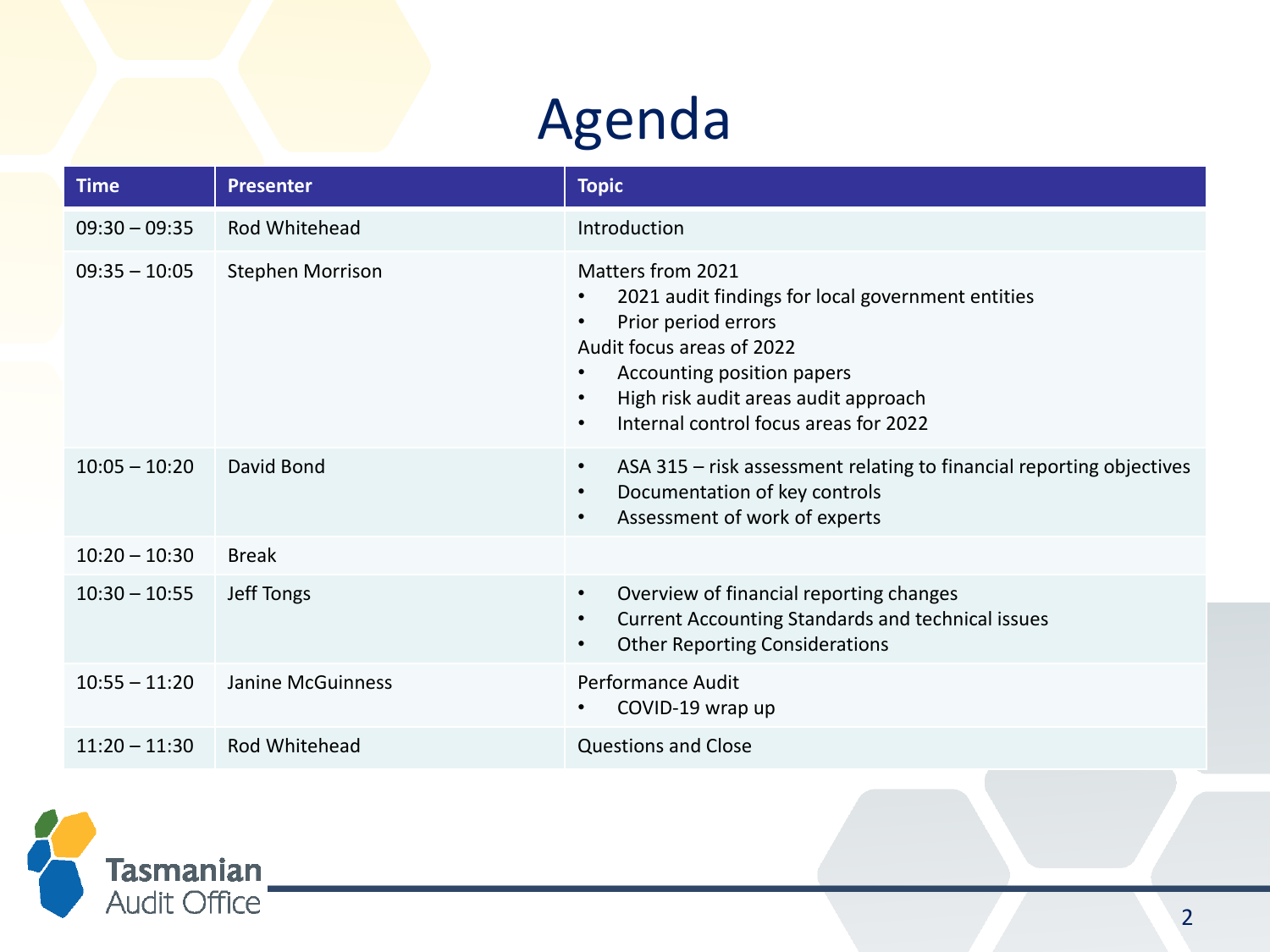

### 2021 findings and 2022 Focus areas

Stephen Morrison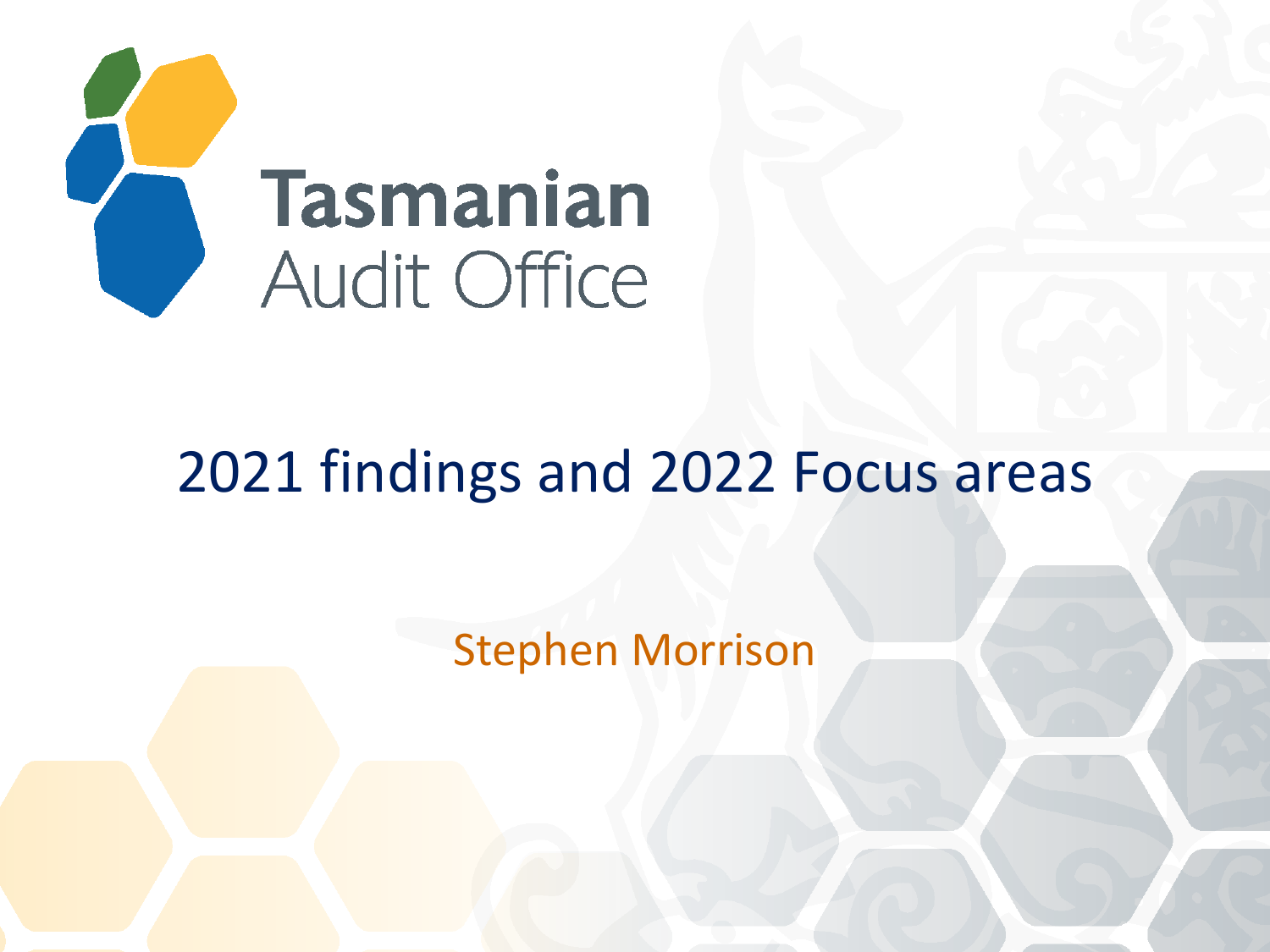### Topics

- Matters from 2021
	- 2021 audit findings
	- Prior period errors
- Audit focus areas of 2022
	- Accounting position papers
	- High risk audit areas audit approach
	- Internal control focus areas for 2022

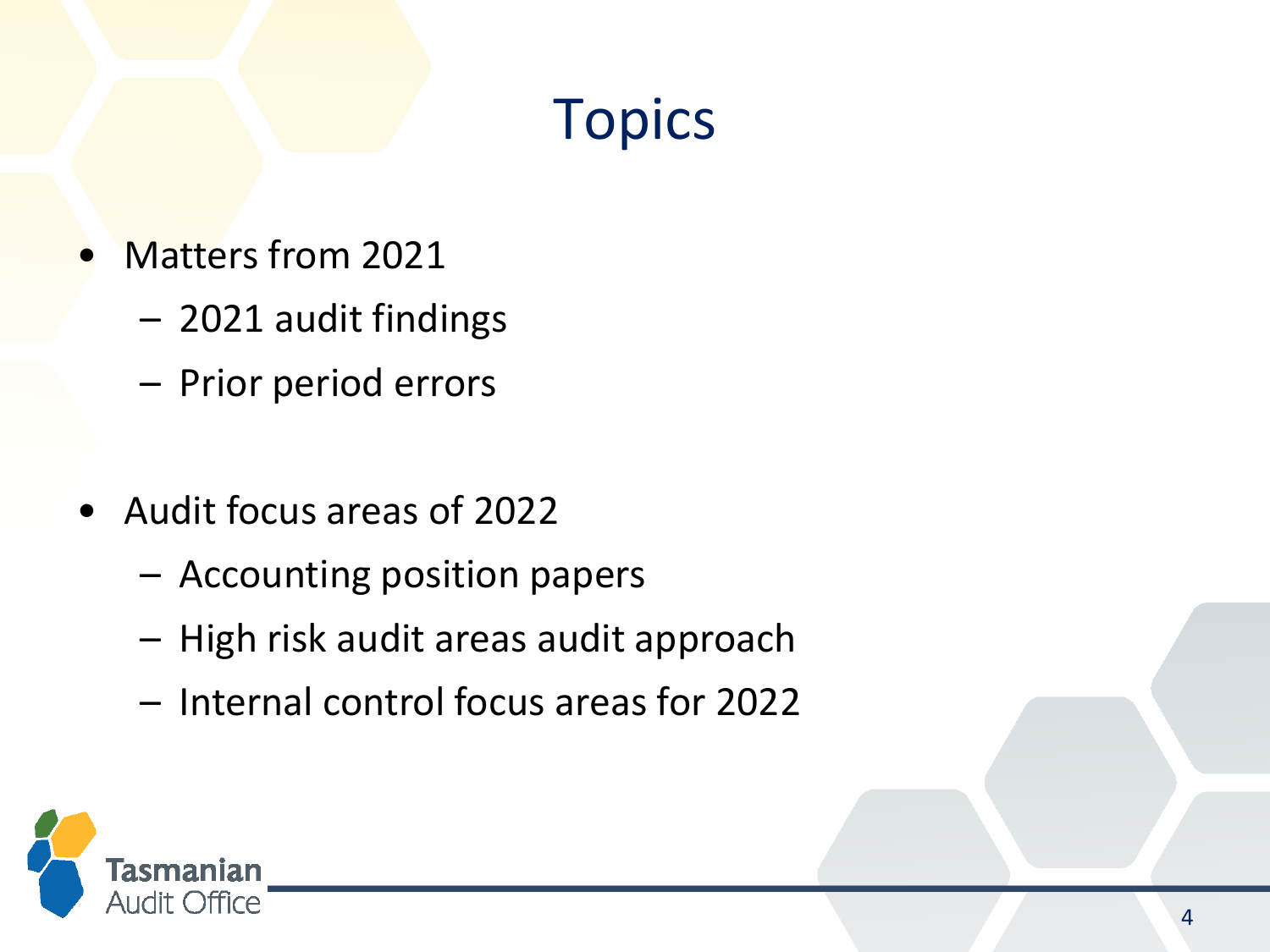### Findings – Audit Requirements

- Australian Auditing Standard 260 *Communication With Those Charged with Governance*
	- Paragraph 16: Significant findings from the audit
- TAO
	- Summary level in Report to those charged with governance (completion report)
	- Detailed level in Memorandum of Audit Findings (Copy sent to Minister)
- *Audit Act 2008*
	- S.29(1) report to Parliament in writing on the audit of State entities and audited subsidiaries of State entities
	- S.29(4)(a) may draw attention to functions of an accountable authority that were not adequately and properly performed, which the Auditor-General considers of sufficient importance
	- S.40 The Auditor-General must notify the appropriate Minister of all matters arising out of the performance of the Auditor-General's functions

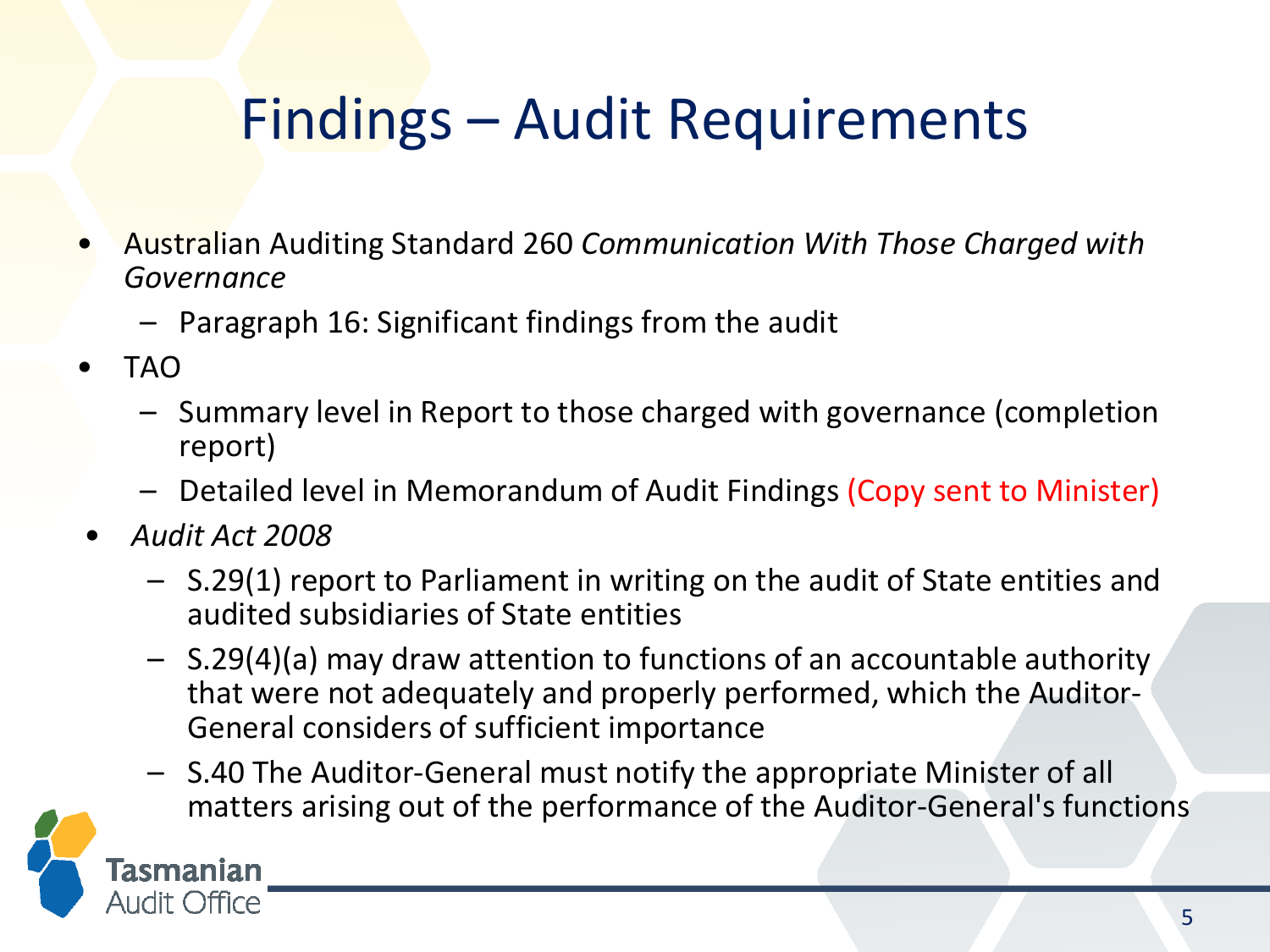### Findings process

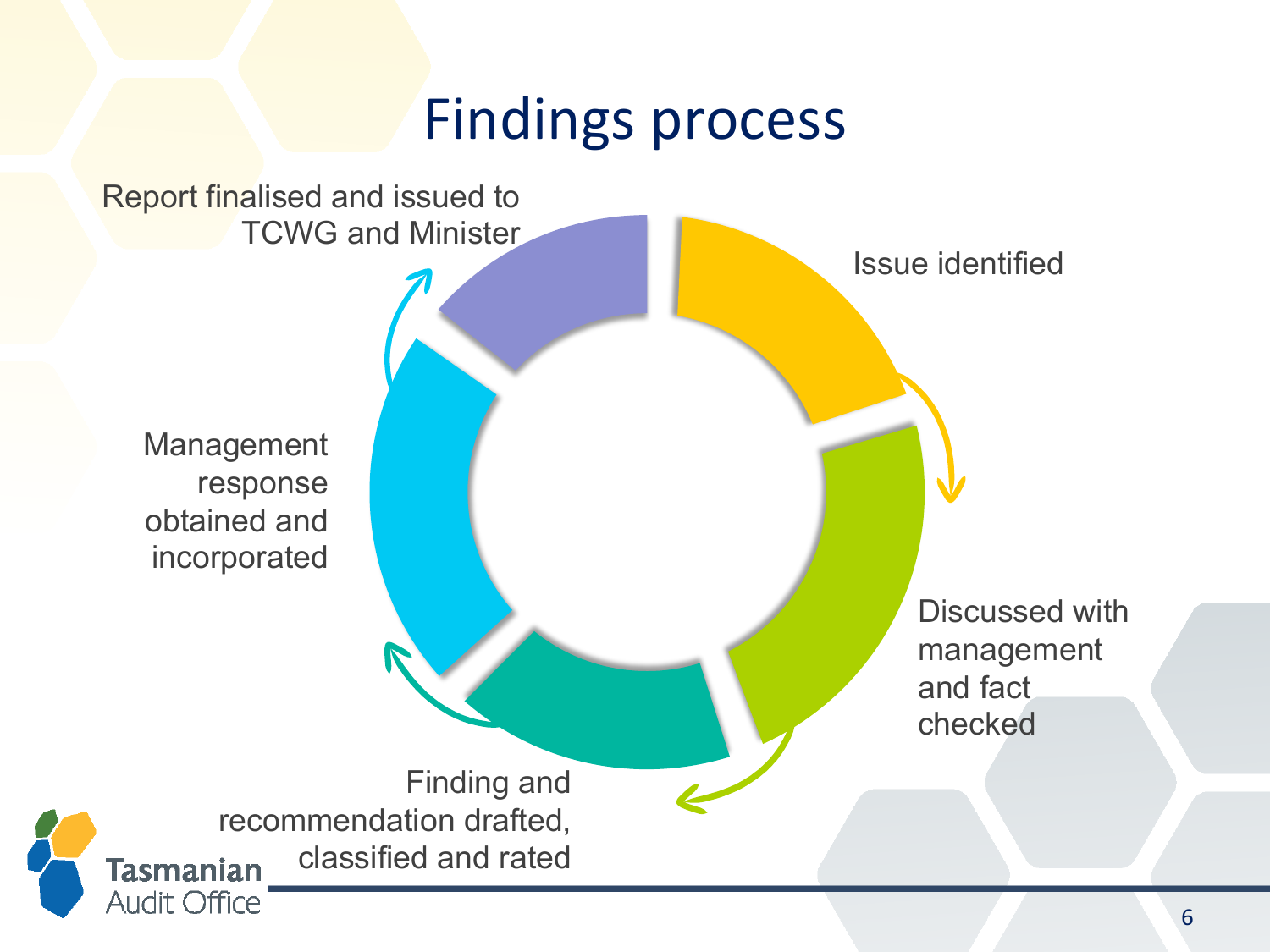### Findings classifications

| <b>Classification</b>     | <b>Internal control</b>                   | <b>Financial Reporting</b>              | <b>Fraud</b>                    | Non-compliance<br>with laws and<br>regulations | <b>Other significant</b><br>matters |
|---------------------------|-------------------------------------------|-----------------------------------------|---------------------------------|------------------------------------------------|-------------------------------------|
| <b>Sub-classification</b> | • Control environment                     | • Going concern                         | · Intentional<br>misstatements  |                                                | • Management<br>actions             |
|                           | • Risk assessment                         | • Fair value                            | • Misappropriation<br>of assets |                                                | • Other difficulties                |
|                           | · Information system<br>and communication | • Accounting estimate                   |                                 |                                                |                                     |
|                           | • Control activity                        | • Related party                         |                                 |                                                |                                     |
|                           | • Monitoring activity                     | • Accounting standard<br>non-compliance |                                 |                                                |                                     |
|                           |                                           | · Unintentional<br>misstatement         |                                 |                                                |                                     |
|                           |                                           | · Disclosure                            |                                 |                                                |                                     |
|                           |                                           |                                         |                                 |                                                |                                     |

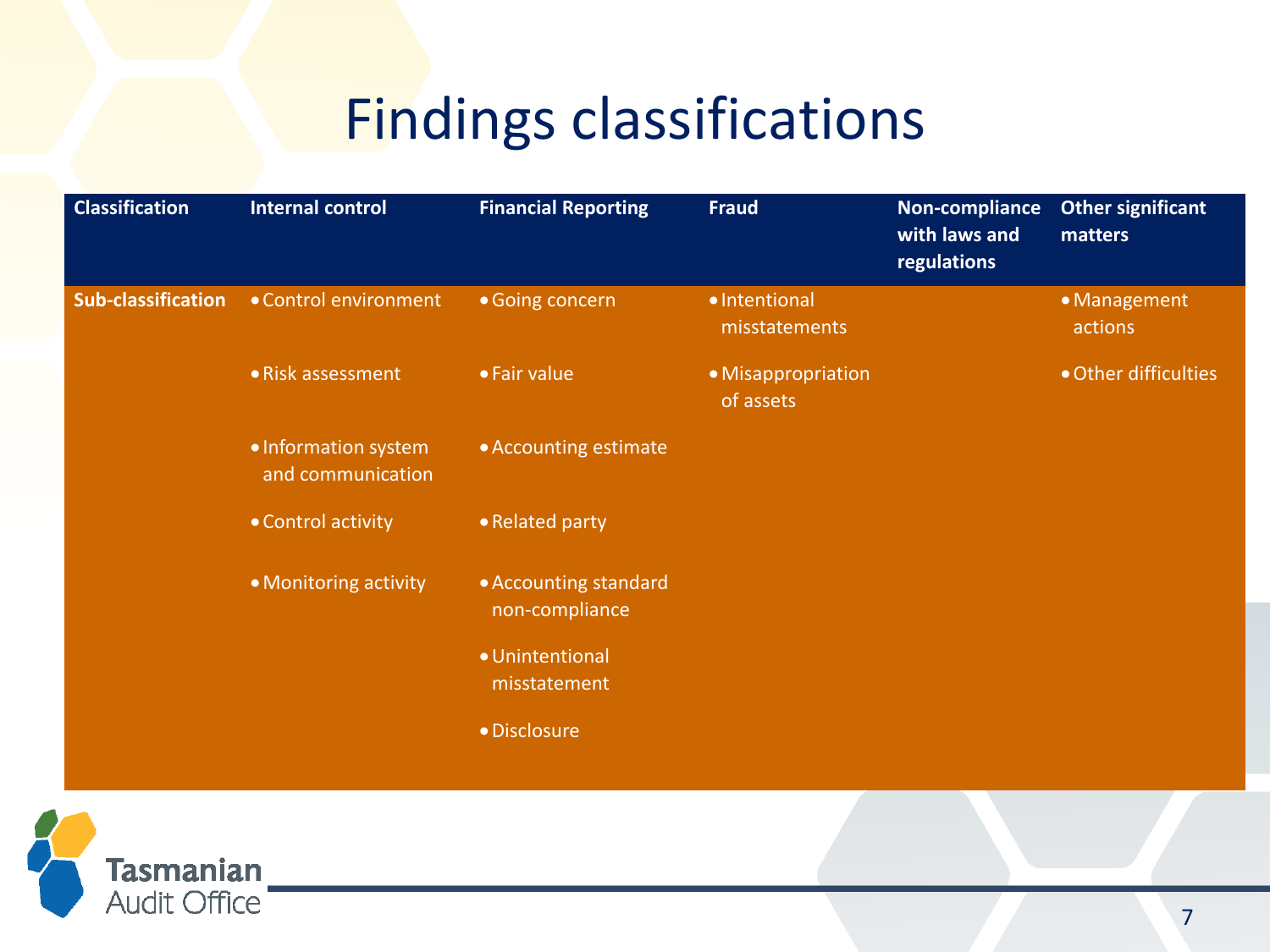## 2021 Findings (overall)

Findings from 31 December 2020 and 30 June 2021 financial statement audits

State entities and audited subsidiaries of State entities 31 December 2020 and 30 June 2021

272

Audit matters raised

### 107

Audit matters raised in prior periods assessed as unresolved

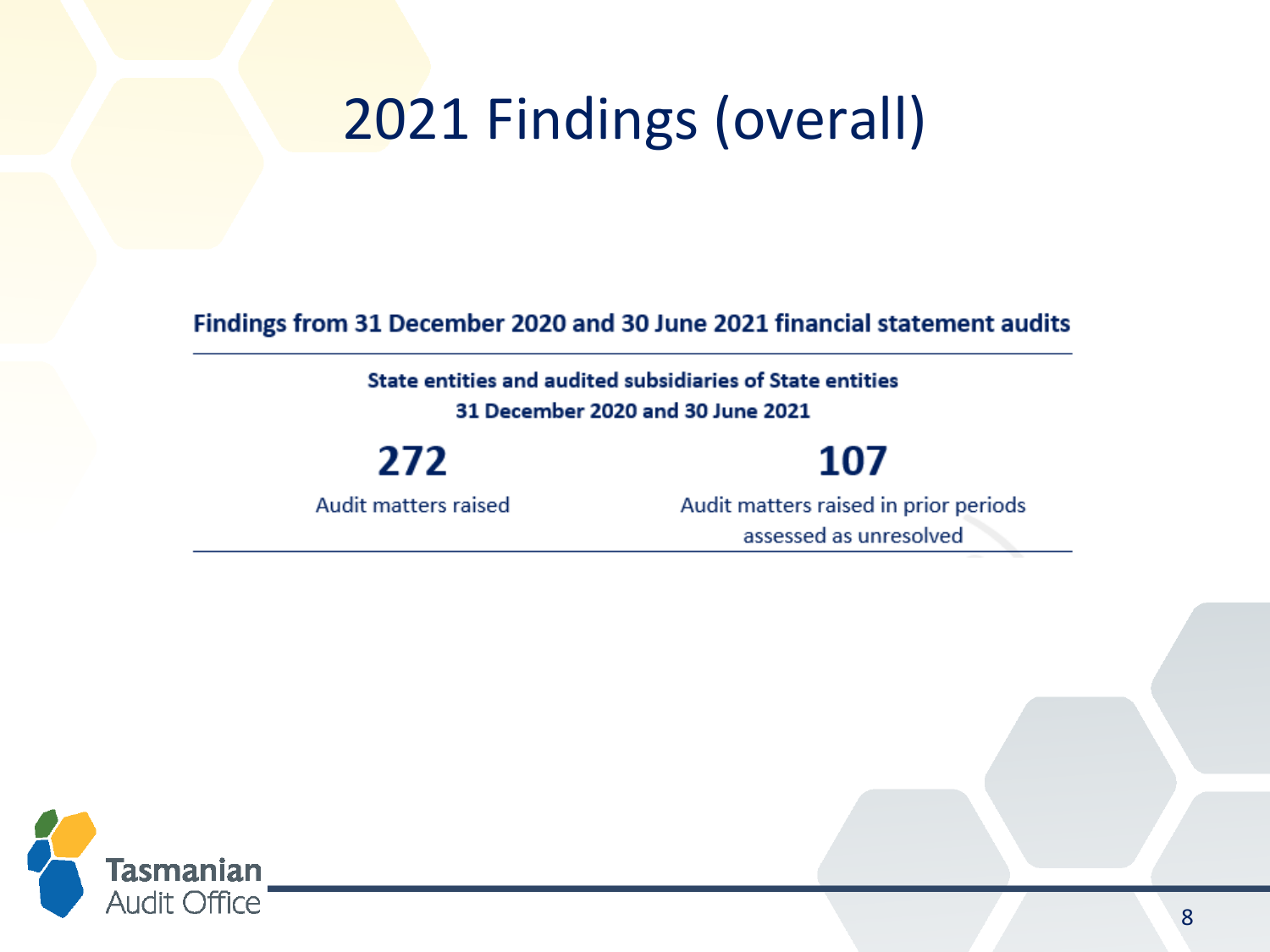### Comparison of audit findings by risk rating



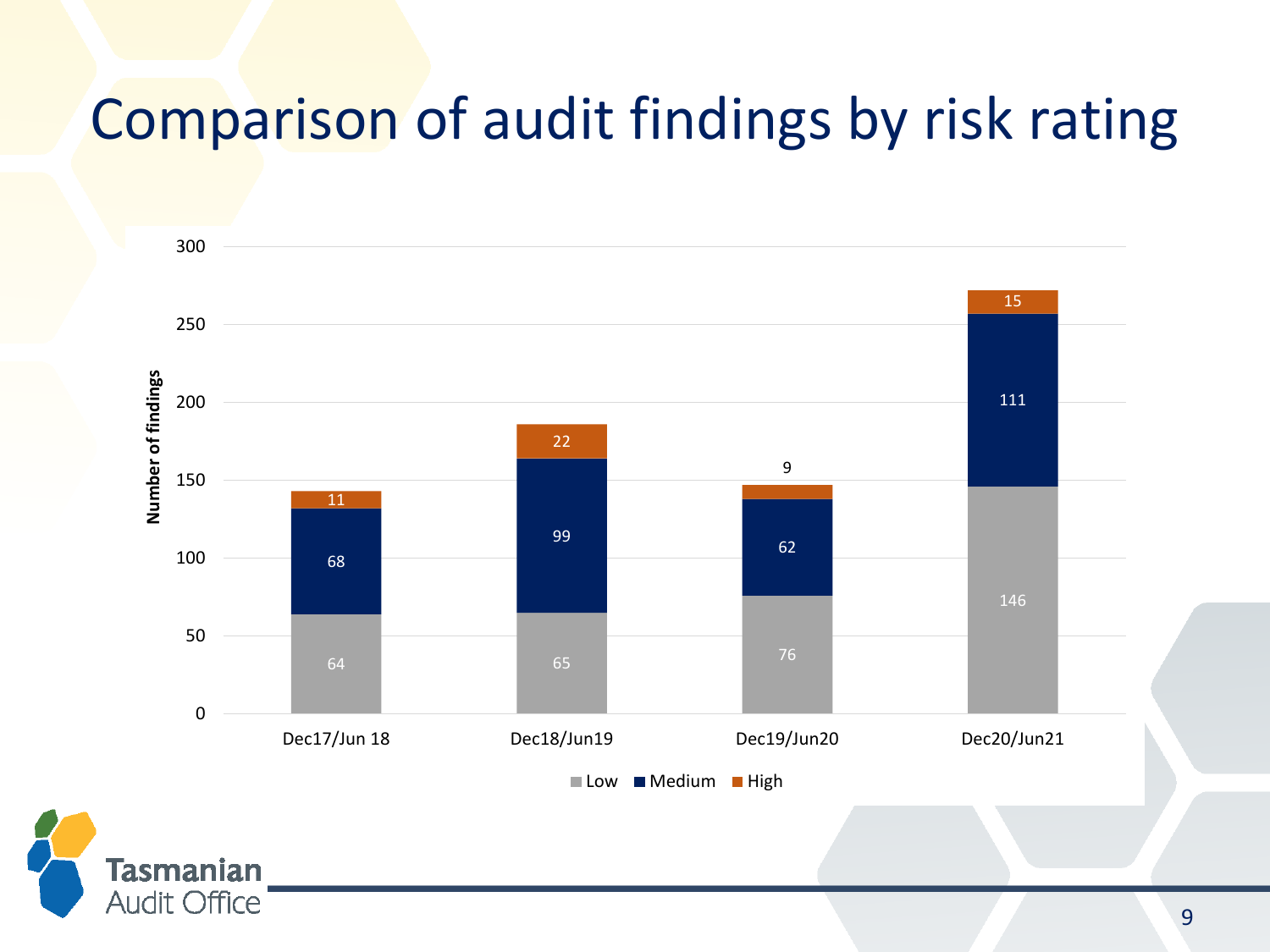### Classification of audit findings

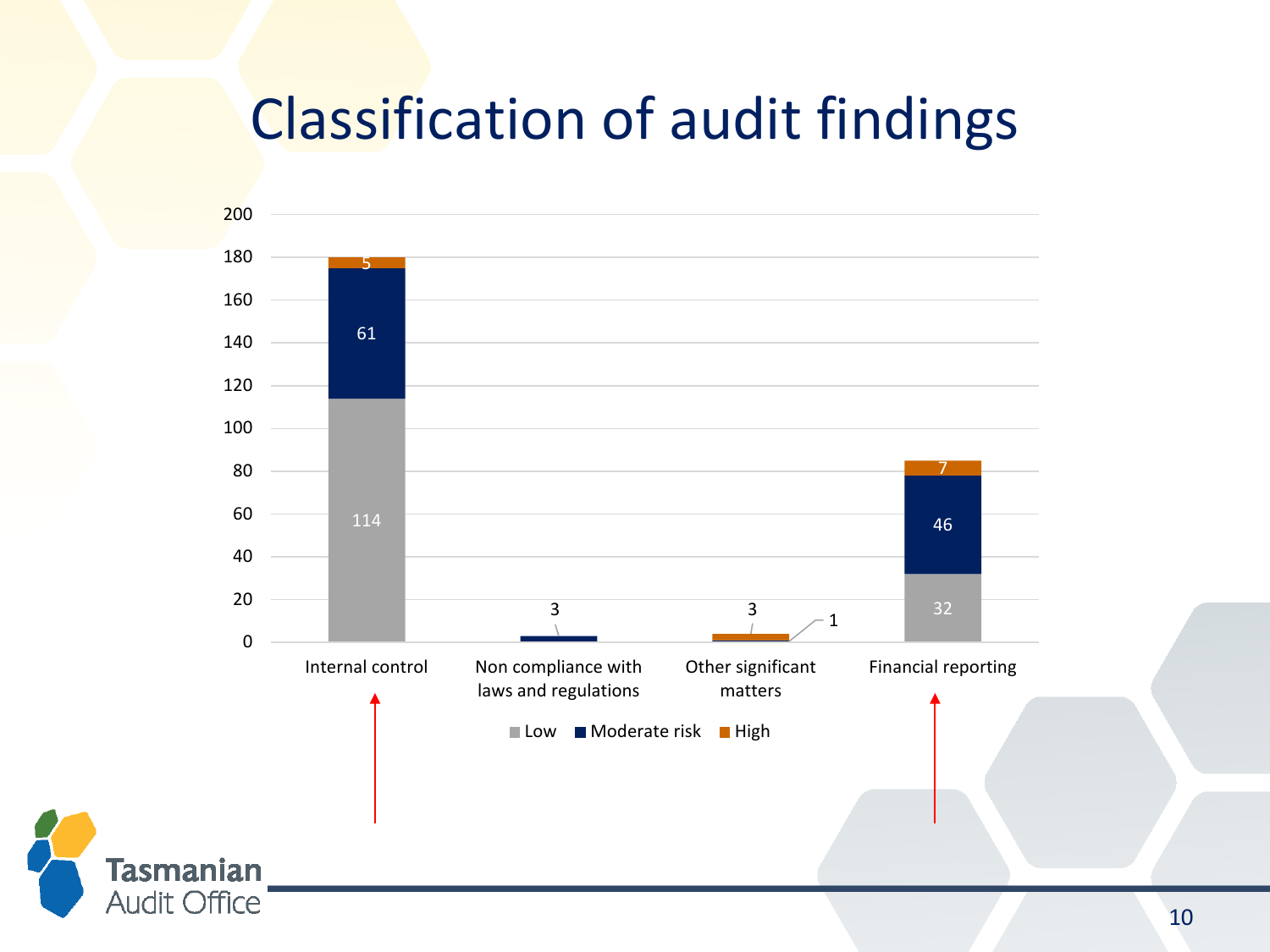### Classification of audit findings



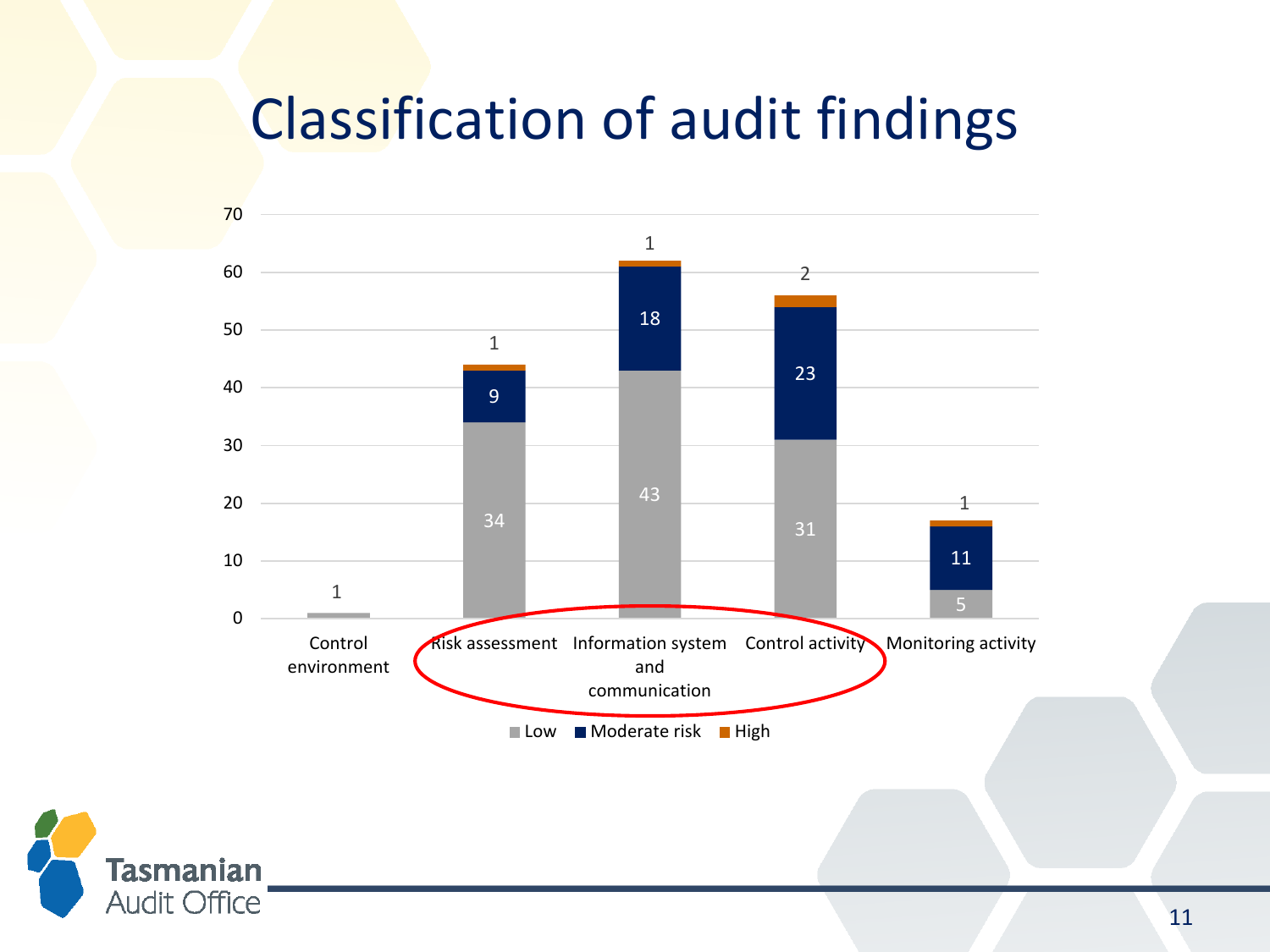### Classification of audit findings

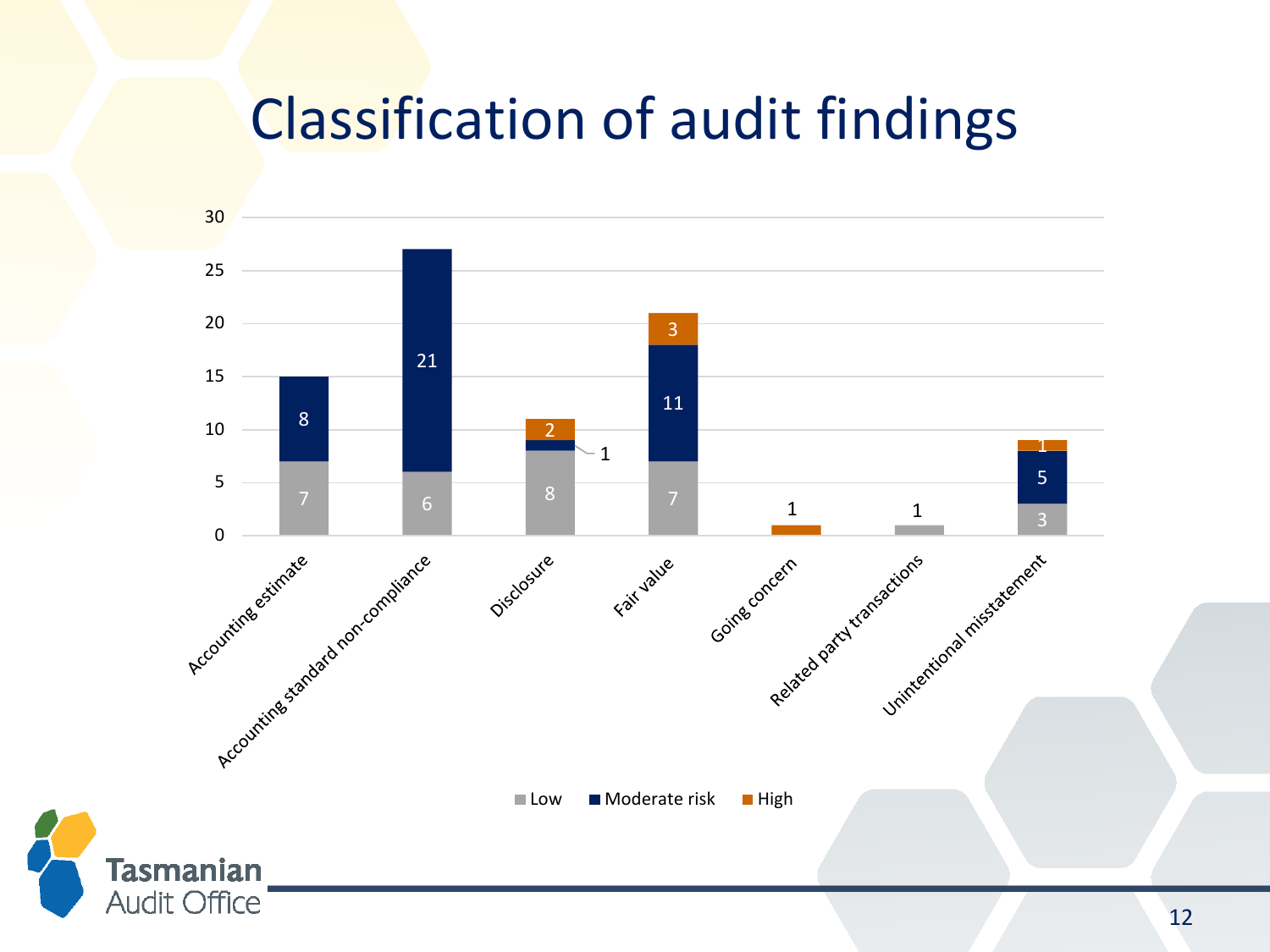## 2021 findings (by sector)

#### Table 4: 31 December 2020 and 30 June 2021 audit findings by sector and risk rating

| 2021                             | <b>High Risk</b> | <b>Moderate</b><br><b>Risk</b> | <b>Low Risk</b> | <b>Total</b> |
|----------------------------------|------------------|--------------------------------|-----------------|--------------|
| <b>General Government Sector</b> | 3                | 26                             | 48              | 77           |
| <b>Government Business</b>       | 1                | 20                             | 20              | 41           |
| <b>Local Government</b>          | 3                | 47                             | 63              | 113          |
| Other                            | 8                | 18                             | 15              | 41           |
| Total                            | 15               | 111                            | 146             | 272          |

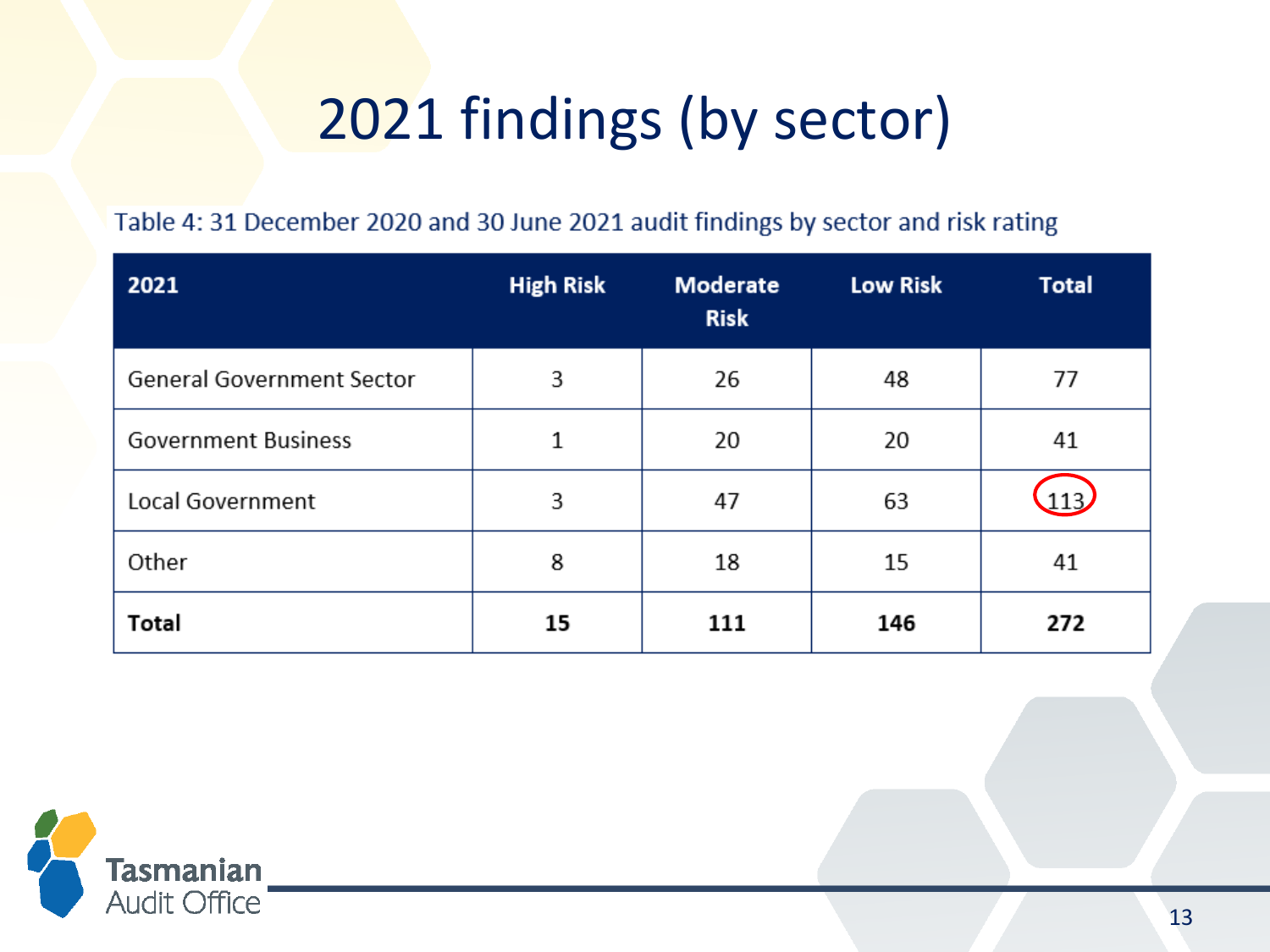### 2021 findings (Local government)

31 December 2020 and 30 June 2021 audit findings by classification and risk rating

| 2021                                     | <b>High</b><br><b>Risk</b> | <b>Moderate</b><br><b>Risk</b> | <b>Low</b><br><b>Risk</b> | <b>Total</b> |
|------------------------------------------|----------------------------|--------------------------------|---------------------------|--------------|
| <b>Internal control</b>                  | 1                          | 16                             | 47                        | 64           |
| Non-compliance with laws and regulations | 0                          | 0                              | $\mathbf o$               | O            |
| <b>Other significant matters</b>         | 0                          | 0                              | $\mathbf 0$               | O            |
| <b>Financial reporting</b>               | 2                          | 31                             | 16                        | 49           |
| Total                                    | З                          | 47                             | 63                        | 113          |

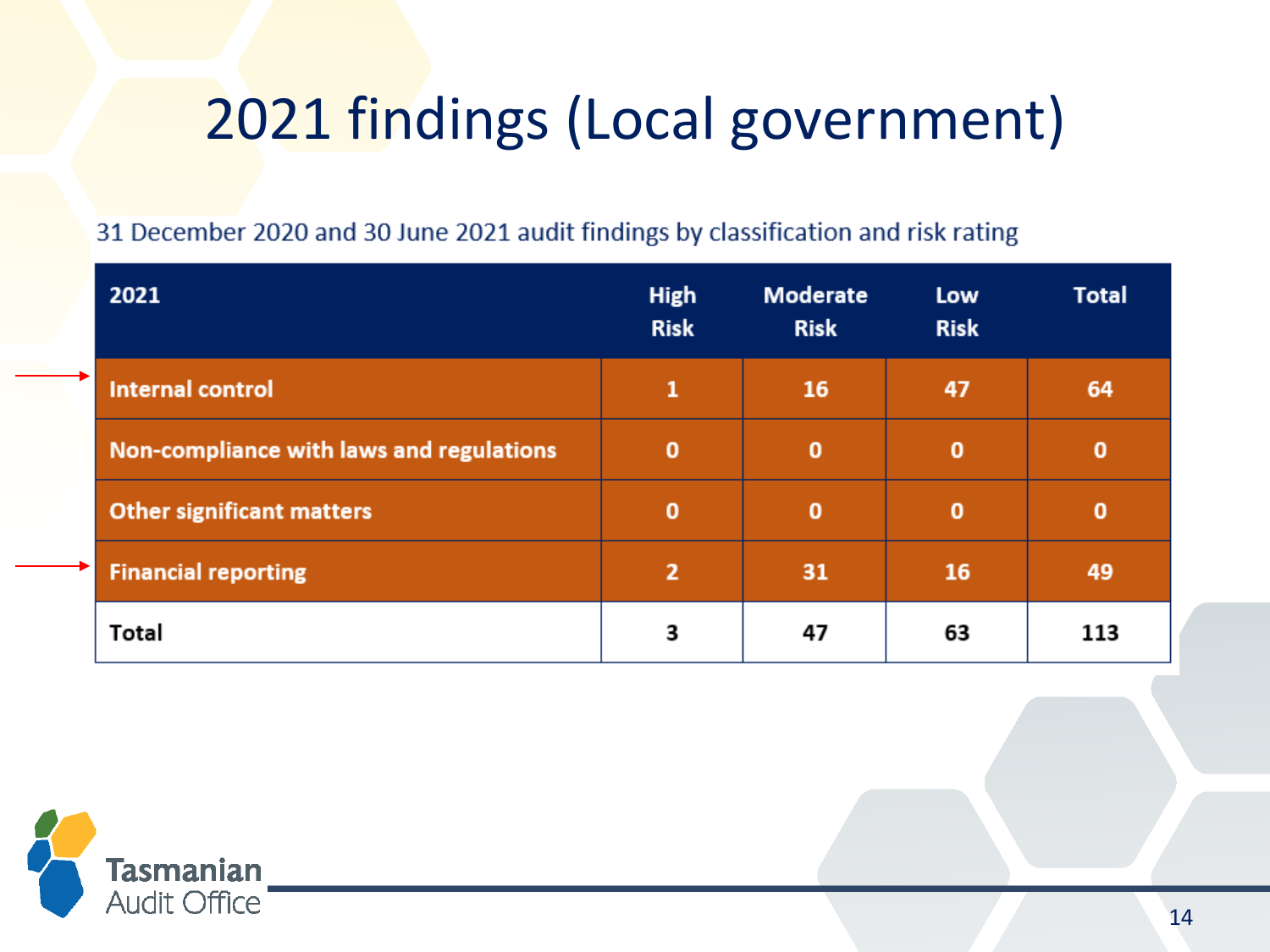### 2021 findings (Local government)

31 December 2020 and 30 June 2021 audit findings by classification and risk rating

| 2021                                 | <b>High</b><br><b>Risk</b> | <b>Moderate</b><br><b>Risk</b> | Low<br><b>Risk</b> | <b>Total</b> |
|--------------------------------------|----------------------------|--------------------------------|--------------------|--------------|
| <b>Internal control</b>              | 1                          | 16                             | 47                 | 64           |
| Control environment                  | 0                          | 0                              |                    |              |
| <b>Risk assessment</b>               | $\Omega$                   | 1                              | 13                 | 14           |
| Information system and communication | $\Omega$                   | 4                              | 20                 | 24           |
| Control activity                     | $\Omega$                   |                                | 12                 | 19           |
| Monitoring activity                  |                            | 4                              |                    | 6            |

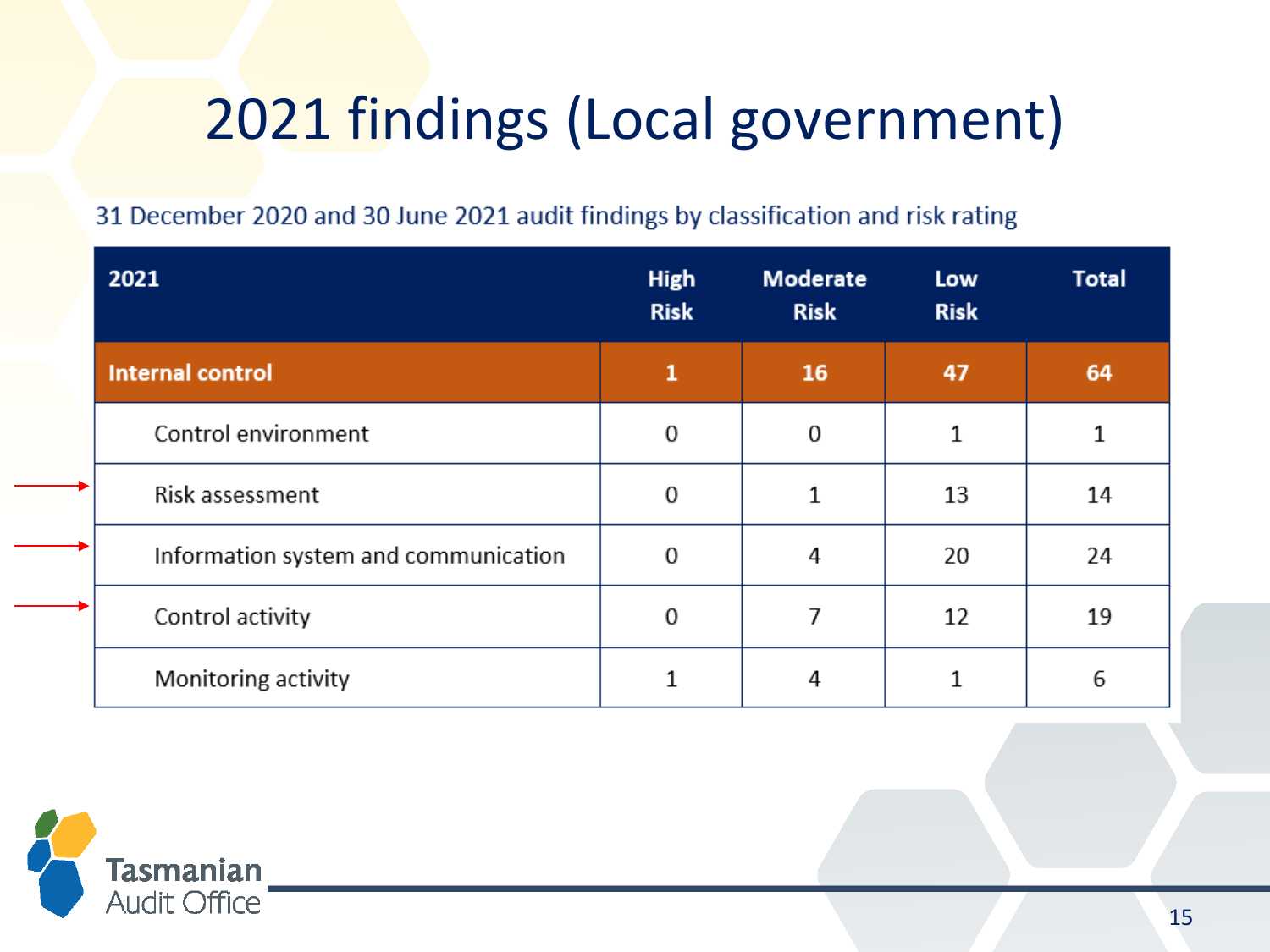## 2021 findings (Local government)

31 December 2020 and 30 June 2021 audit findings by classification and risk rating

| 2021                               | <b>High</b><br><b>Risk</b> | <b>Moderate</b><br><b>Risk</b> | Low<br><b>Risk</b> | <b>Total</b> |
|------------------------------------|----------------------------|--------------------------------|--------------------|--------------|
| <b>Financial reporting</b>         | $\overline{2}$             | 31                             | 16                 | 49           |
| Accounting estimate                | 0                          | 5                              | 1                  | 6            |
| Accounting standard non-compliance | 0                          | 16                             | 3                  | 19           |
| Disclosure                         | 0                          | 0                              | 2                  | 2            |
| Fair value                         | 2                          | 8                              | 7                  | 17           |
| Going concern                      | 0                          | 0                              | 0                  | 0            |
| Related party transactions         | 0                          | 0                              | 1                  | $\mathbf{1}$ |
| Unintentional misstatement         | 0                          | 2                              | 2                  | 4            |

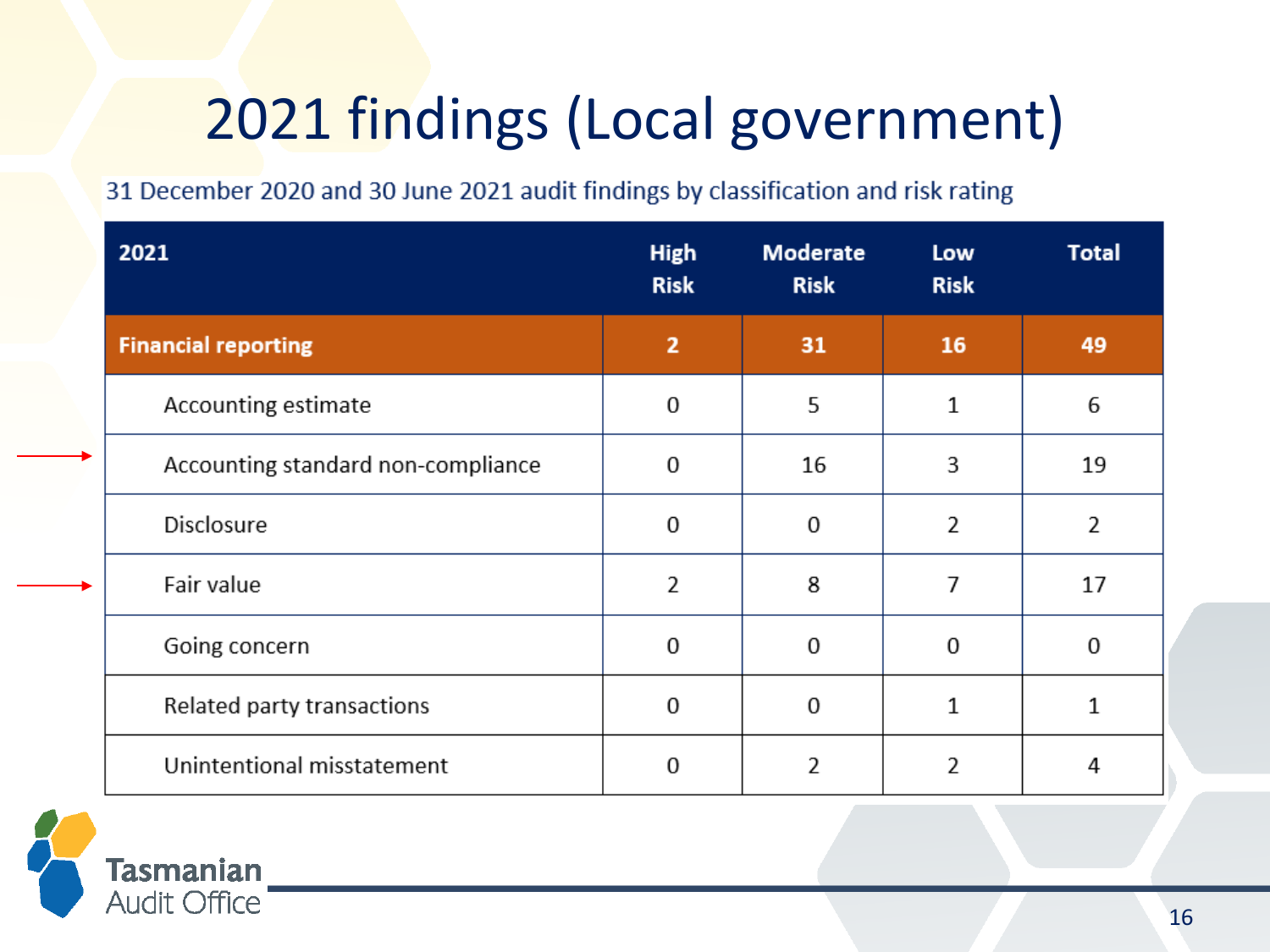### Prior years' audit findings



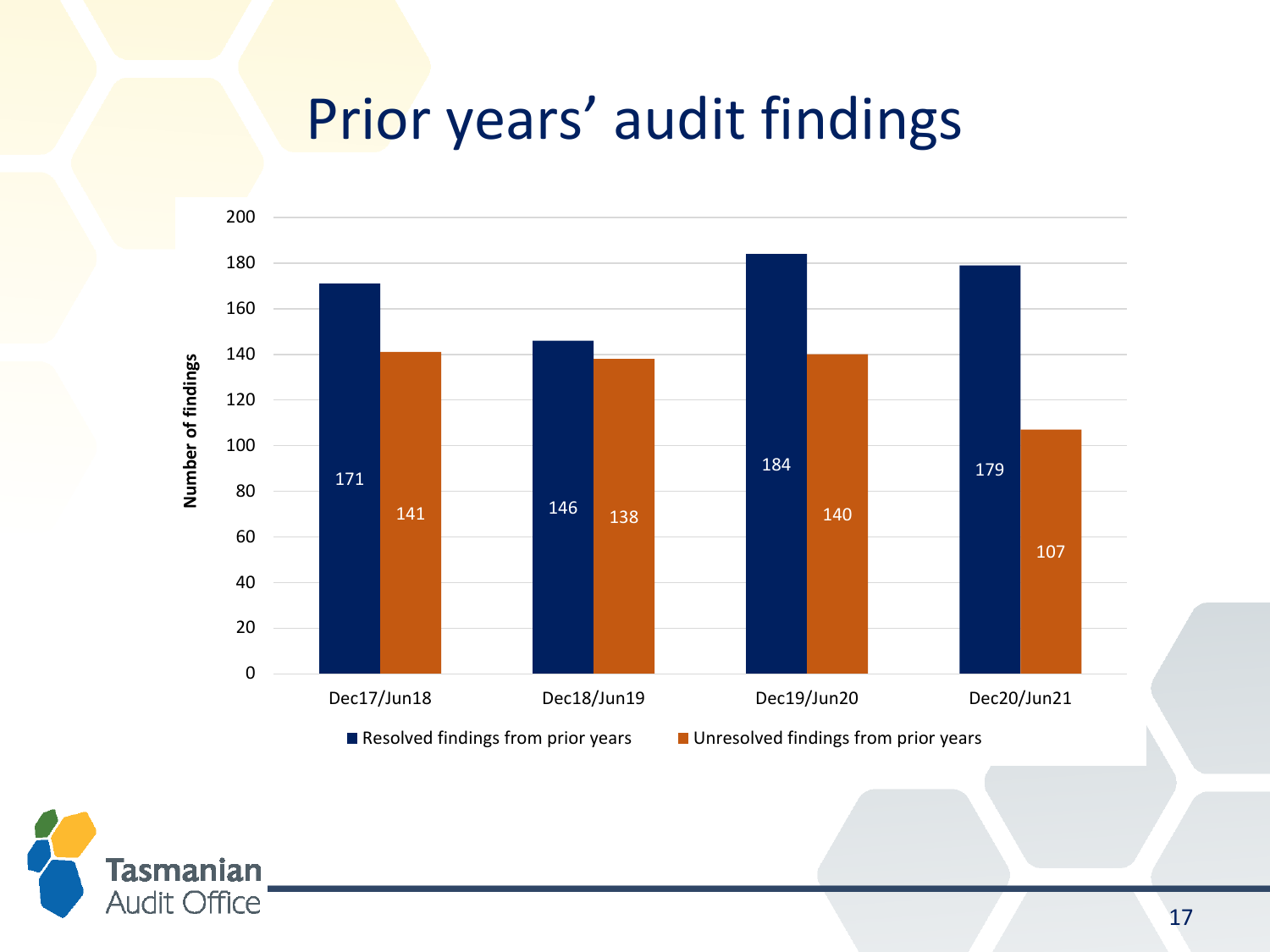### Resolution of prior years' audit findings



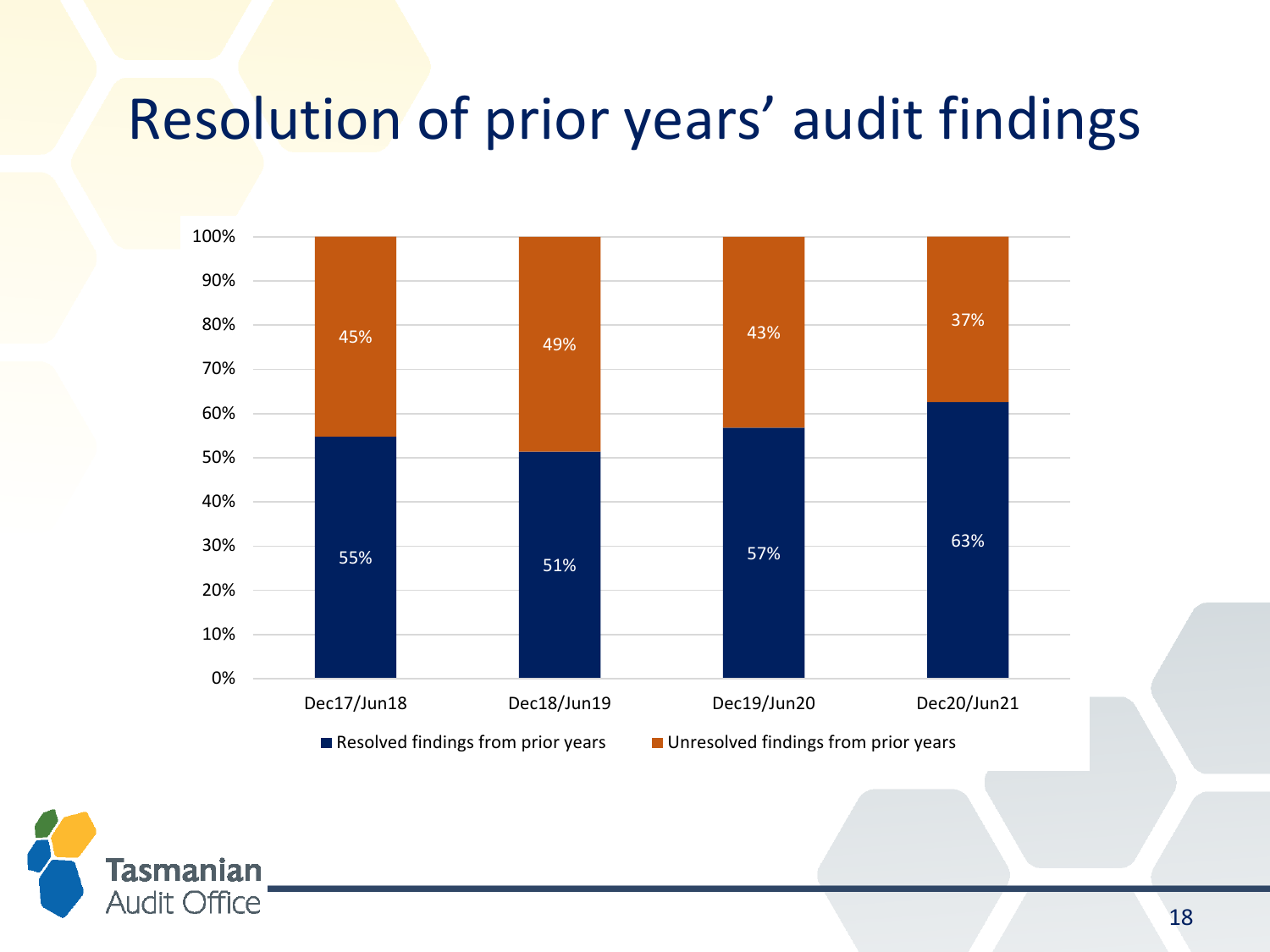### Prior period errors (Overall)

Figure 11: Prior period errors - by sector



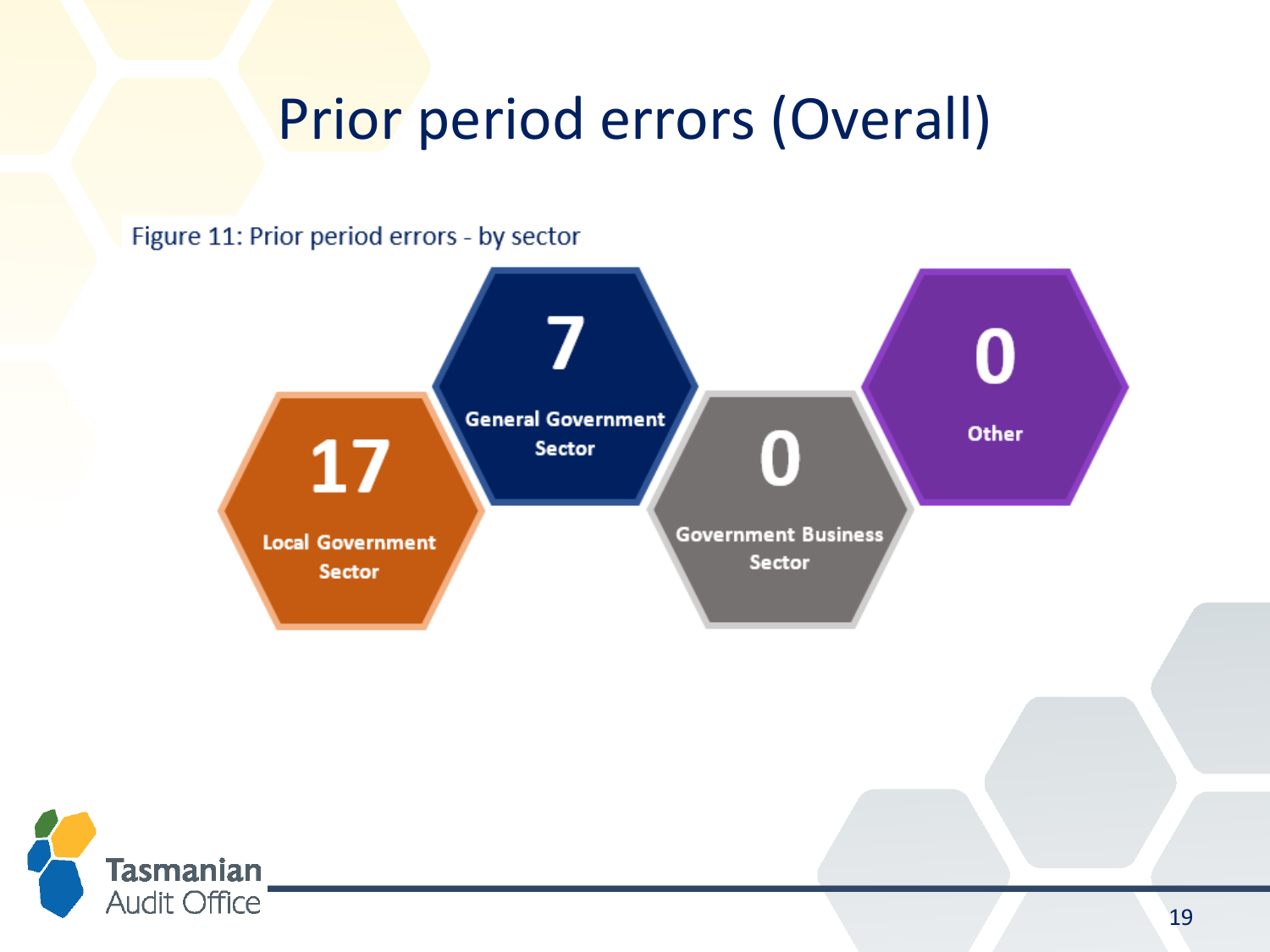### Prior period errors (Local government)

#### Table 5: Summary of prior period errors

| <b>Entity</b>                                                  | <b>Prior Period Error</b>                                                                                                                                                           |
|----------------------------------------------------------------|-------------------------------------------------------------------------------------------------------------------------------------------------------------------------------------|
| <b>Burnie City Council</b>                                     | Amendment arising from changes to comparative balances of a<br>controlled entity.<br>Amendment arising from changes to comparative balances of a joint<br>venture.                  |
| Copping Refuse Disposal<br>Site Joint Authority                | Incorrect recognition of future payments on right of use assets and<br>lease liabilities.<br>Incorrect recognition of rehabilitation provision and aftercare.                       |
| C Cell Pty Ltd as Trustee of<br>C Cell Unit Trust              | Incorrect recognition of rehabilitation provision and aftercare.                                                                                                                    |
| Dorset Council                                                 | Incorrect depreciation resulting in an overstatement of assets and<br>understatement of expenses.<br>Outdated/not up-to-date asset register, resulting in incorrect asset<br>value. |
| <b>Dulverton Regional Waste</b><br><b>Management Authority</b> | Incorrect determination of unwinding discount rate for aftercare<br>provision.                                                                                                      |
| Glamorgan Spring Bay<br>Council                                | Unrecognised revaluation of asset classes.                                                                                                                                          |

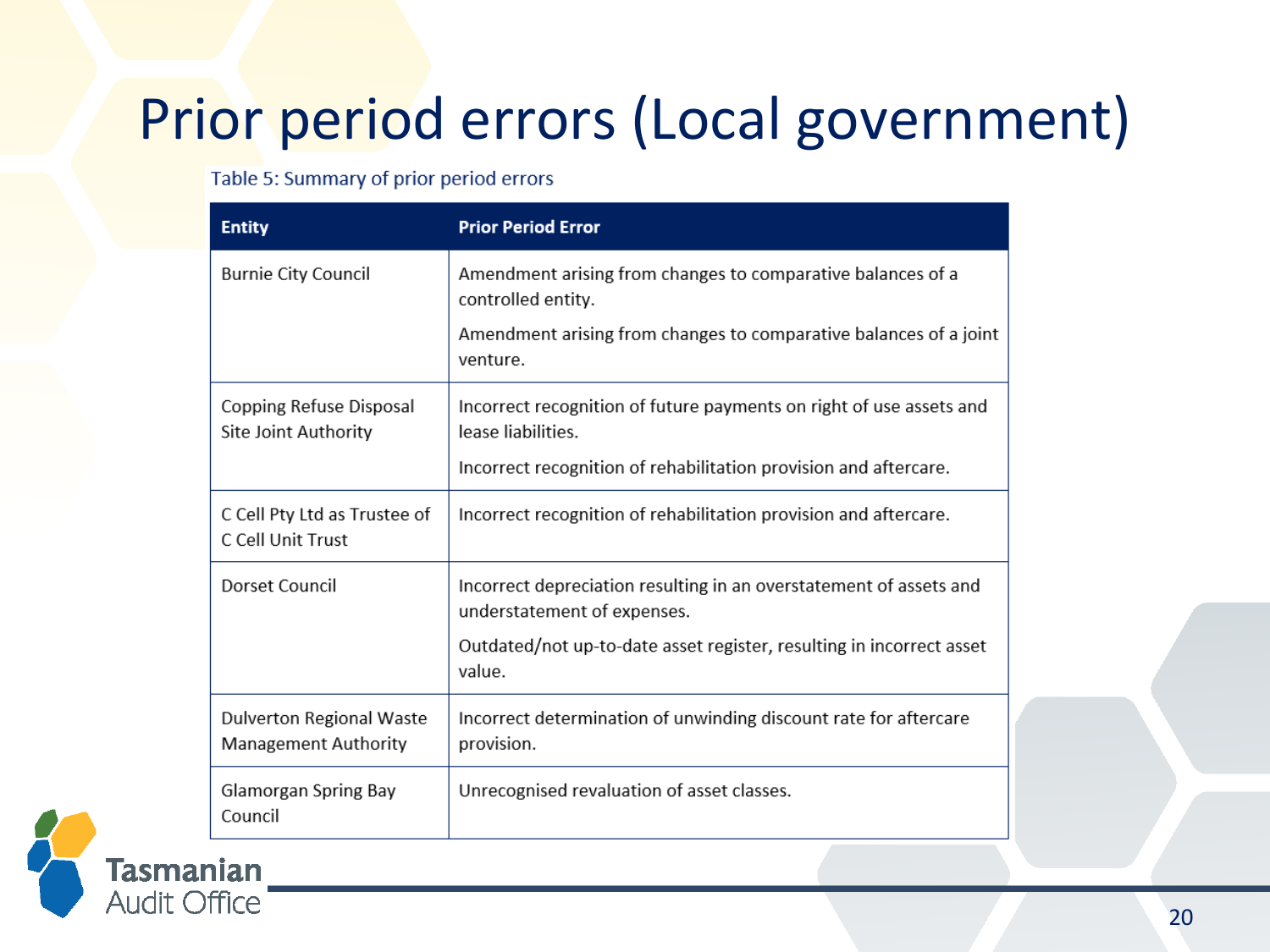## Prior period errors (Local government)

#### Table 5: Summary of prior period errors

| <b>Entity</b>             | <b>Prior Period Error</b>                                                                                                                                                            |  |  |
|---------------------------|--------------------------------------------------------------------------------------------------------------------------------------------------------------------------------------|--|--|
| King Island Council       | Omission of culverts as part of a previous revaluation.                                                                                                                              |  |  |
| Latrobe Council           | Error in calculation of the drainage revaluation.                                                                                                                                    |  |  |
| Launceston City Council   | Incorrect allocation of accumulated depreciation value against a<br>group of non-depreciating assets within an asset class.                                                          |  |  |
|                           | Incorrect accounting for the transfer of roads between Council and<br>State Growth. Transfers were based on a signed agreement which<br>differed from the assets that were gazetted. |  |  |
|                           | Omission of a number of items in the Museum Collection as part of<br>previous revaluation.                                                                                           |  |  |
| Sorell Council            | Removal of waste infrastructure assets no longer held.                                                                                                                               |  |  |
| Southern Midlands Council | Omission of land and buildings as part of a previous revaluation.                                                                                                                    |  |  |
| <b>West Coast Council</b> | Omission of stormwater assets as part of previous revaluation.                                                                                                                       |  |  |

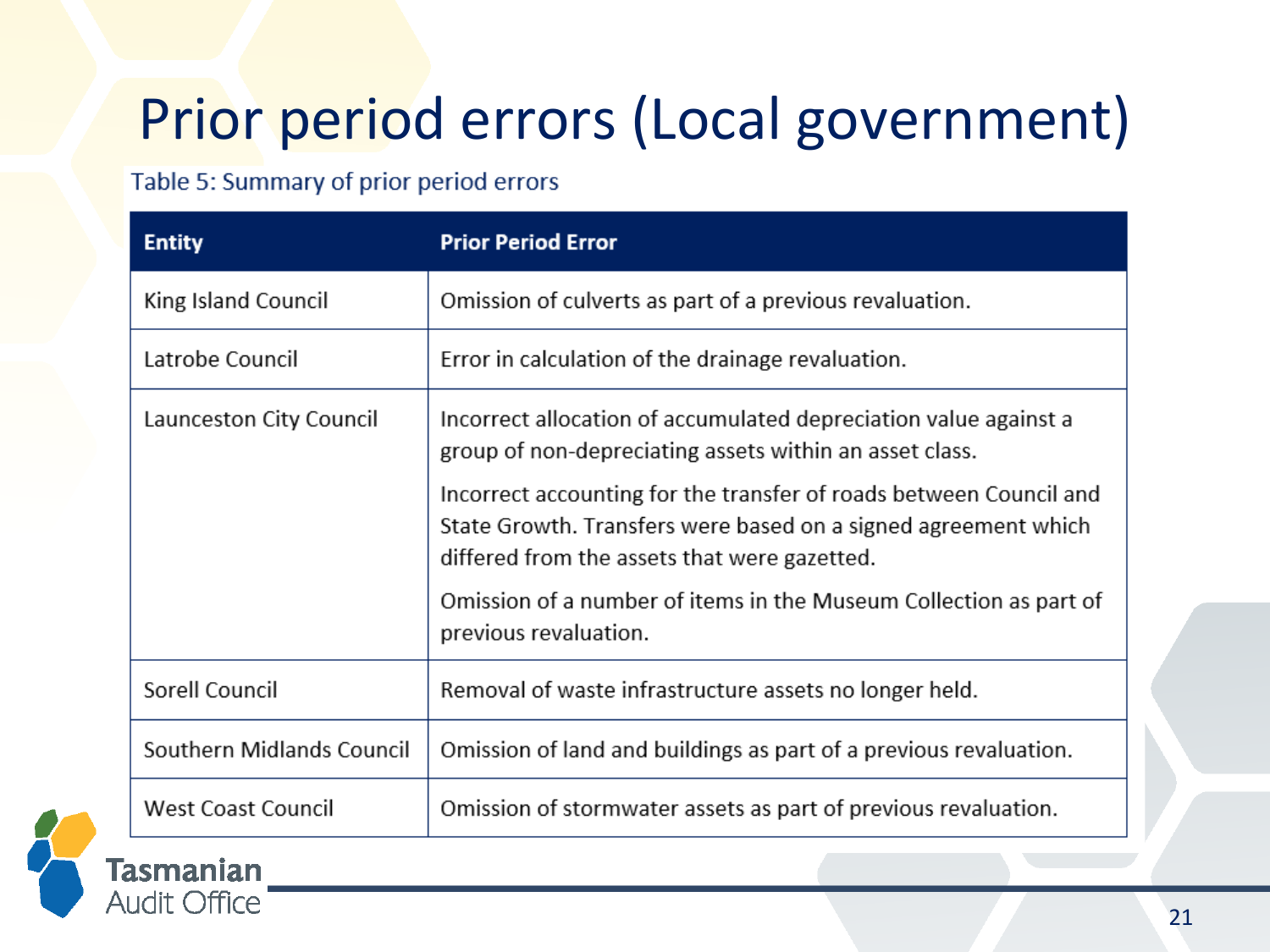### Accounting position papers

- Should form part of financial statement/management process
- Types and examples
	- Changes in accounting policy
	- New standards
	- Annual assessments of useful lives and other estimates
	- Consideration of reports from experts (eg. Valuations)
	- Consideration of impairment and expected credit losses
	- Other matters of significance effecting the accounting or disclosures in the financial statements

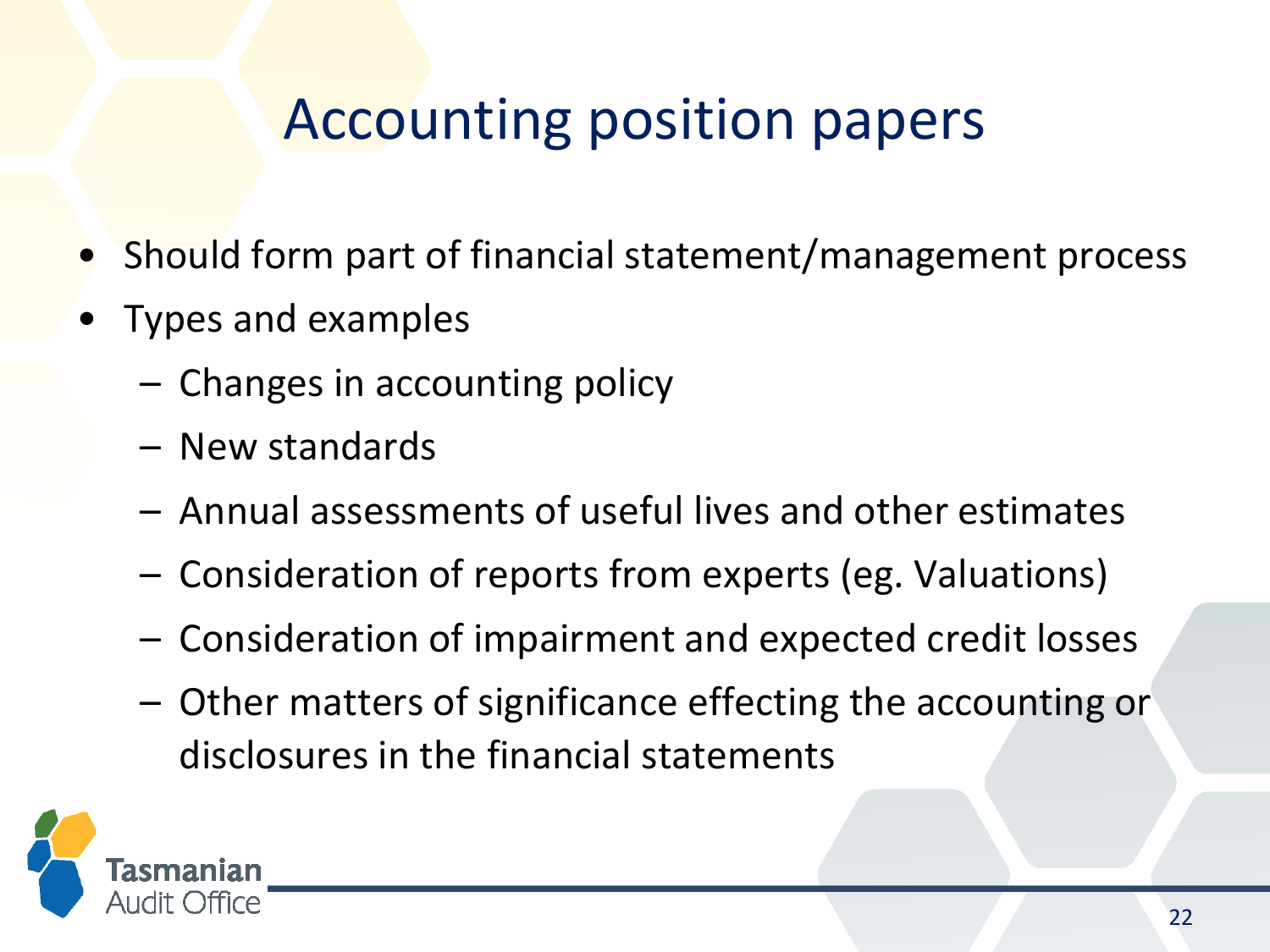### High risk areas – control approach

- Presumption that management will have controls in place for high risk areas
- Audit reliance on key controls (focus area in 2022)
- Key assertions at risk (eg. completeness, accuracy, existence, valuation, presentation and disclosure)
- Design and Implementation of key controls
- Operating effectiveness of key controls
- Reporting of control deficiencies/areas for improvement
- Impact on audit approach

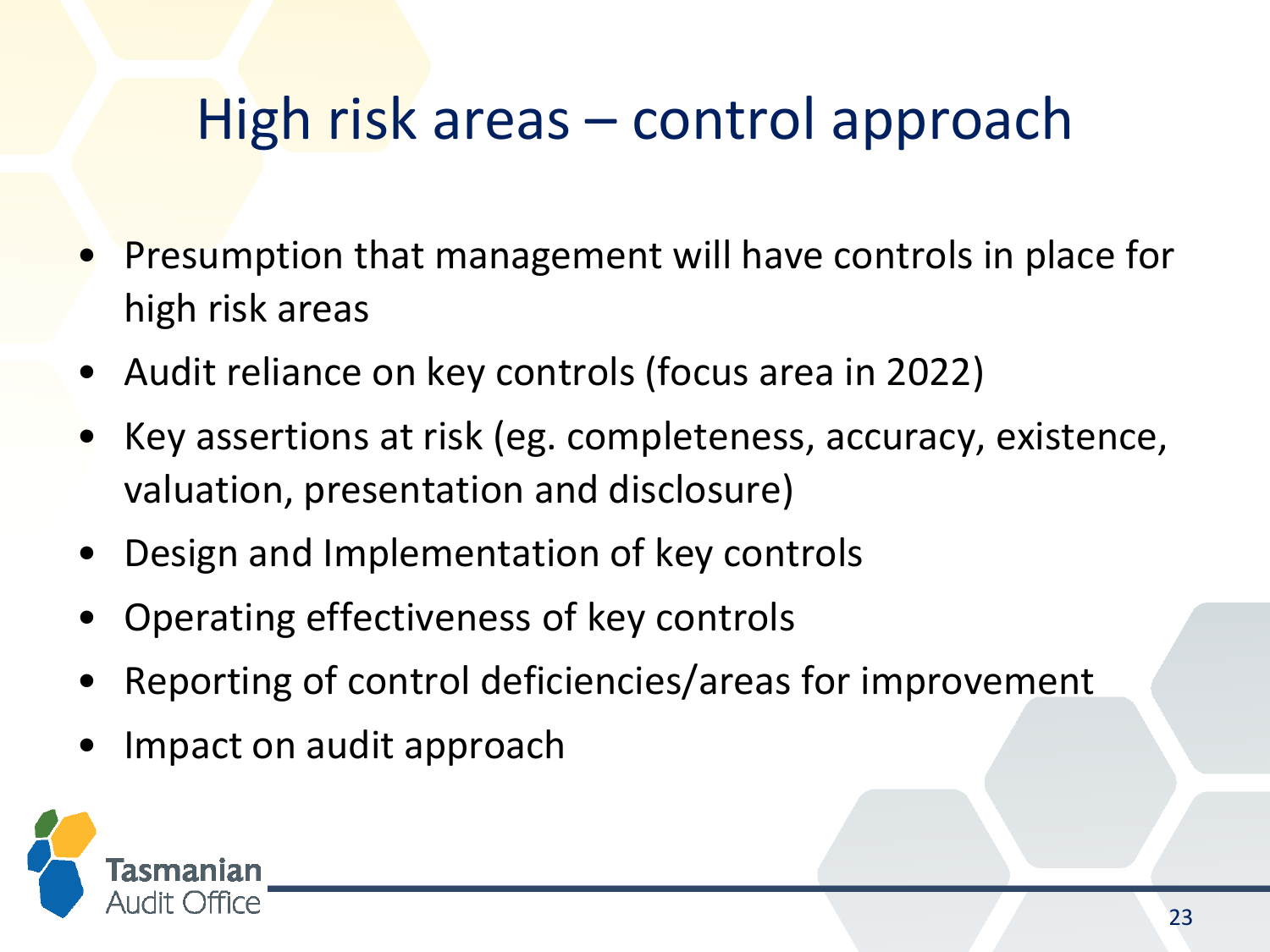### Internal control focus areas 2022

- General IT controls (examples)
	- Governance
	- Change management
	- Access management
	- Service organisations (Iaas, Paas, Saas)
	- Disaster recovery/backups
- Payroll (examples)
	- Valid employees
	- Correct rates
	- Masterfile changes
	- Leave balances/approvals
	- Payroll reconciliations

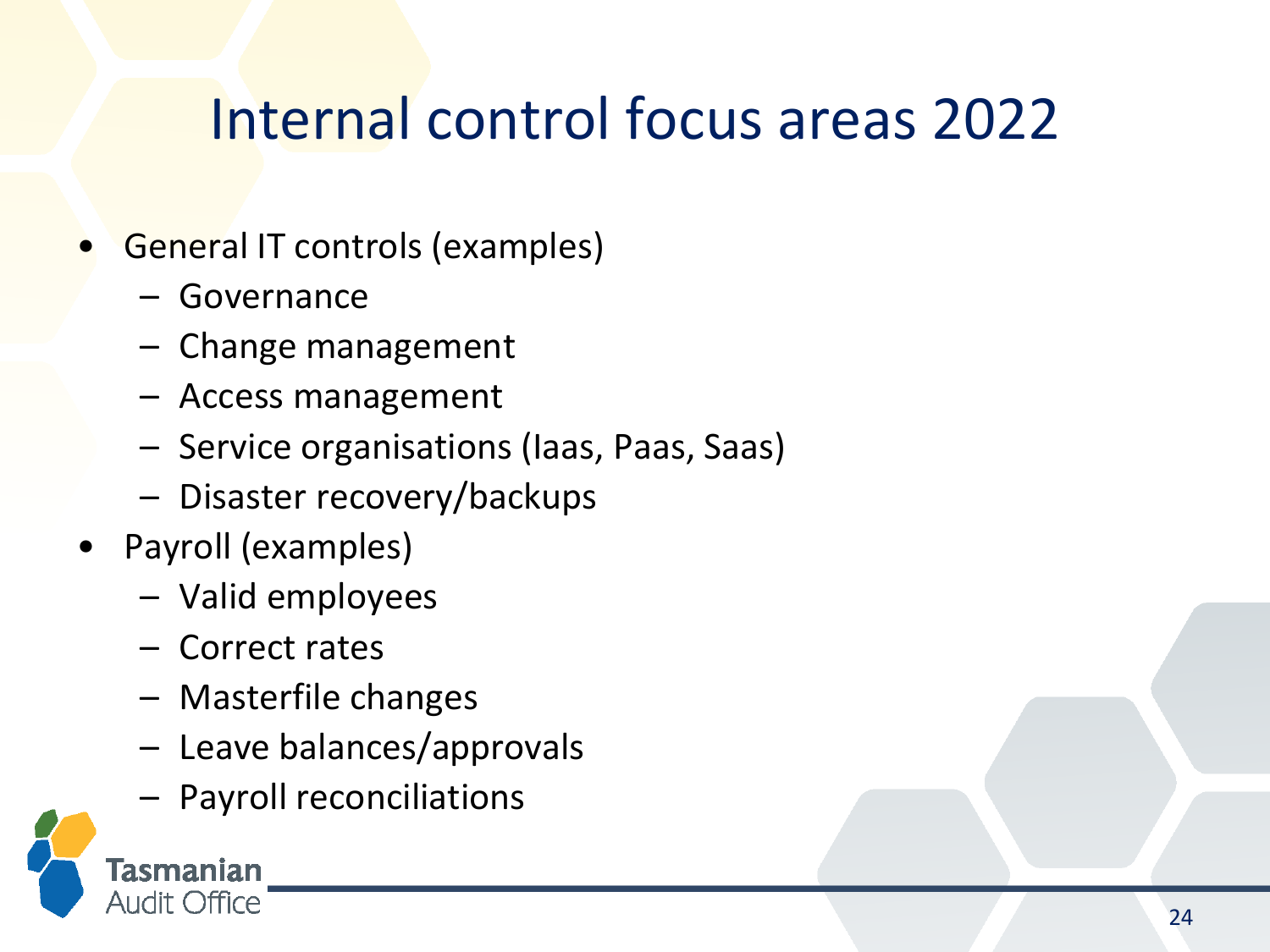### Internal control focus areas 2022

- Property, Plant and Equipment (examples)
	- Independent review of asset/WIP reconciliations
	- Management review and approval of valuations or indices applied to assets
	- Application controls and the calculation of indices/depreciation rates applied to assets
	- Managements review of remaining useful lives of assets
	- Management assessment of impairment indicators
	- Controls around commissioning of assets of a timely basis

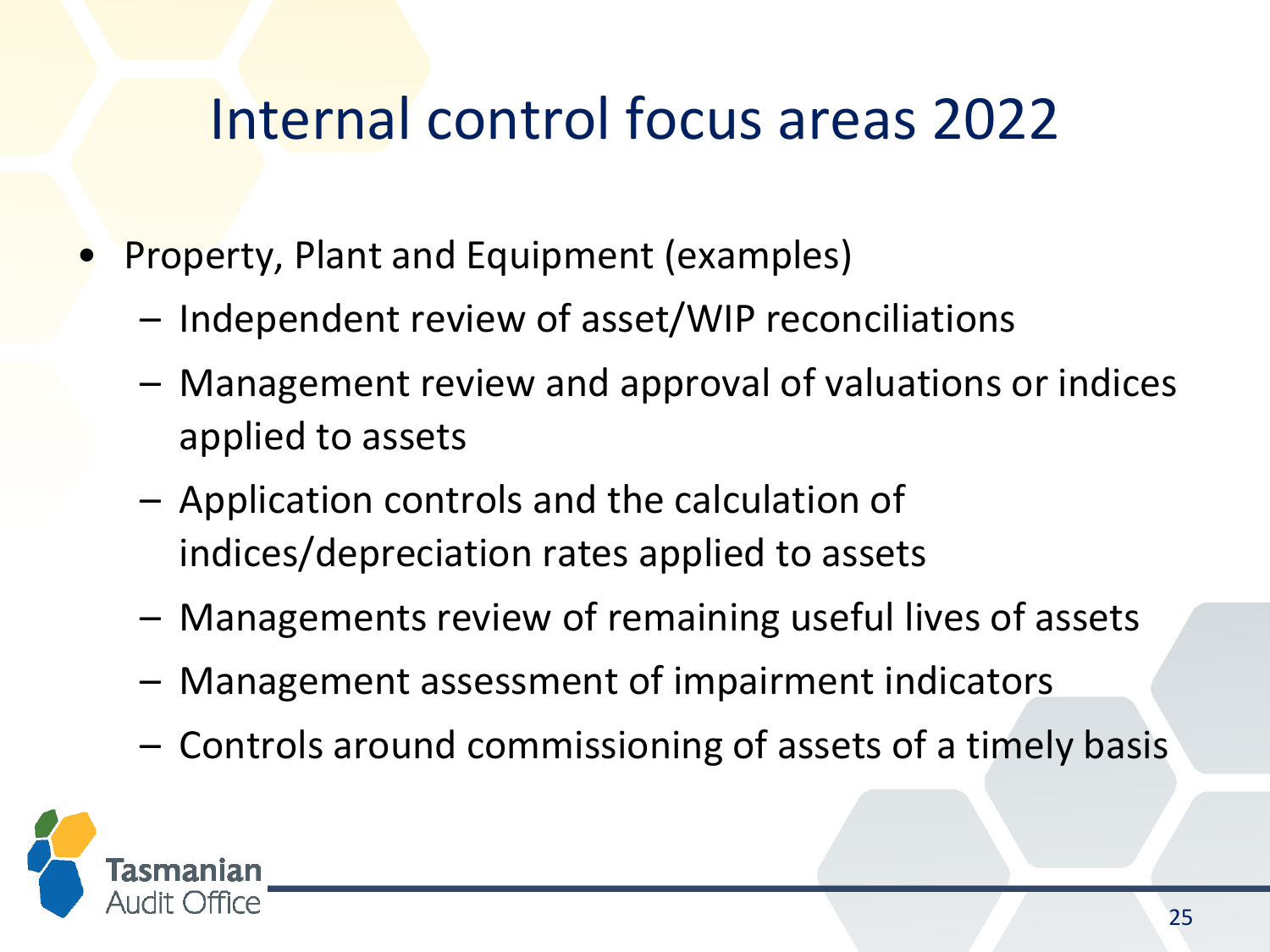

### 2021 / 2022 Audit focus areas

David Bond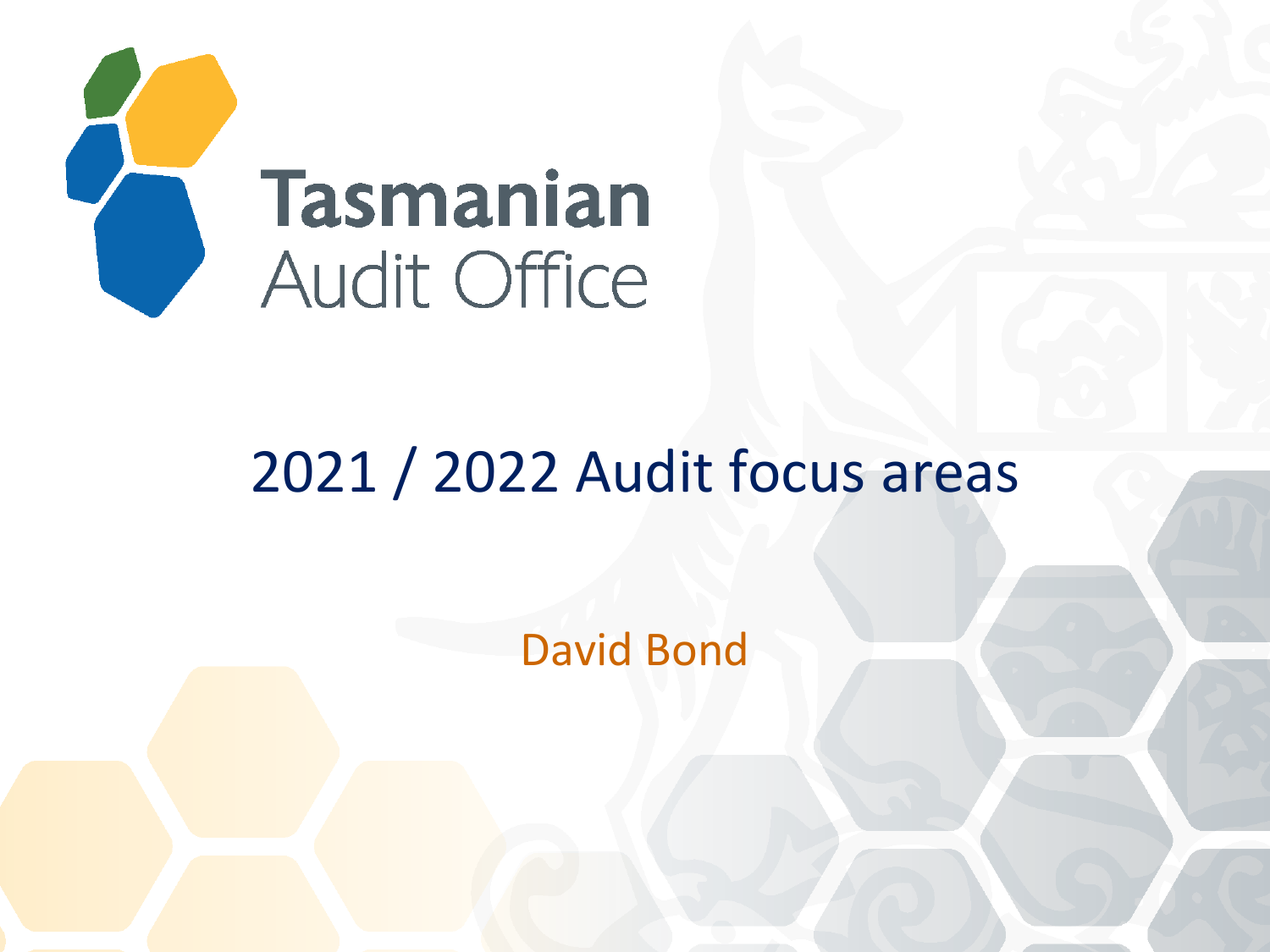### Audit focus areas

Areas subject to audit focus include:

- 1. consideration by those charged with governance (TCWG) and management of the risks relevant to financial reporting objectives
- 2. extent to which the design and implementation of appropriate controls and processes are adequately documented
- 3. reliance on information produced by experts.

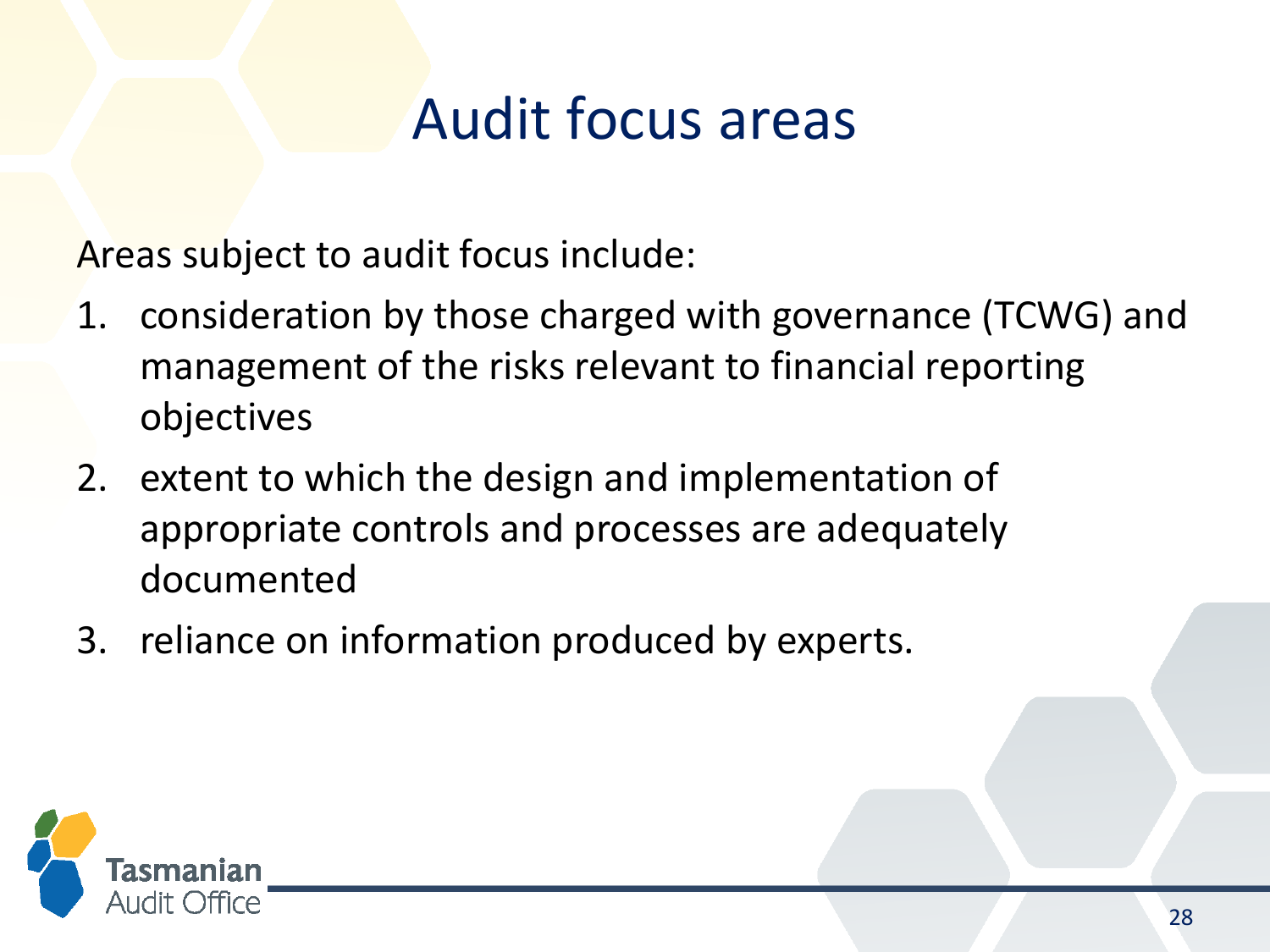# Business risks relevant to financial reporting objectives

- Australian Auditing Standard ASA 315 required to consider if the entity has a process for identifying business risks relevant to financial reporting objectives.
- If such a process does not exist, then this would be deemed to be a significant deficiency in internal control.
- Does it specifically address business risks relevant to financial reporting objectives?

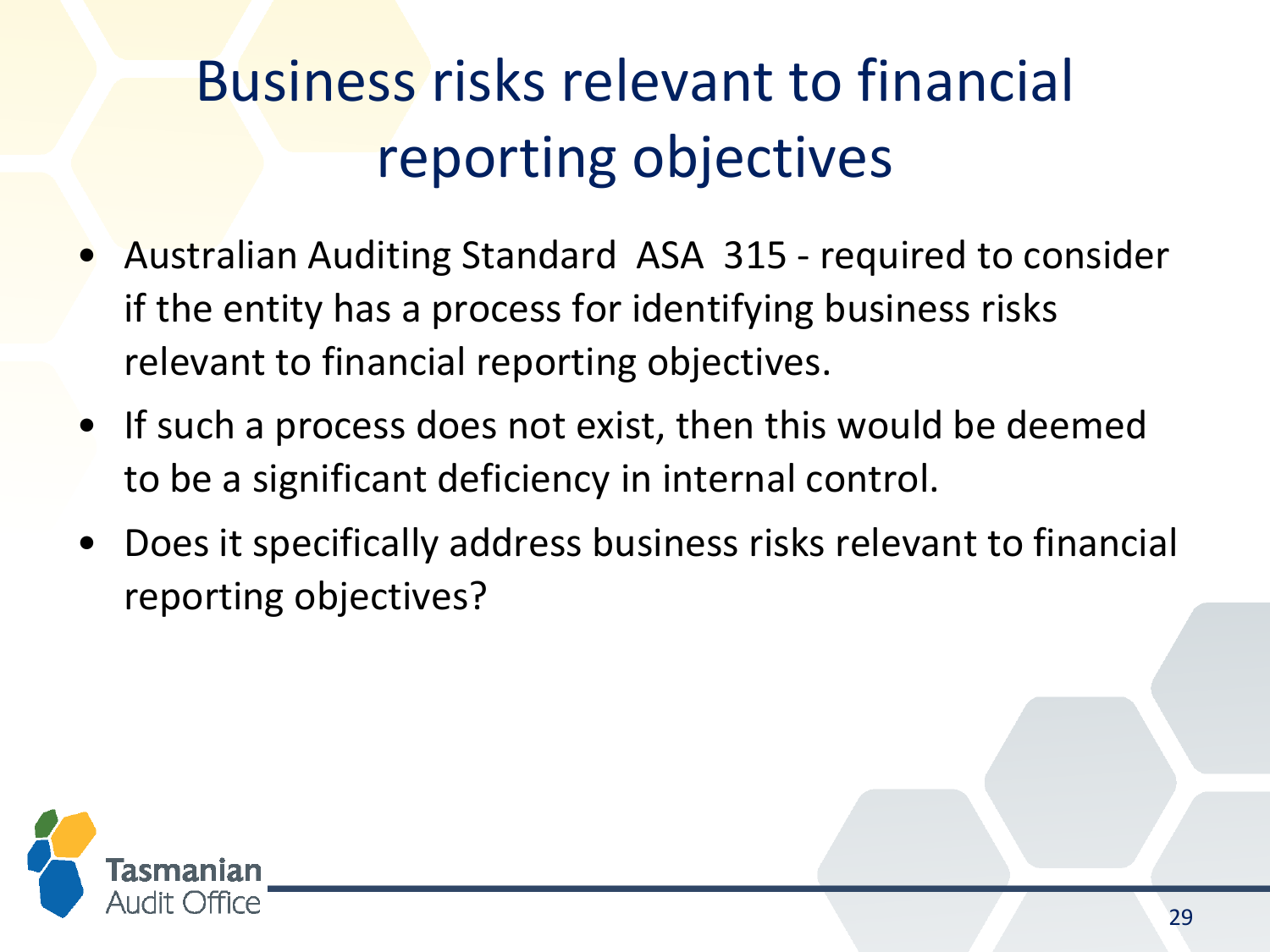# Process for identifying business risks relevant to financial reporting objectives



Committee of Sponsoring Organizations of the Treadway Commission (COSO) developed a COSO Framework for evaluating internal controls.

For the purposes of the Australian Auditing Standards, the system of internal control comprises the same five interrelated components

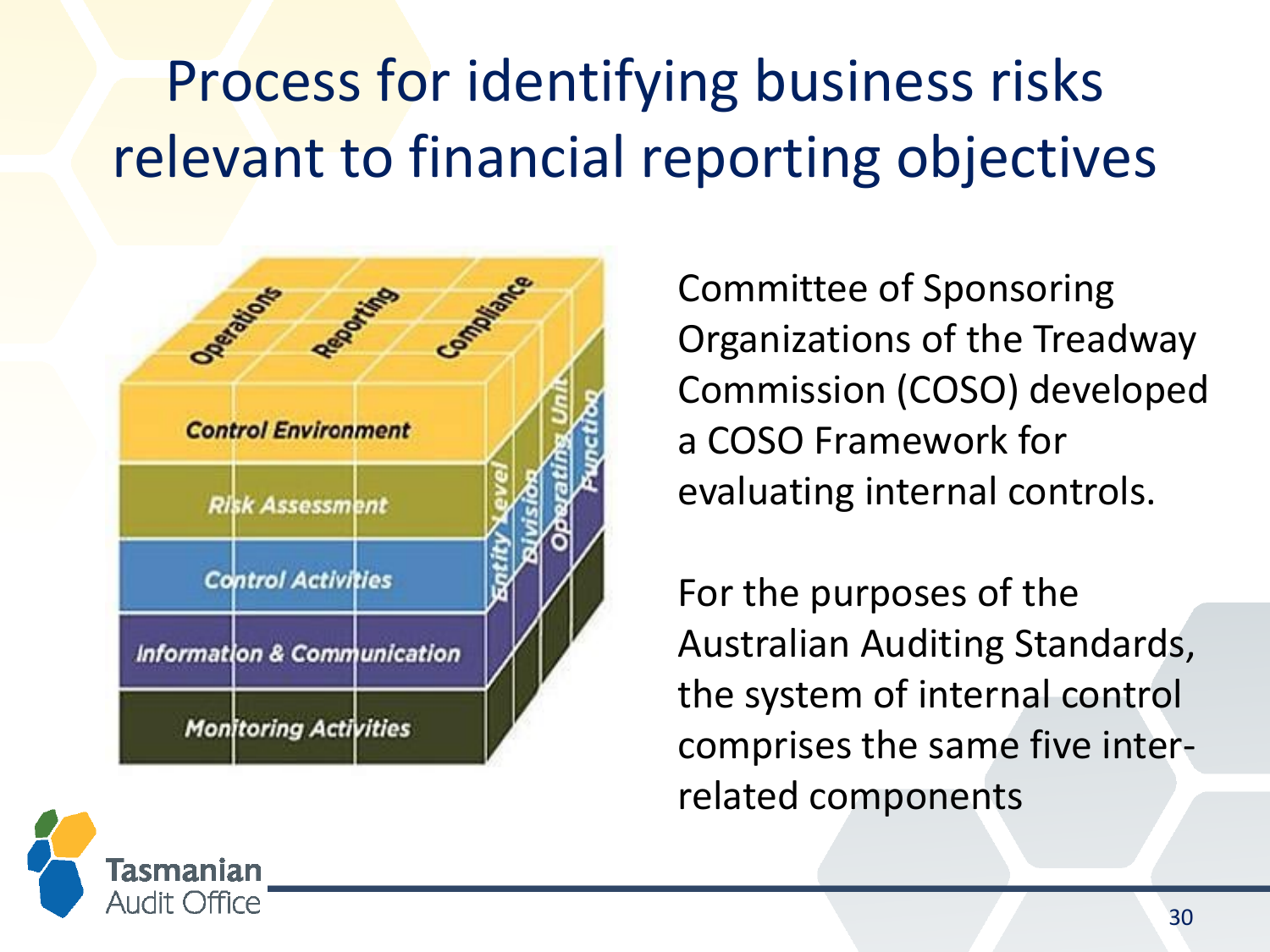- Control environment:
	- Inadequate governance structures
	- Poor commitment to integrity and ethical values
	- Unclear assignment of authority and responsibility
	- Inability to attract, develop and retain competent individuals
	- Limited governance over information technology and communication systems/changes

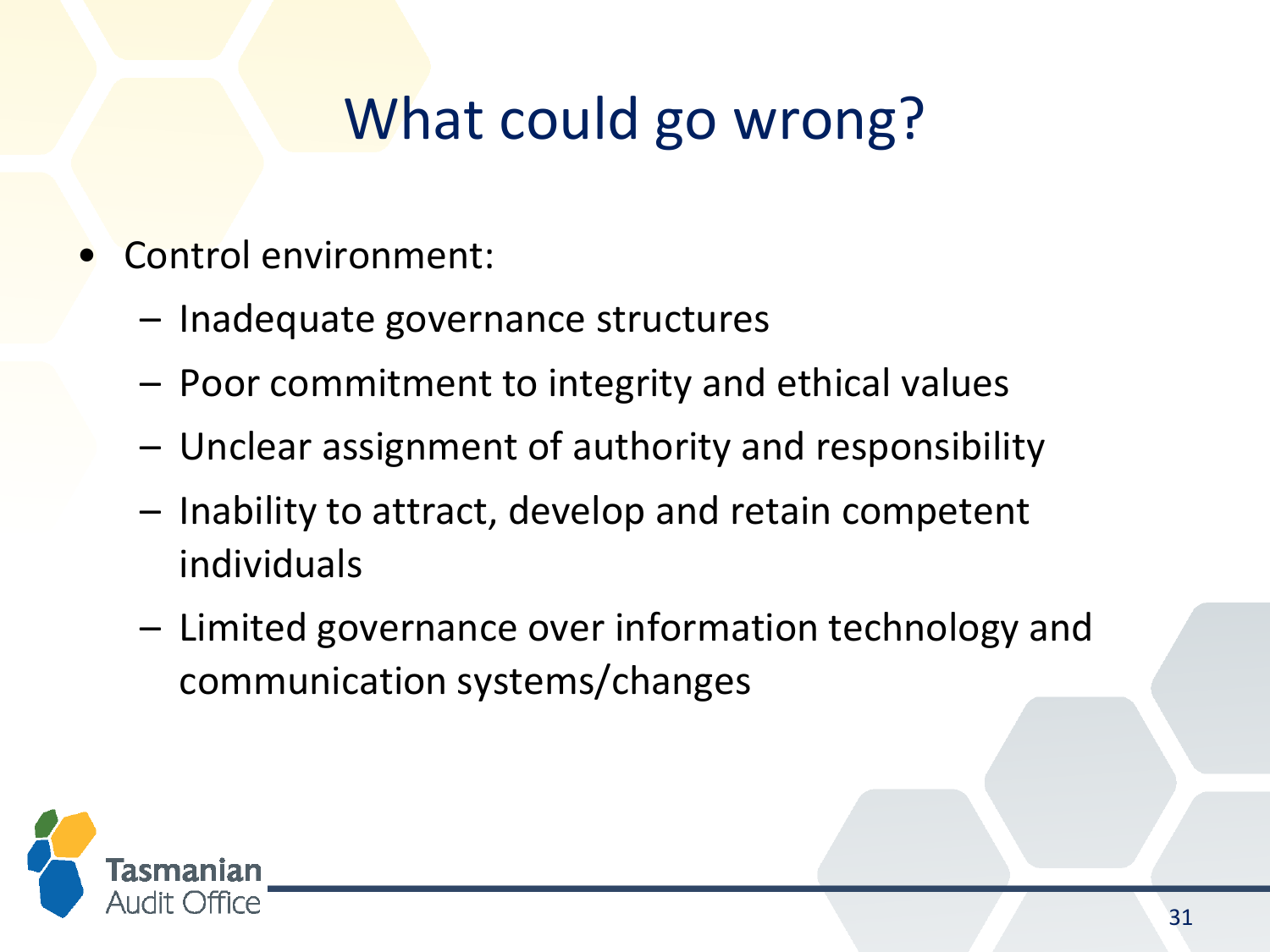- Information system and communication:
	- IT applications working around controls that initiate, process, record and report transactions or information
	- IT infrastructure limited oversight of network, operating systems, and databases and their related hardware and software
	- IT processes poor controls over access, change management, IT operations
	- Breakdowns in initiating, recording, processing and correcting (if necessary) transactions

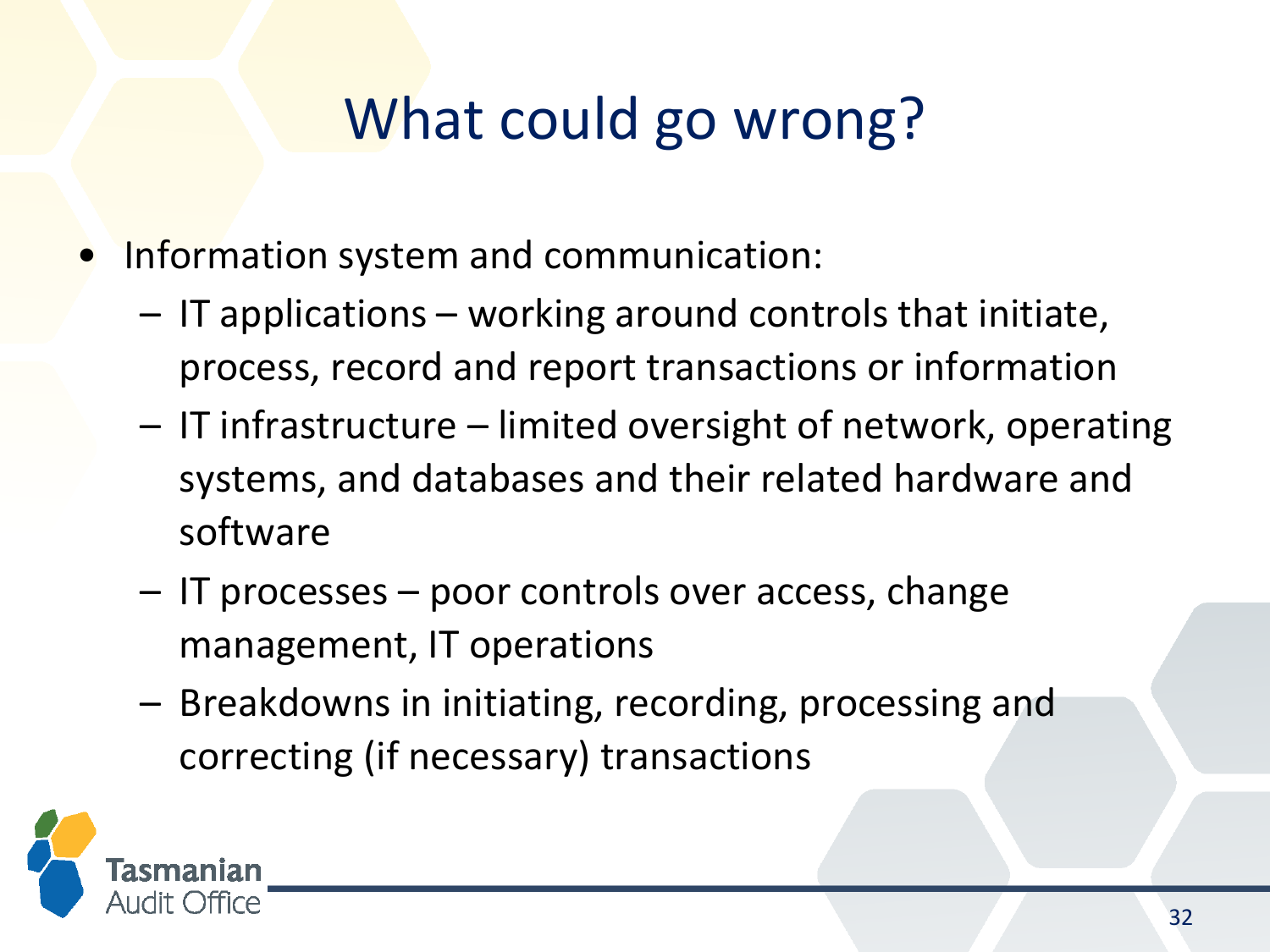- Information system and communication:
	- Limited capture, processing and disclosure of other events and conditions (other than transactions) in the financial report
	- Deficient/missing accounting records
	- Unclear financial reporting process to prepare the financial statements
	- Inadequate resources relevant to the above

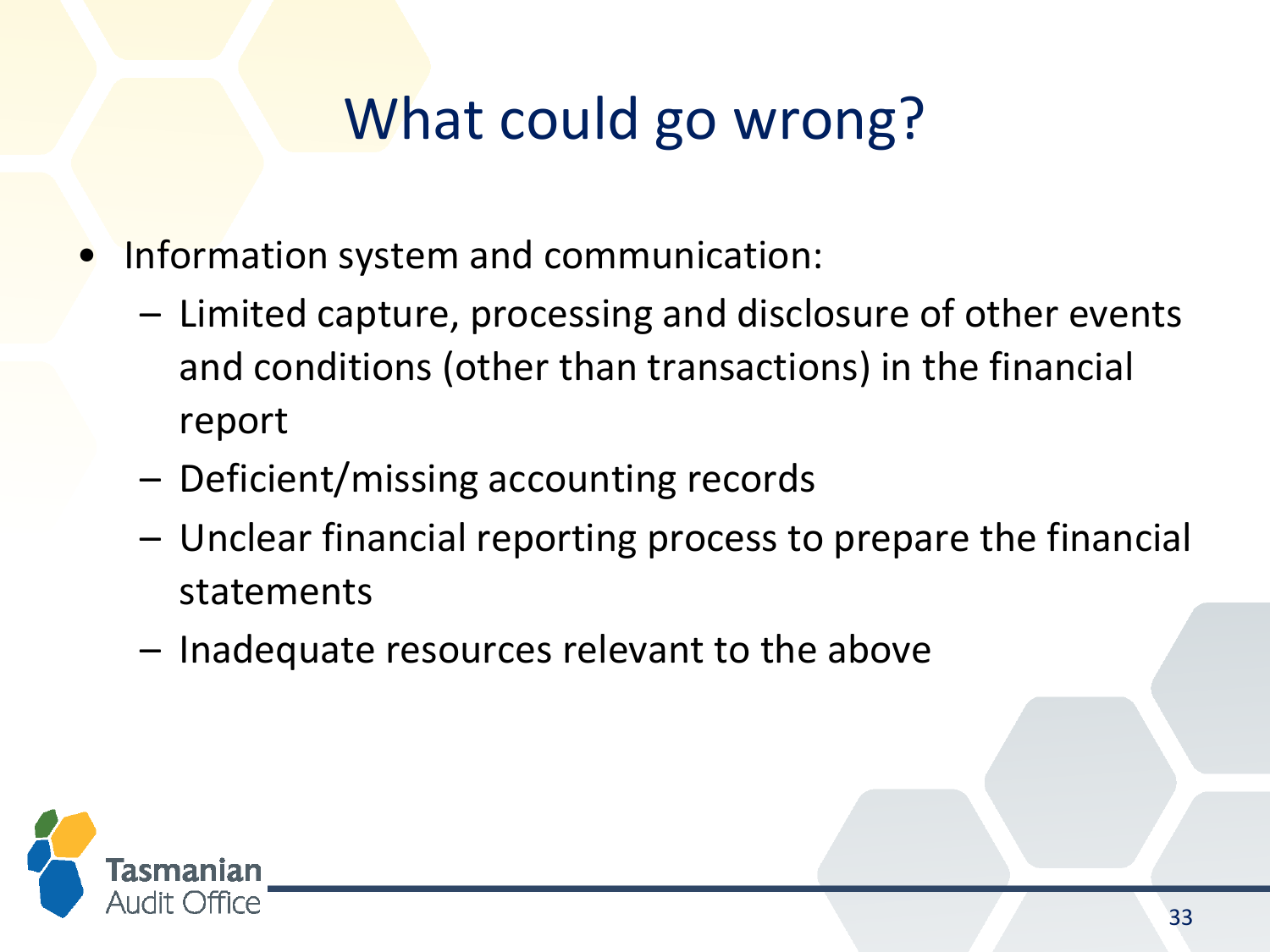- Control activities:
	- Absence of authorisations and approvals
	- Limited review of reconciliations
	- Over-reliance on manual verifications
	- Poor physical controls
	- Inadequate safeguarding of assets
	- Inadequate segregation of duties
	- Overriding of IT controls completeness checks, validity checks, input controls

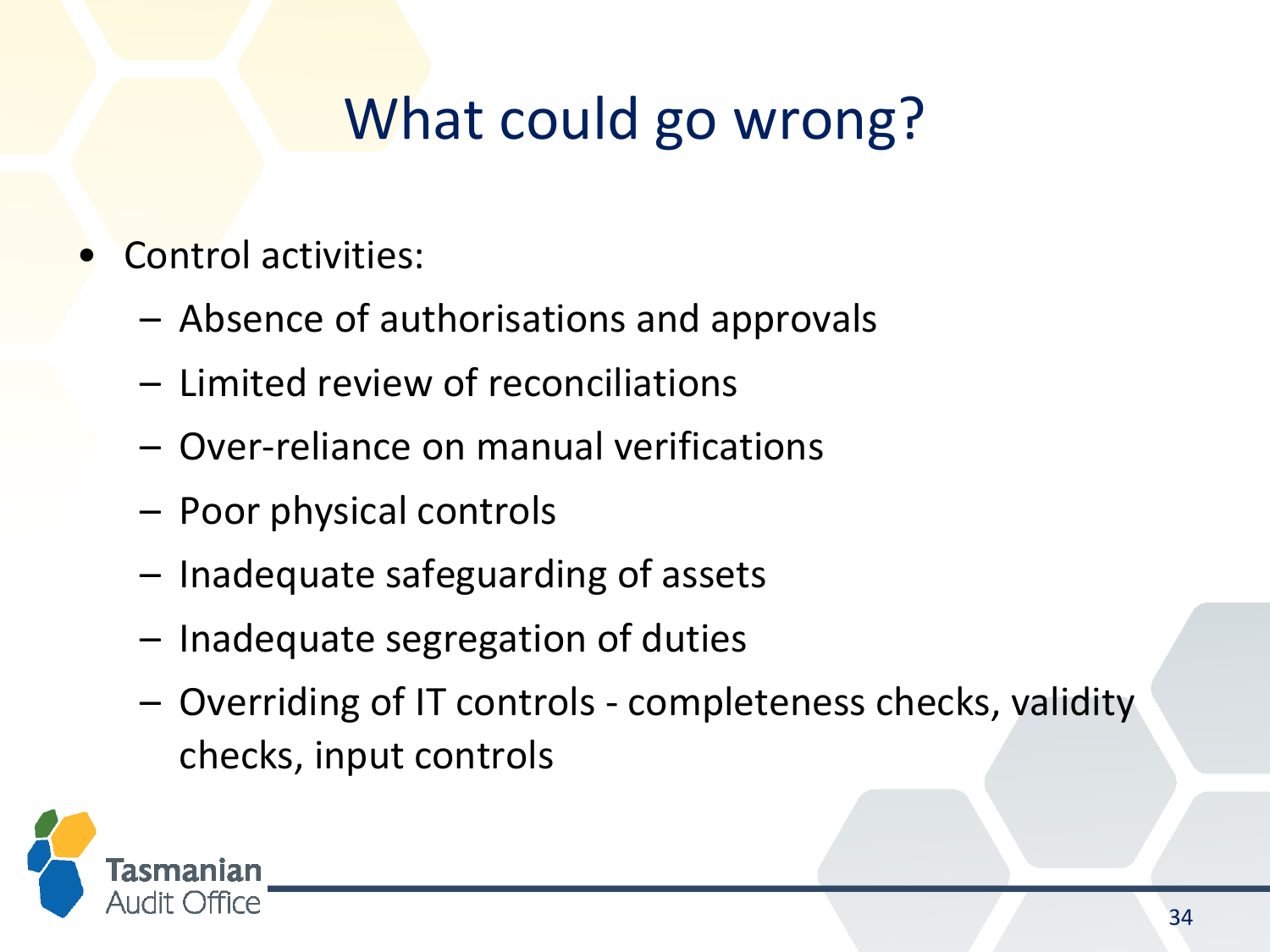- **Monitoring activities:** 
	- Limited processes to monitor the effectiveness of controls, identification and remediation of control deficiencies
	- No, or ineffective, internal audit function
	- Limited processes to test the effectiveness of IT controls, identification and remediation of IT control deficiencies

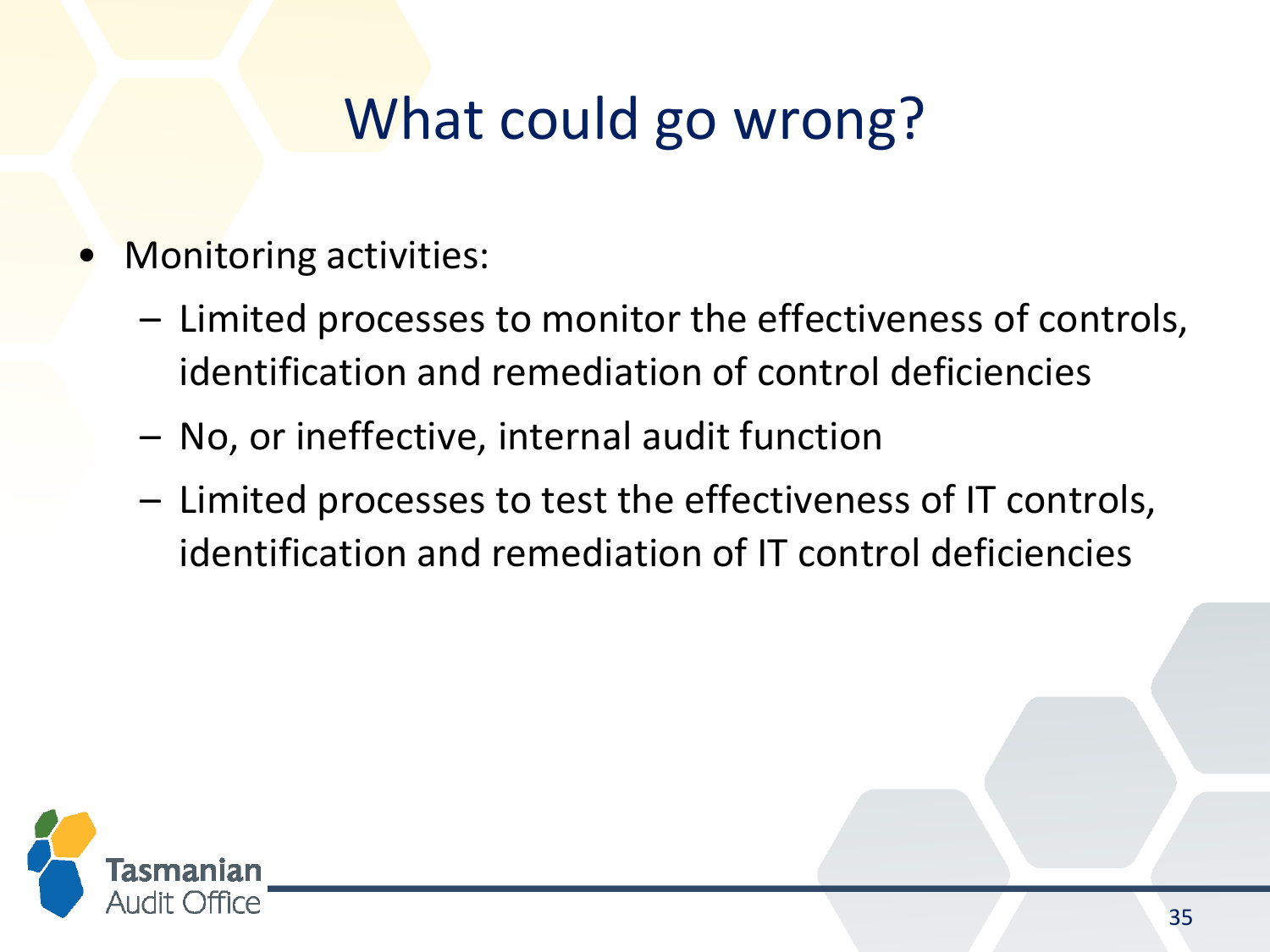- Financial reporting considerations:
	- Going concern
	- Fair value
	- Estimates
	- Key judgements
	- Related party transactions
	- Accounting standards
	- Disclosures
- Use of experts
- Unintentional misstatement
- Intentional misstatement
- Asset misappropriation
- Fraud
- Non-compliance laws, etc.

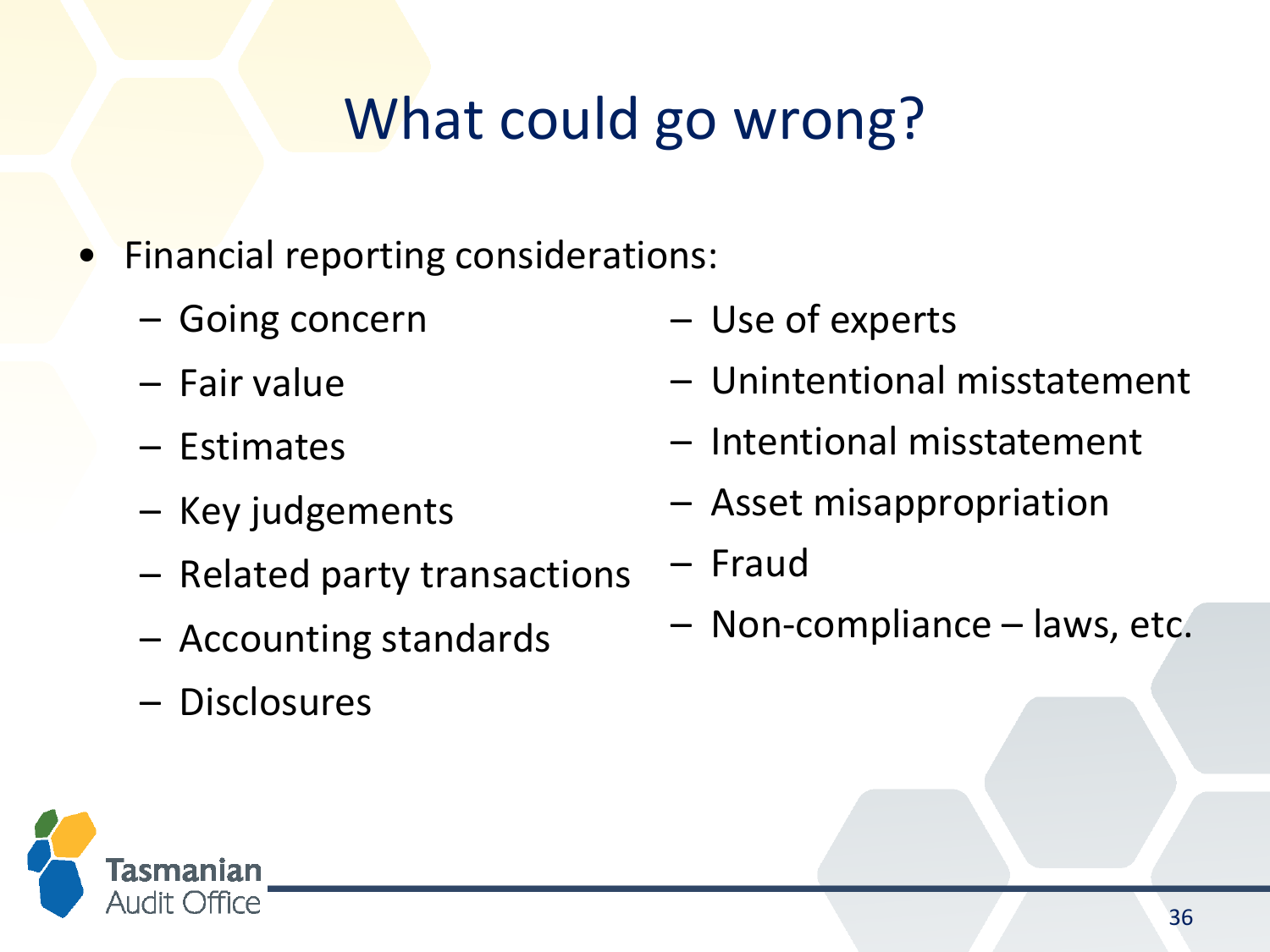# Documentation of key internal controls relevant to financial reporting objectives

- How well are key internal controls:
	- understood?
	- documented?



Only a third of respondents felt that it was clear who is responsible for setting the standards for controls and designing controls within their organisations

• KPMG Controls Transformation and Automation Survey across 300 organisations, March 2021



Nearly a quarter of respondents said the controls were not formally documented with over 60 percent saying that only some controls were documented (e.g. financial)

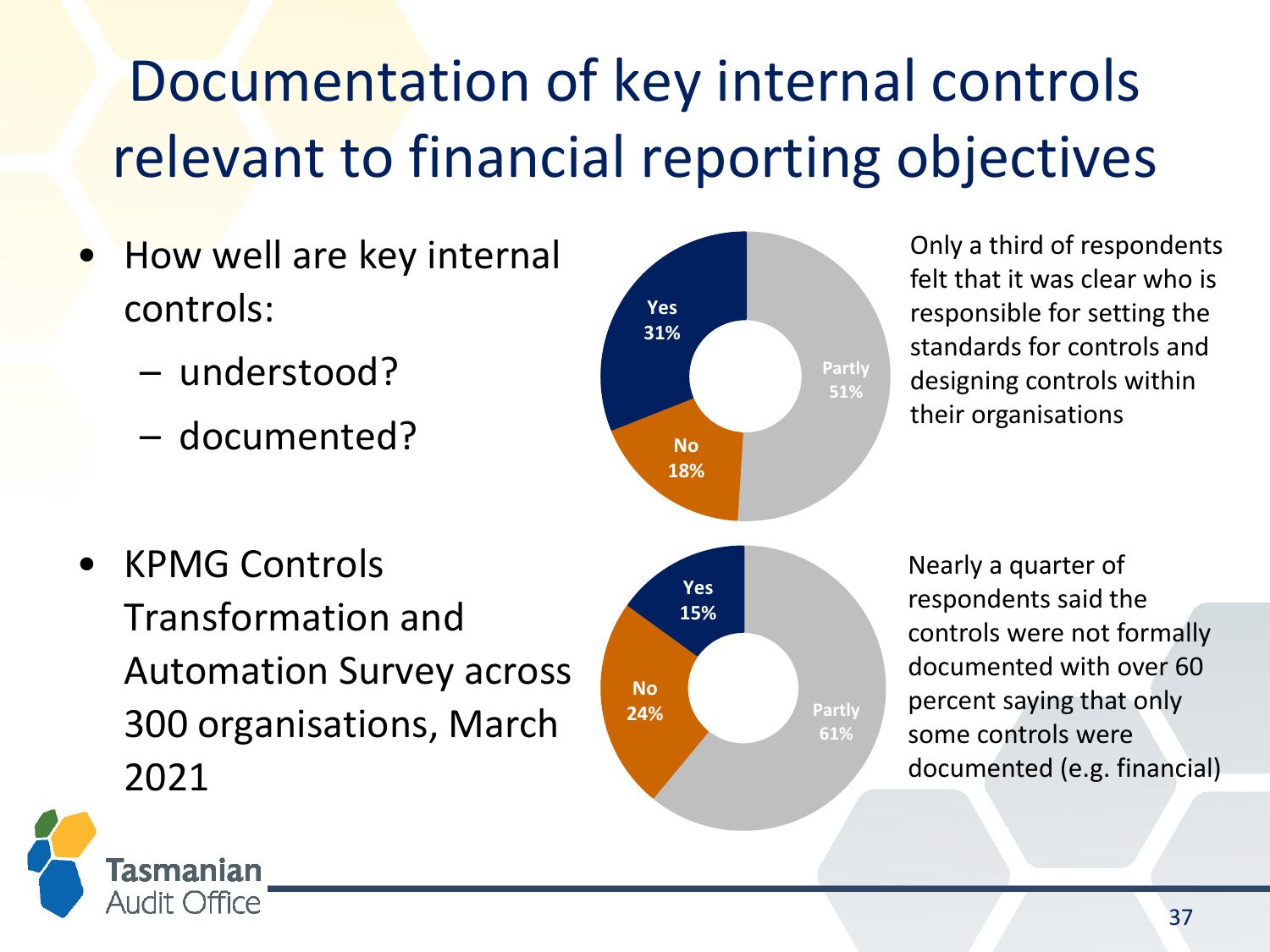# Documentation of key internal controls relevant to financial reporting objectives

ASIC guidance:

- Entities must have appropriate processes and records to support information in the financial report rather than rely on the independent auditor.
- An entity must keep written financial records that:
	- correctly record and explain the entity's transactions and its financial position and performance
	- enable true and fair financial statements to be prepared and audited.

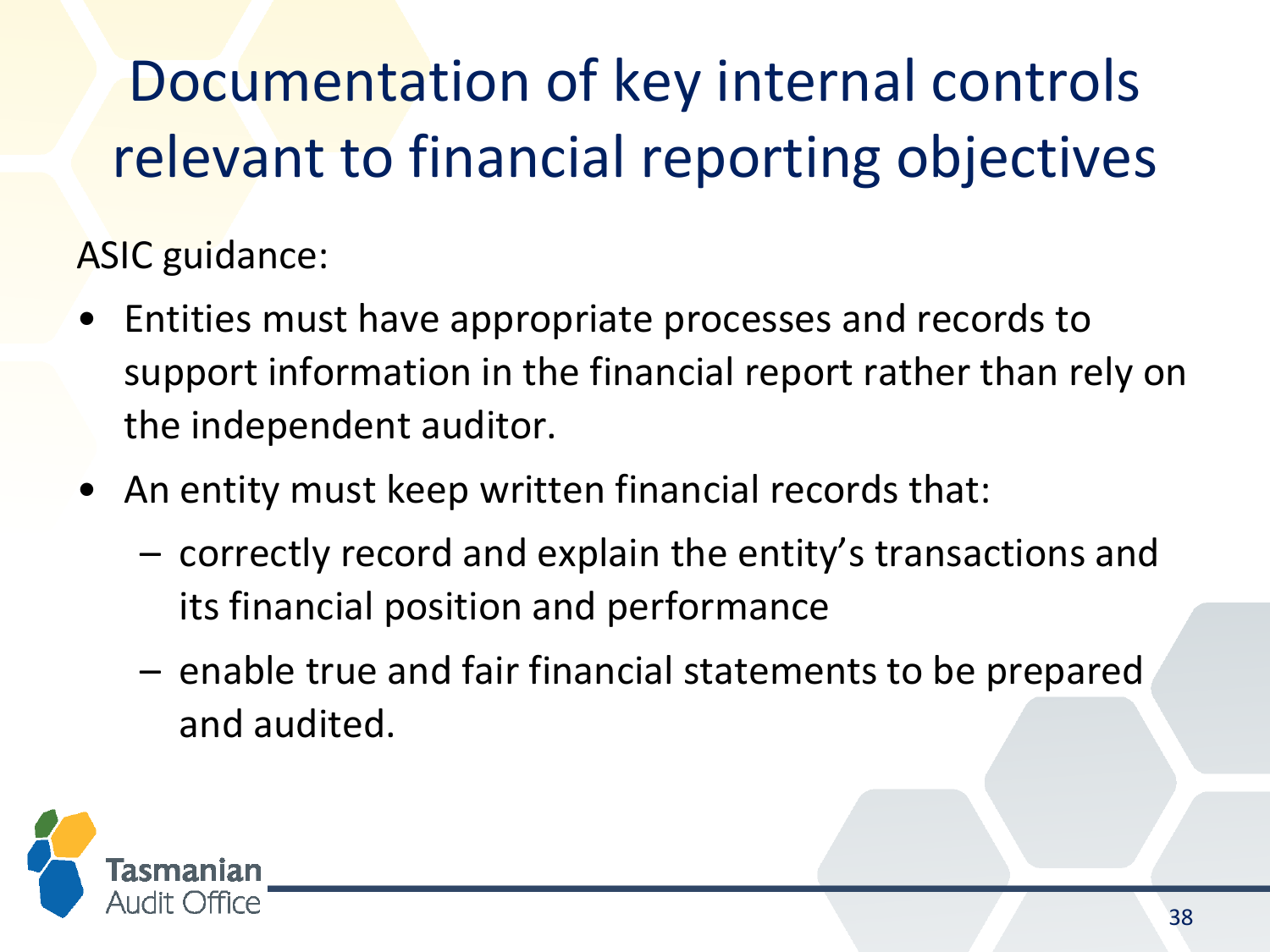# Documentation of key internal controls relevant to financial reporting objectives

ASIC guidance:

- TCWG's and management's obligation extends to ensuring that the entity's records are complete and accurate by adopting appropriate accounting policies and designing and implementing appropriate controls and processes.
- This obligation exists regardless of whether books and records are maintained in-house or outsourced to a third party, or whether they are electronic or in hard copy.

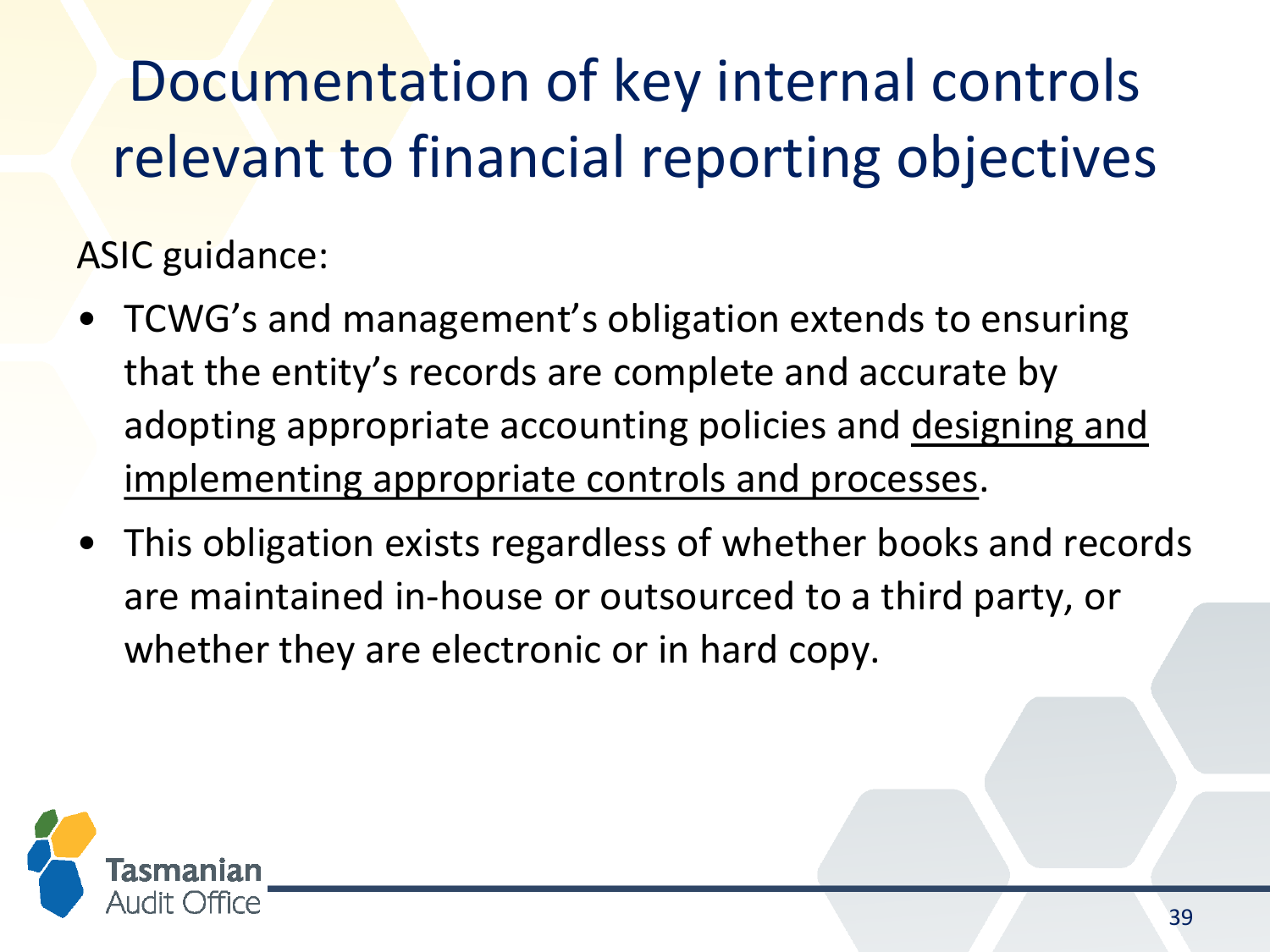### Reliance on works of experts

- Management's expert an individual or organisation possessing expertise in a field other than accounting or auditing, whose work in that field is used by the entity to assist the entity in preparing the financial report.
- Management should document their:
	- consideration of the competence, capabilities and objectivity of the expert
	- understanding of the work of that expert
	- evaluation of the appropriateness of the expert's work for use in preparing the financial statements.
- Audit committees should evaluate management's



assessment.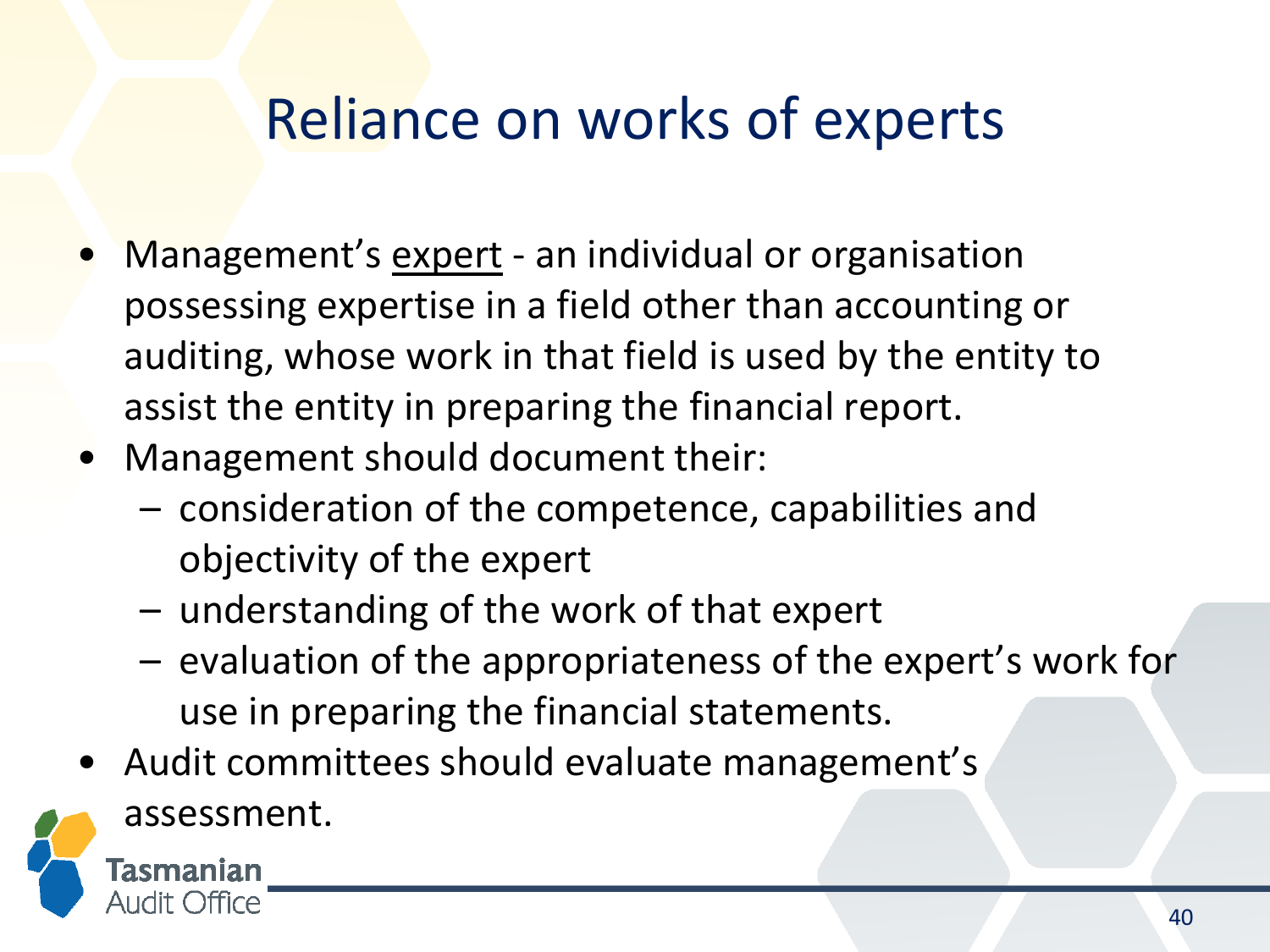

# Overview of financial reporting changes, technical accounting issues, and other reporting considerations

Jeff Tongs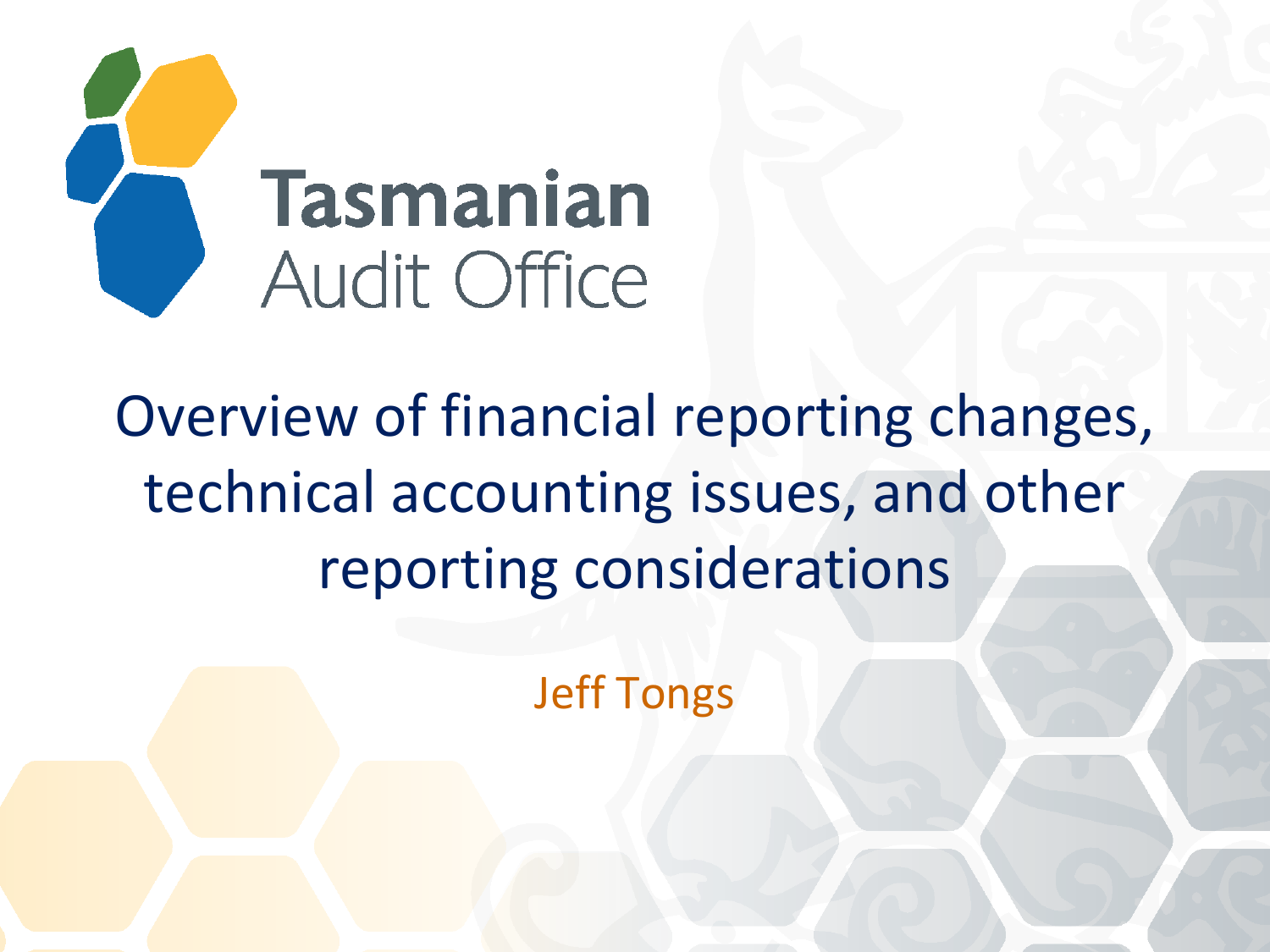### **Topics**

Overview:

- Cloud Computing accounting for SaaS
- AABS 1060: GPFS Simplified Disclosures for For-Profit and Not-for-Profit Tier 2 Entities
- Concessionary Leases & Other Leasing Considerations
- Other Reporting Considerations
- Guidance paper accounting for assets valued using current replacement cost
- New accounting standards

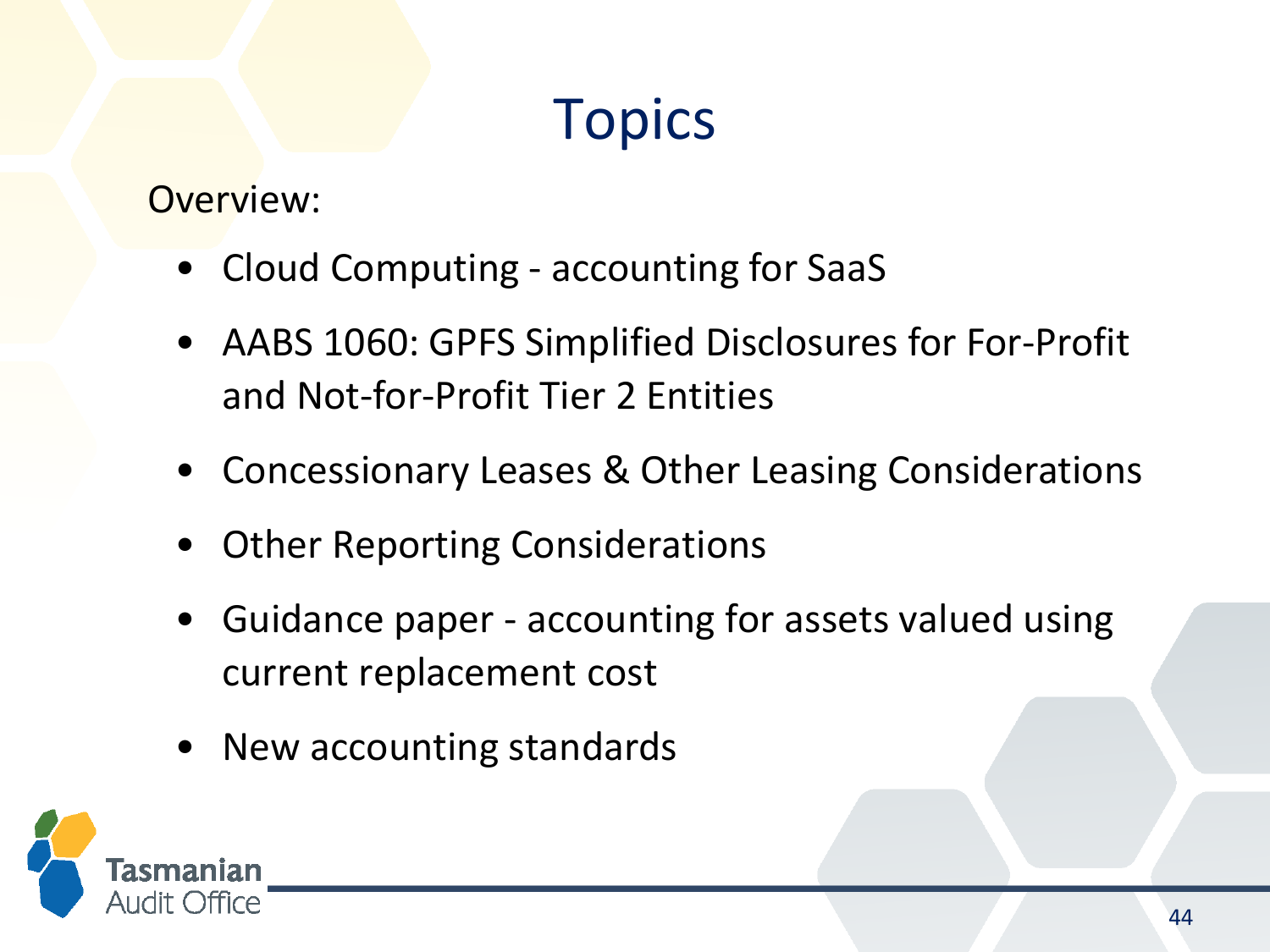### Cloud Computing /Software-as-a-Service (SaaS)

### *IFRIC Agenda Decision* - *Configuration or Customisation Costs in a Cloud Computing Arrangement*

The SaaS arrangement gave the customer the right to receive access to the supplier's application software over the contract term (i.e. it is a service contract, not an intangible asset). The customer received no other goods and services but incurred costs for:

**Configuration** - involved the setting of various 'flags' or 'switches' within the application software, or defining values or parameters, to set up the software's existing code to function in a specified way.

**Customisation** - involved modifying the software code in the application or writing additional code. Customisation generally changes, or creates additional, functionalities within the software.



45 https://www.ifrs.org/content/dam/ifrs/supporting-implementation/agenda[decisions/2021/configuration-or-customisation-costs-in-a-cloud-computing-arrangement-mar-21.pdf](https://www.ifrs.org/content/dam/ifrs/supporting-implementation/agenda-decisions/2021/configuration-or-customisation-costs-in-a-cloud-computing-arrangement-mar-21.pdf)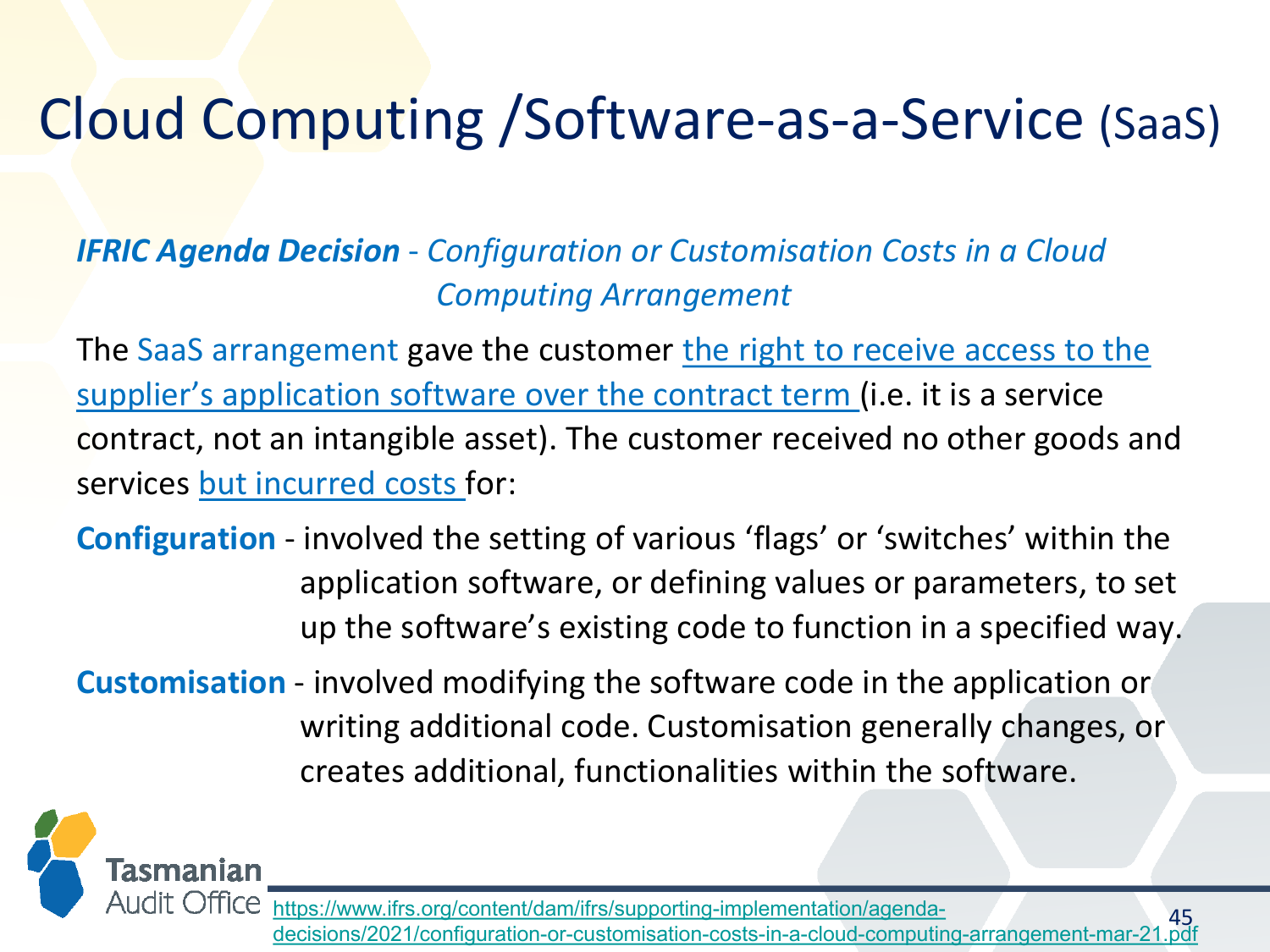### Cloud Computing /Software-as-a-Service (SaaS)

### **IFRIC decisions:**

- rejected the view that a SaaS contract created a separate intangible asset, or a lease, as there was no control over software code
- rejected the view that the SaaS contract itself in this case represented an intangible asset (despite an intangible asset is defined as arising from contractual or other legal rights)
- costs related to getting these services ready for use **cannot be capitalised** as an intangible asset
- Expense upfront or over the contract for service period



(depending upon "**distinct services**" test)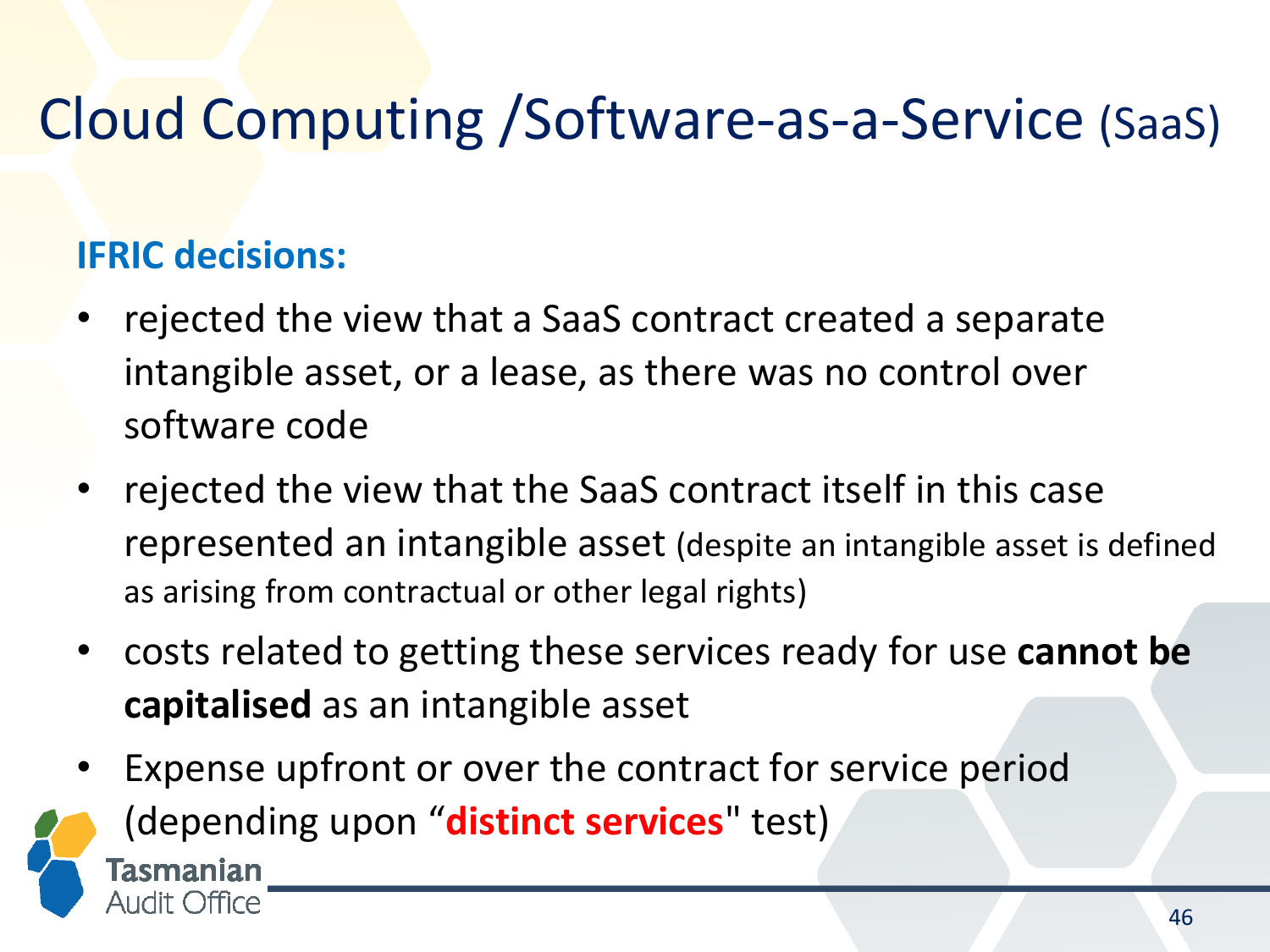### Cloud Computing /Software-as-a-Service Distinct Service or Not a Distinct Service? Apply AASB 15?

**If the configuration/customisation service is:** 

Tasmanian Audit Office

- **a distinct service** from the right to receive access to the supplier's software, the costs are expensed upfront when performed.
- **not a distinct service** from the right access to the supplier's software, the costs are recognised as expenses as/when the supplier provides access over the contract term. This usually means recognising a prepaid asset upfront, which unwinds over the contract term.
- completed by a third-party supplier, recognise the costs as an expense when the service is performed.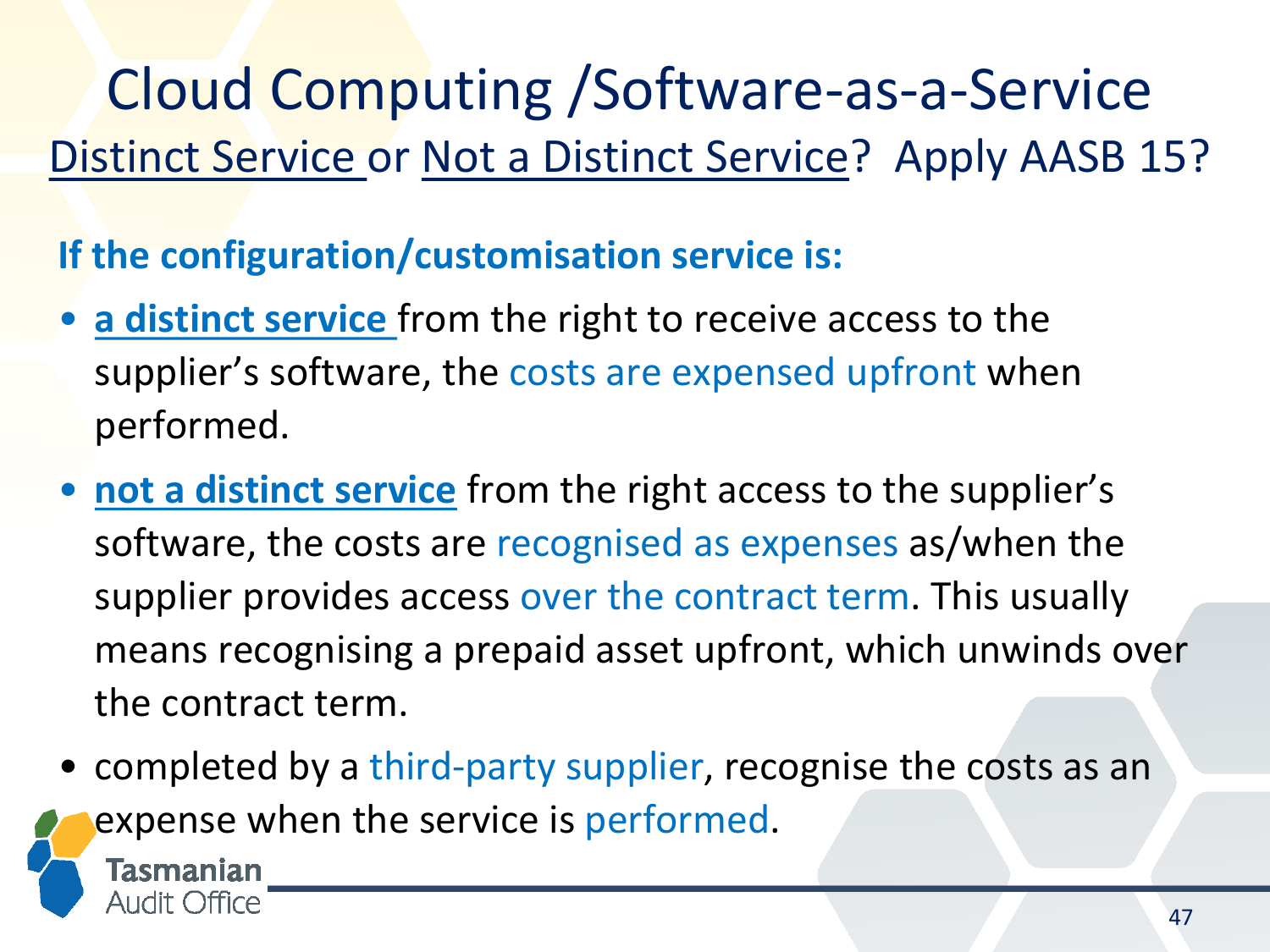### Cloud Computing /Software-as-a-Service (SaaS)

Issues to consider:

- What costs have been capitalised for what projects?
- What assets controlled by the entity do the costs represent? - Is it computer code? *"Show me the code"*
- Who provided the services? SaaS/cloud computing company, third party, internal costs?
- What is the breakdown of services delivered in the contract and what are the costs relating to each service?
	- Know your contract know your costs
	- Different costs could be expensed upfront or over time



*(prepayment or intangible if software)* **Tasmanian**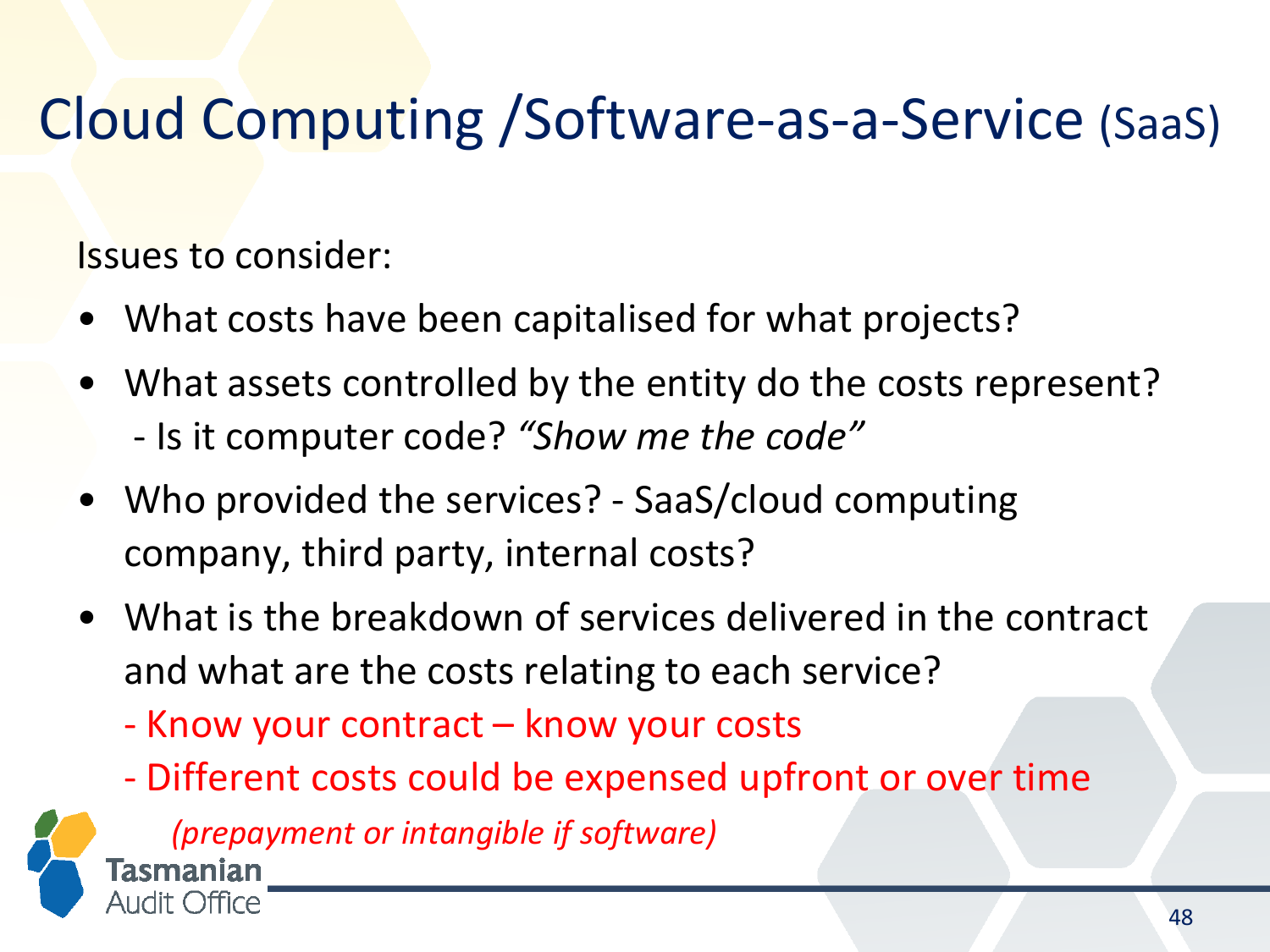### Cloud Computing /Software-as-a-Service (SaaS)

### Transition:

- Change in accounting policy, not via a standard or interpretation
- Not an error change is based on 'new information'
- Retrospective application applies:
	- Opening position 1 July 2020
		- Write-off applicable capitalised costs to retained earnings
		- Reclassify applicable costs to prepayments
	- 1 July 2020 to 30 June 2021 restated
		- Expense what was capitalised under old policy
		- Reverse amortisation of what was previously capitalised
		- Reclassify cash flows
	- 1 July 2021–30 June 2022

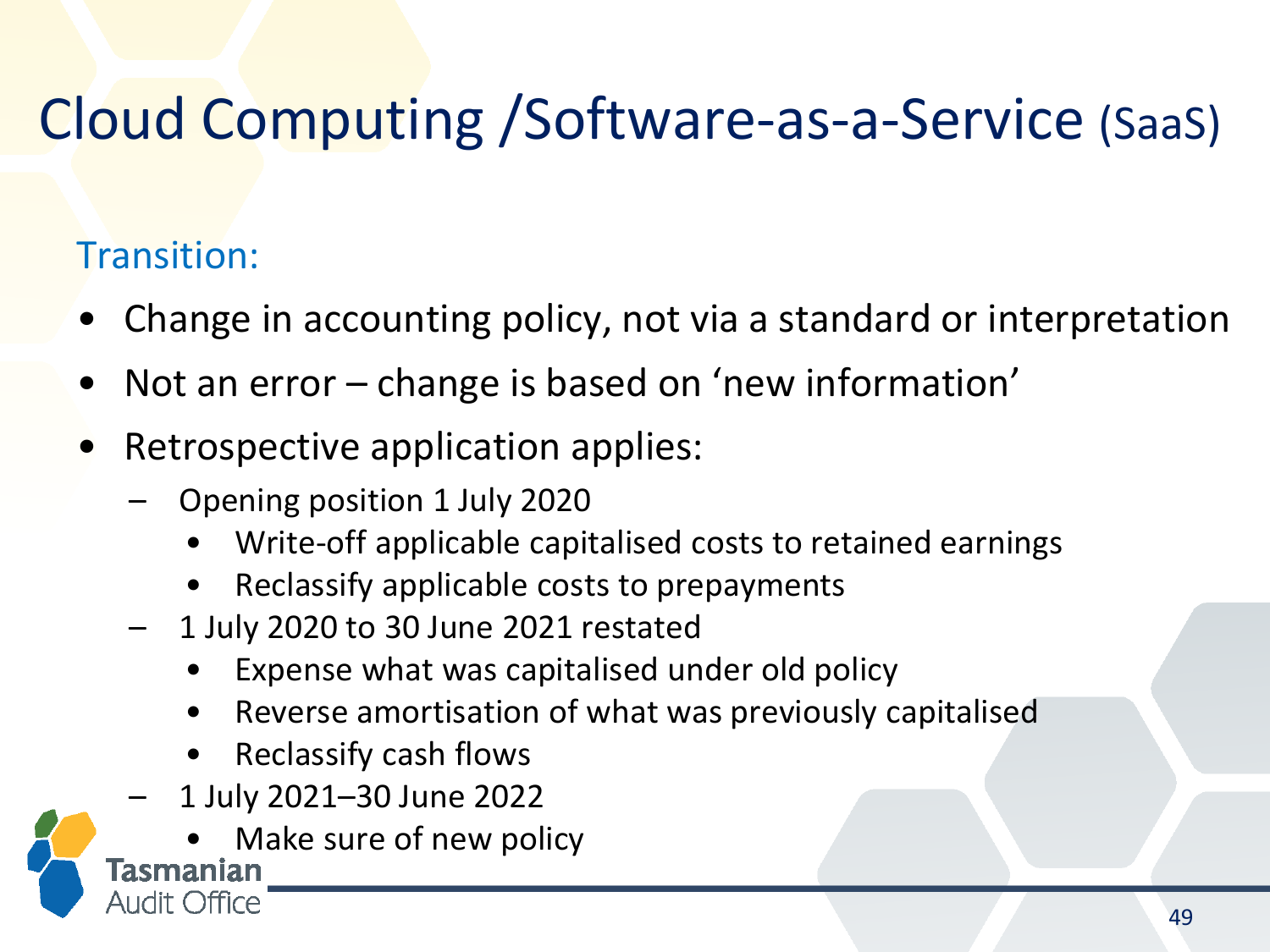AABS 1060: *General Purpose Financial Statements* – *Simplified Disclosures for For-Profit and Not-for-Profit Tier 2 Entities*

- AASB 2019-1 *Amendments to Australian Accounting Standards – References to the Conceptual Framework*
- "Reporting Entity" concept introduced by IASB. "An entity that is required, or chooses, to prepare general purpose financial statements."
- Conflicted with Australian concept of a "reporting entity" and "non-reporting entity" based upon "dependent users". If not changed, Australian entities would be non-compliant with IFRS.
- Non-reporting entity and special purpose financial statements removed (AASB 2020-2) for for-profit entities. "Specified



Disclosure" reporting framework introduced.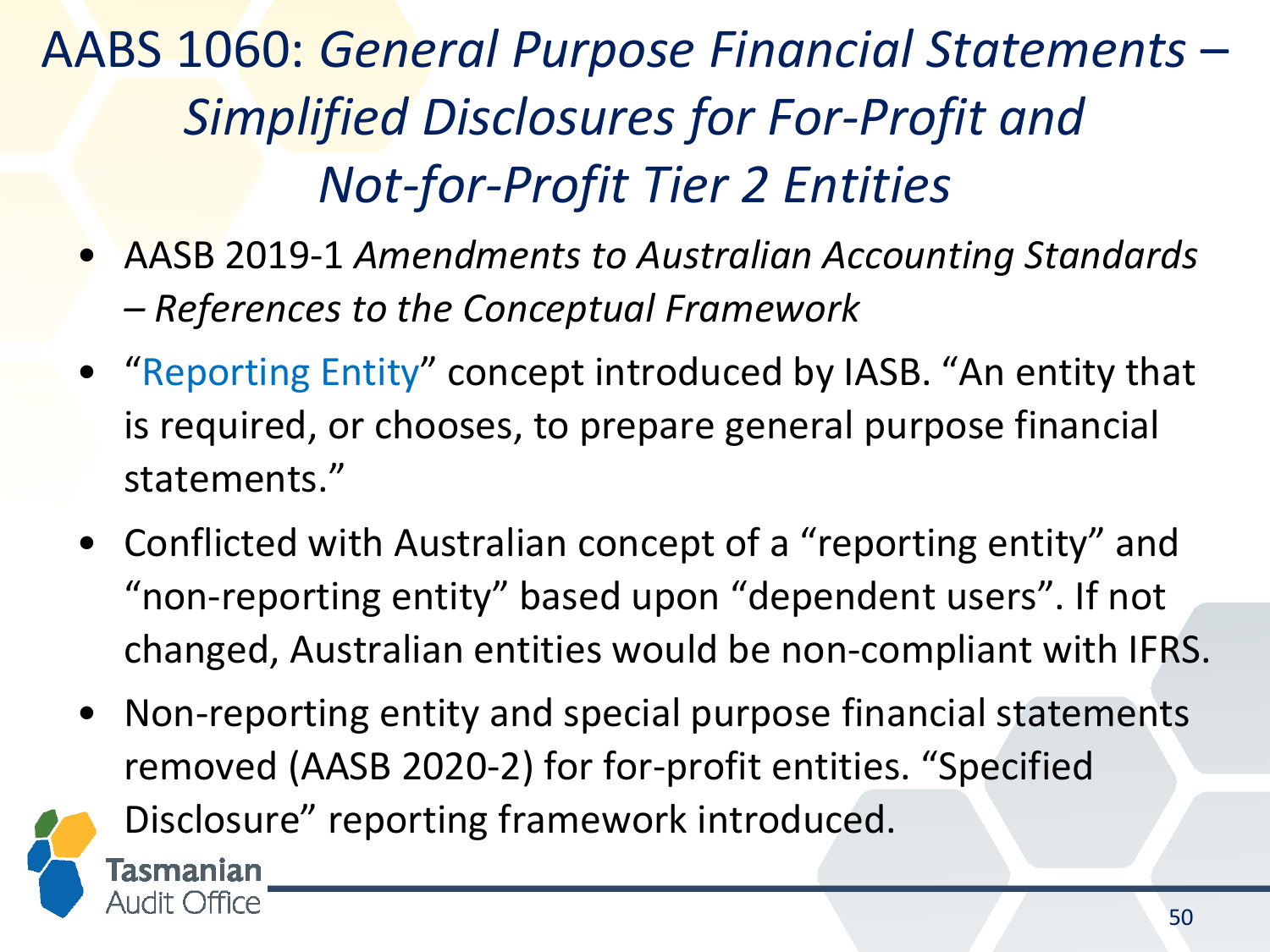AABS 1060: *General Purpose Financial Statements* – *Simplified Disclosures for For-Profit and Not-for-Profit Tier 2 Entities*

- Conceptual Framework (CF)
	- Mandatory application for for-profit private sector entities.
	- For-profit public sector entities can elect to apply if IFRS compliance is necessary
	- Not for use by NFP private and public sector entities
- AASB 1060 introduces the 'Simplified Disclosures' framework for Tier 2 entities - disclosures now combined into a single standard
- Replaces the previous 'Reduced Disclosure Requirements' (RDR) framework. - "shaded" disclosure paragraphs now redundant
- DOES NOT APPLY to Local Government and Statutory Entities who apply their own Act (LGAT or other Act) - Tier 1 (full) GPFR Office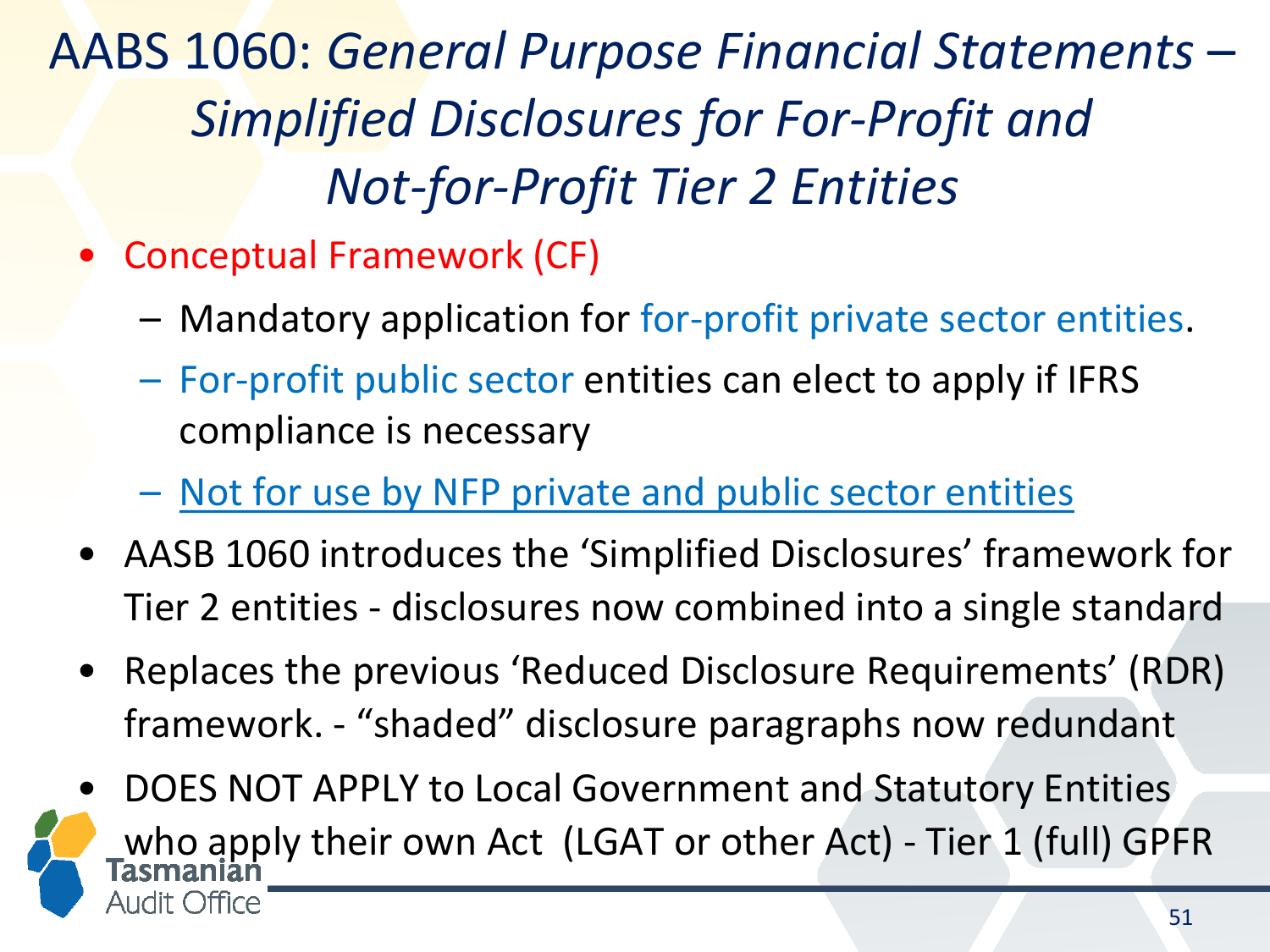### Concessionary Leases

- Temporary exemptions still allows Not-for-Profit lessees to elect to measure ROU assets at 'cost' (refer to option added in AASB 16 in para Aus 25.1).
- ROU assets can be treated as a separate class of asset, despite a similar nature and use
- What's next in public sector NFP lessees?
	- decision deferred on extending the 'cost' option, until additional guidance on fair value measurement for such ROU assets is discussed. (Refer ED 318)

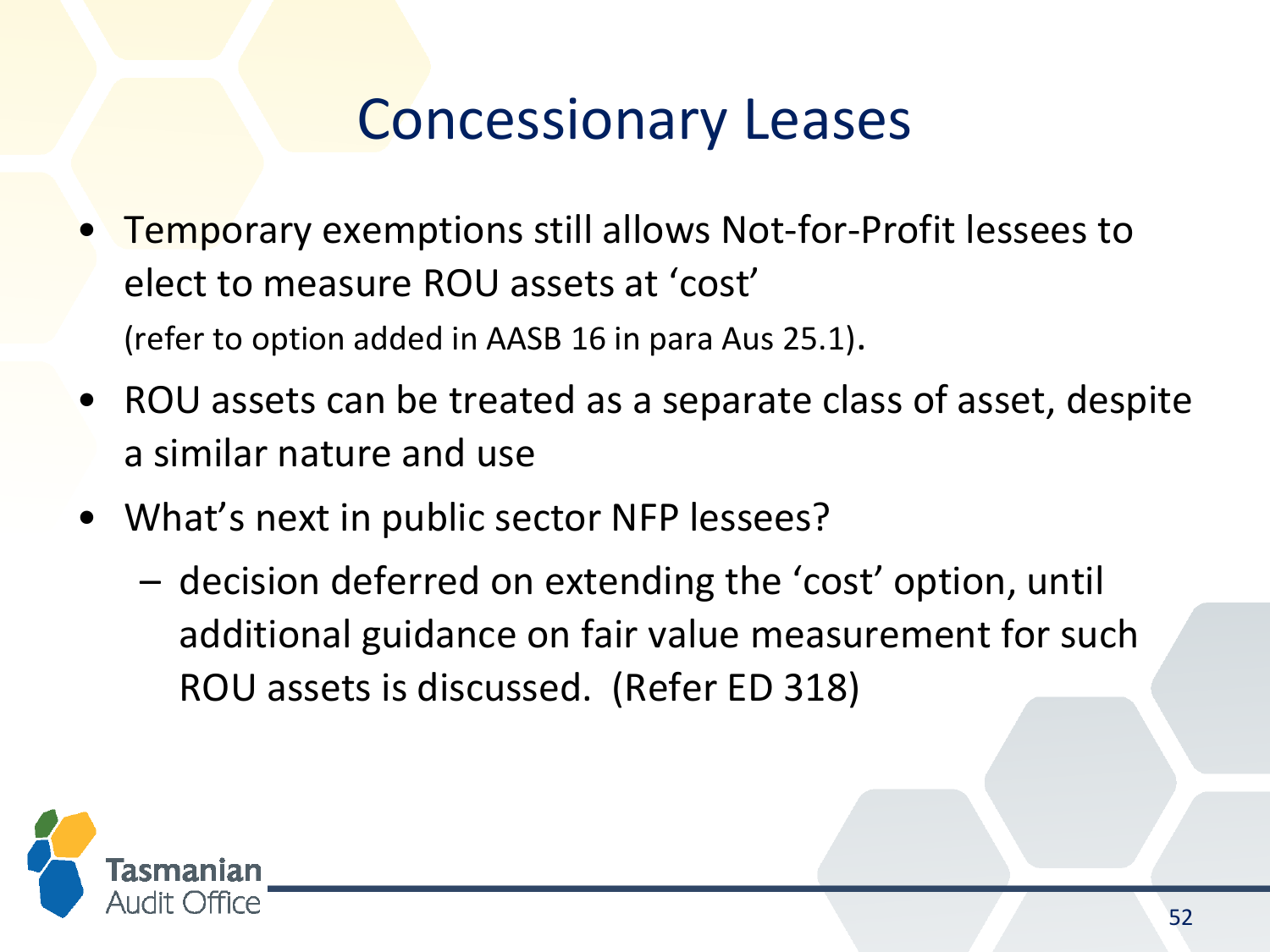### **Other Leasing Considerations**

- Concessionary Leases for Lessors
	- No Change should still account for the asset under lease
- Other Leasing changes
	- Lease Liabilities are scoped out of Financial Instruments (rare exceptions)
	- Maturity analysis is required and now presented within the leasing note itself

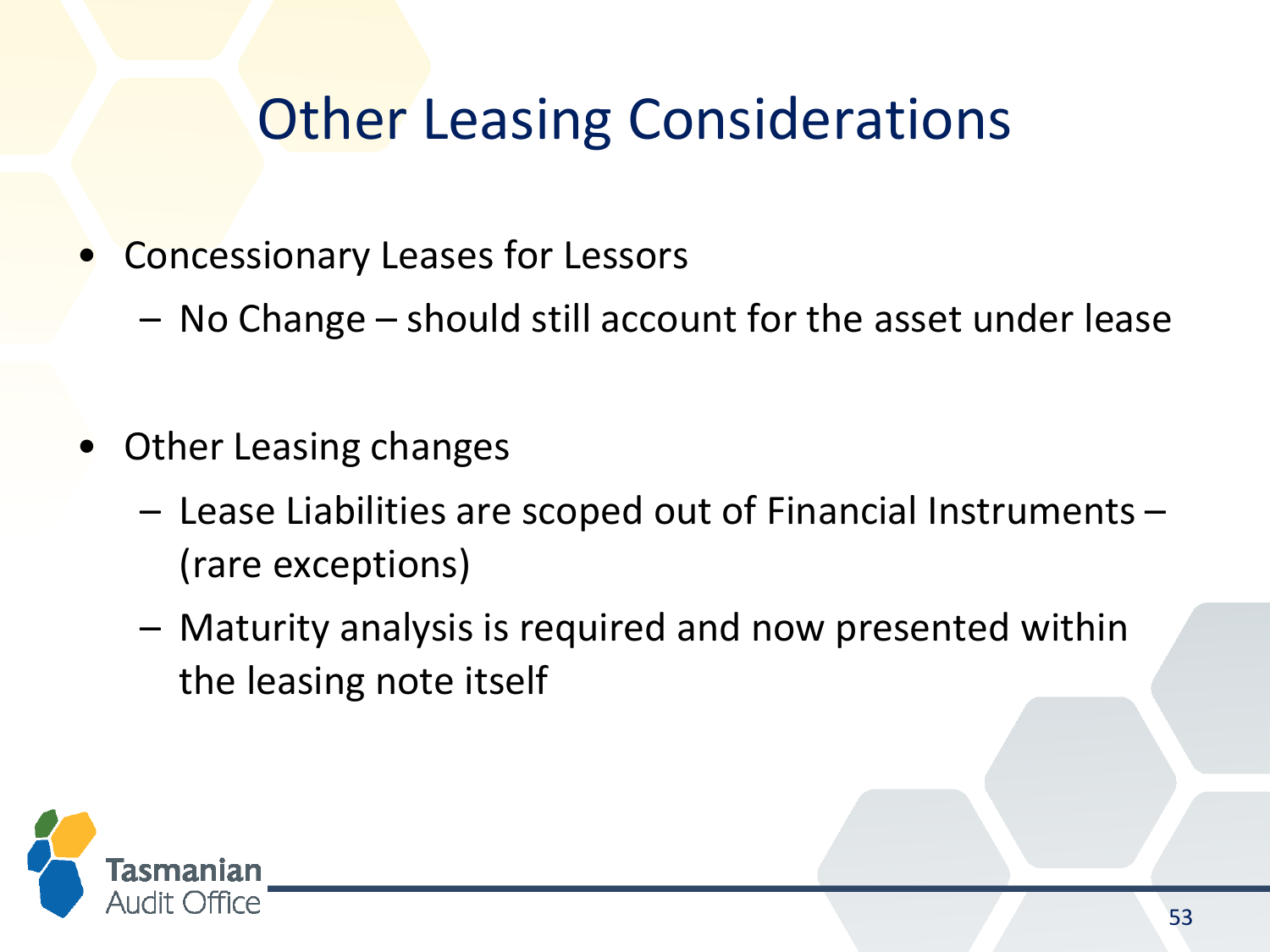### **Other Reporting Considerations**

Revenue and Income for Not-for-Profit (AASB 15/AASB 1058)

- AASB project:
	- Exposure Draft ED318 Illustrative examples
	- Further education material expected (for 30 June 2022)
	- Some changes deferred for Post-Implementation Review (PIR)

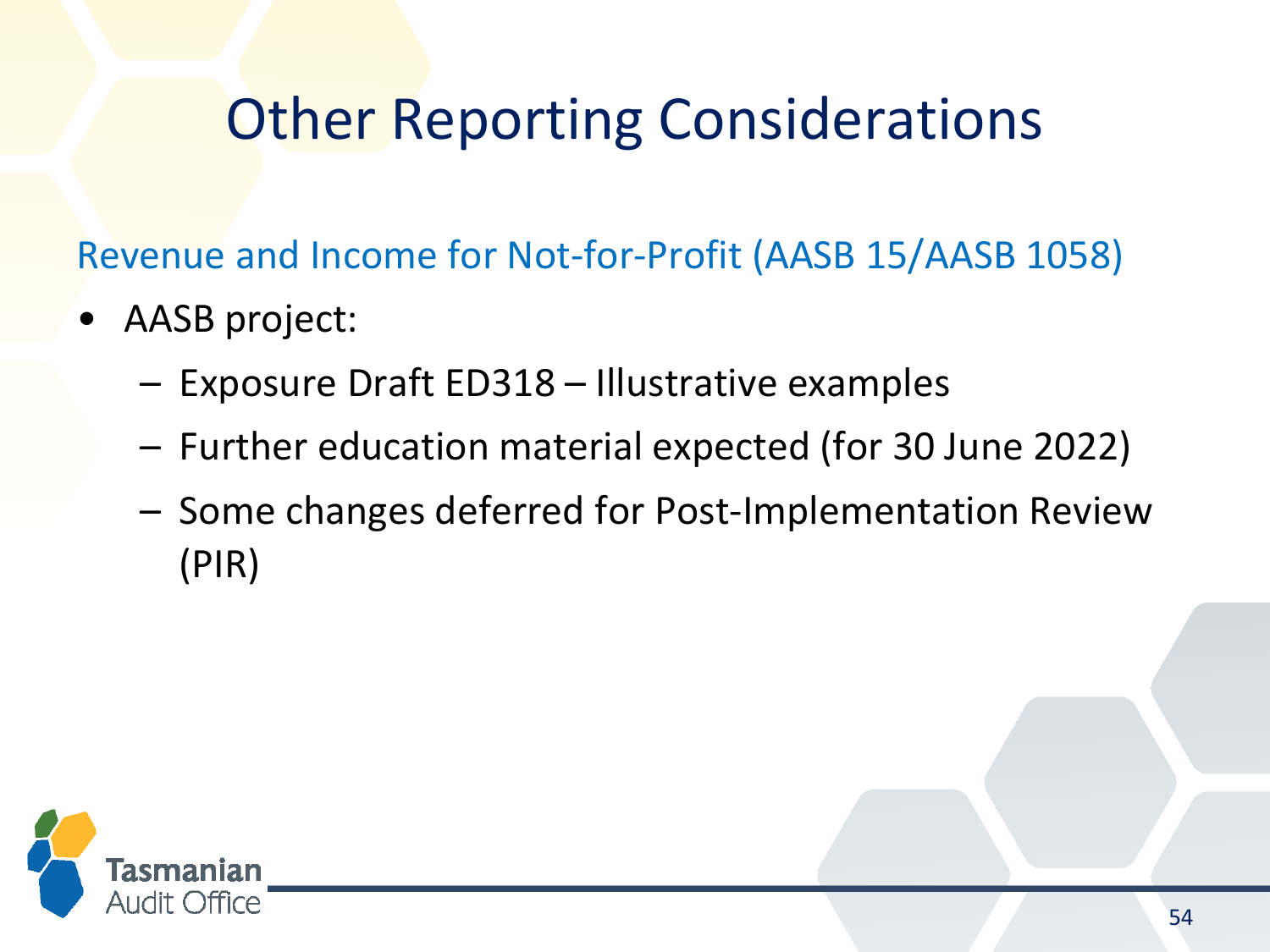### **Other Reporting Considerations**

- Climate Related Risks and Financial Statements
	- Risk related to reported amounts
	- Climate risks in key assumptions in developing estimates
- Impact of COVID-19 on Financial Reporting
	- Disclosure of significant impacts
	- Are previously disclosed impacts still valid?



*(AASB 101.122, 125 & 38)*





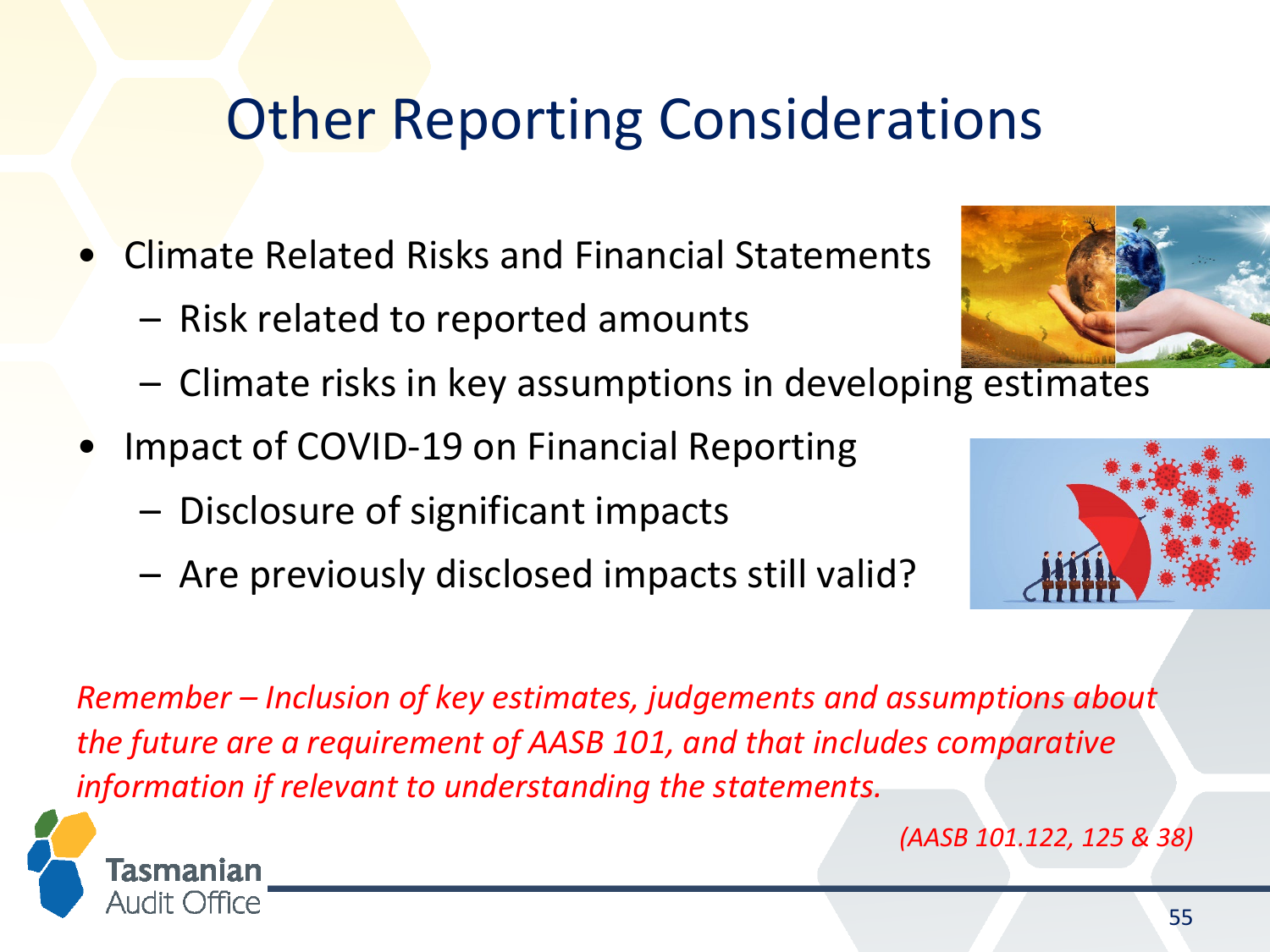

Asset Valuation, Revaluation model – sufficient regularity

- Are valuations planned?
	- VG: 10 Municipalities in 2022, valuation is date 1 July 2021
	- Infrastructure?

Tasmanian

ıdit Office

- If not, what's the approach?
	- Indexing? (What basis?)
	- VG Adjustment factors? (*28 Feb 22 Land range: up to 5.00!*)
- Disclosure requirements all met and correct?
	- Policy, Effective date, Independent valuer or internal,

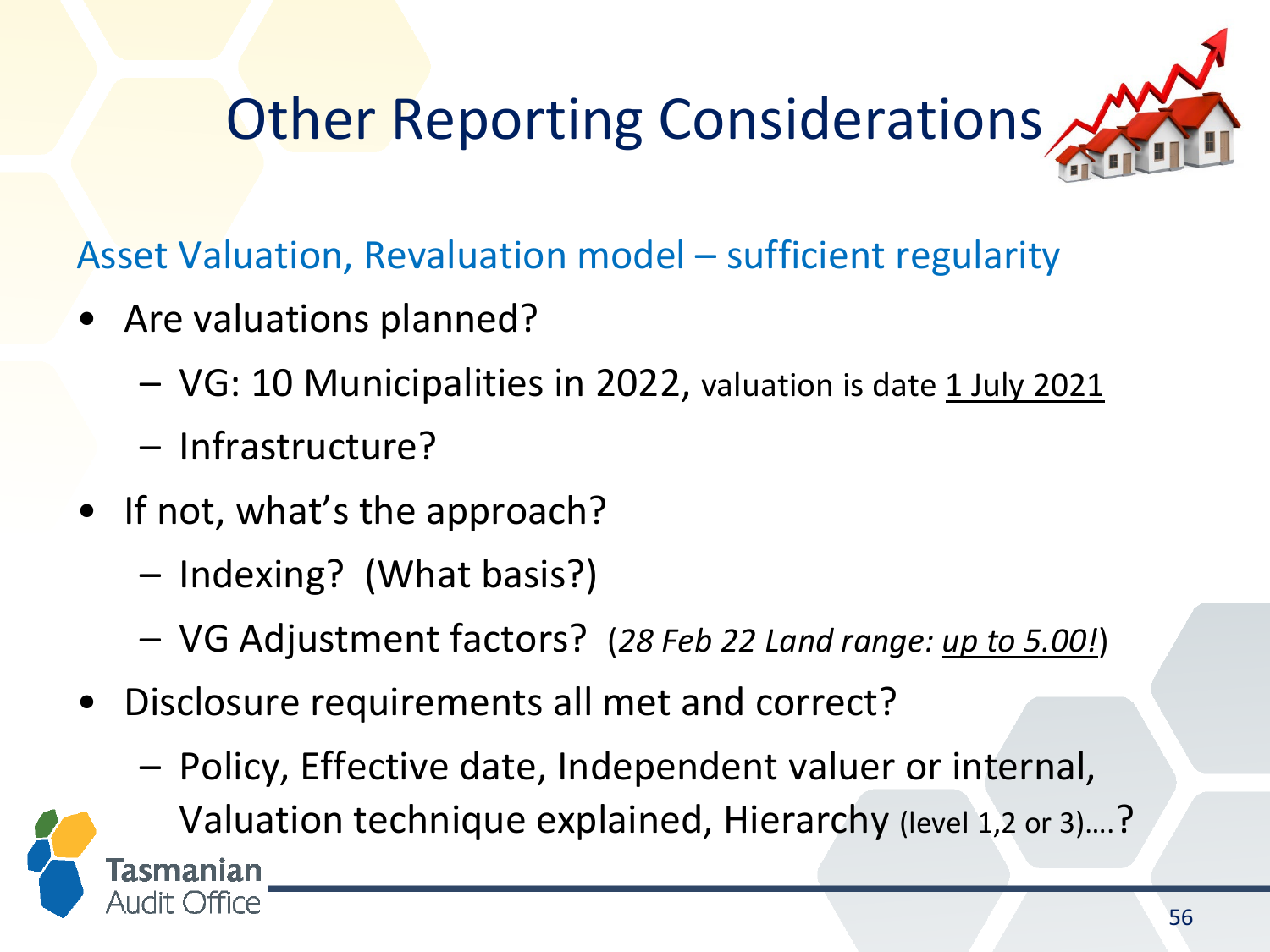# Guidance paper - accounting for assets valued using current replacement cost

- For entities accounting for assets recognised at fair value using the cost approach under AASB 13 *Fair Value Measurement*
- "Gross" or "Net" disclosure?
	- *Model Financial Statements – look for Gross*
- Notes key points in AASB 116

Office

- Prospective focus on remaining useful life to the entity is central for the calculation of depreciation
- TAO website resources under Other Client Information

[https://www.audit.tas.gov.au/wp-content/uploads/Accounting-for](https://www.audit.tas.gov.au/wp-content/uploads/Accounting-for-assets-valued-using-current-replacement-cost.pdf)assets-valued-using-current-replacement-cost.pdf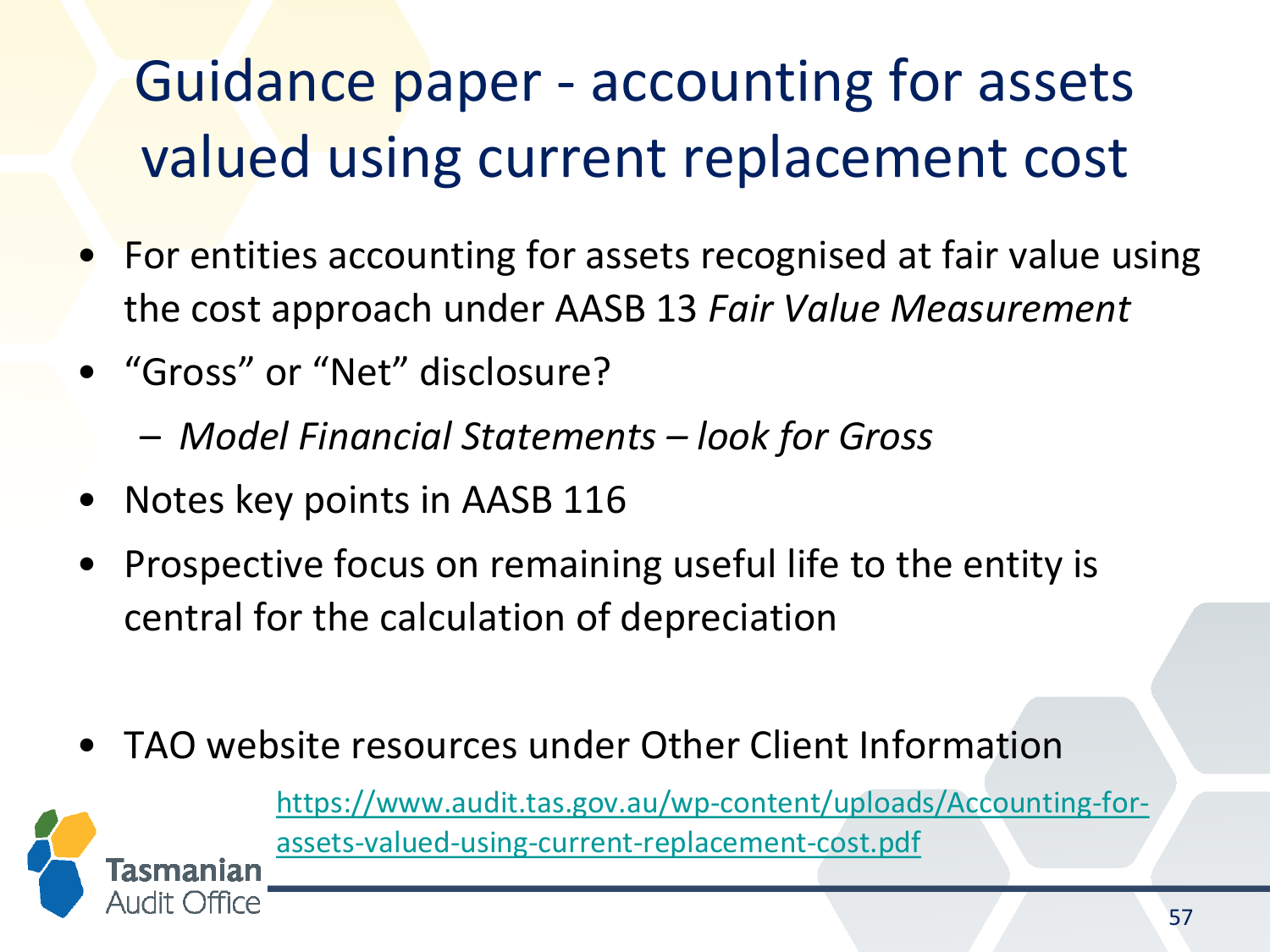### New Accounting Standards



2023/24 AASB 2021-2 *Amendments to Australian Accounting Standards – Disclosure of Accounting Policies and Definition of Accounting Estimates* 

2023/24 AASB 2020-6 *Amendments to Australian Accounting Standards – Classification of Liabilities as Current or Noncurrent – Deferral of Effective Date*

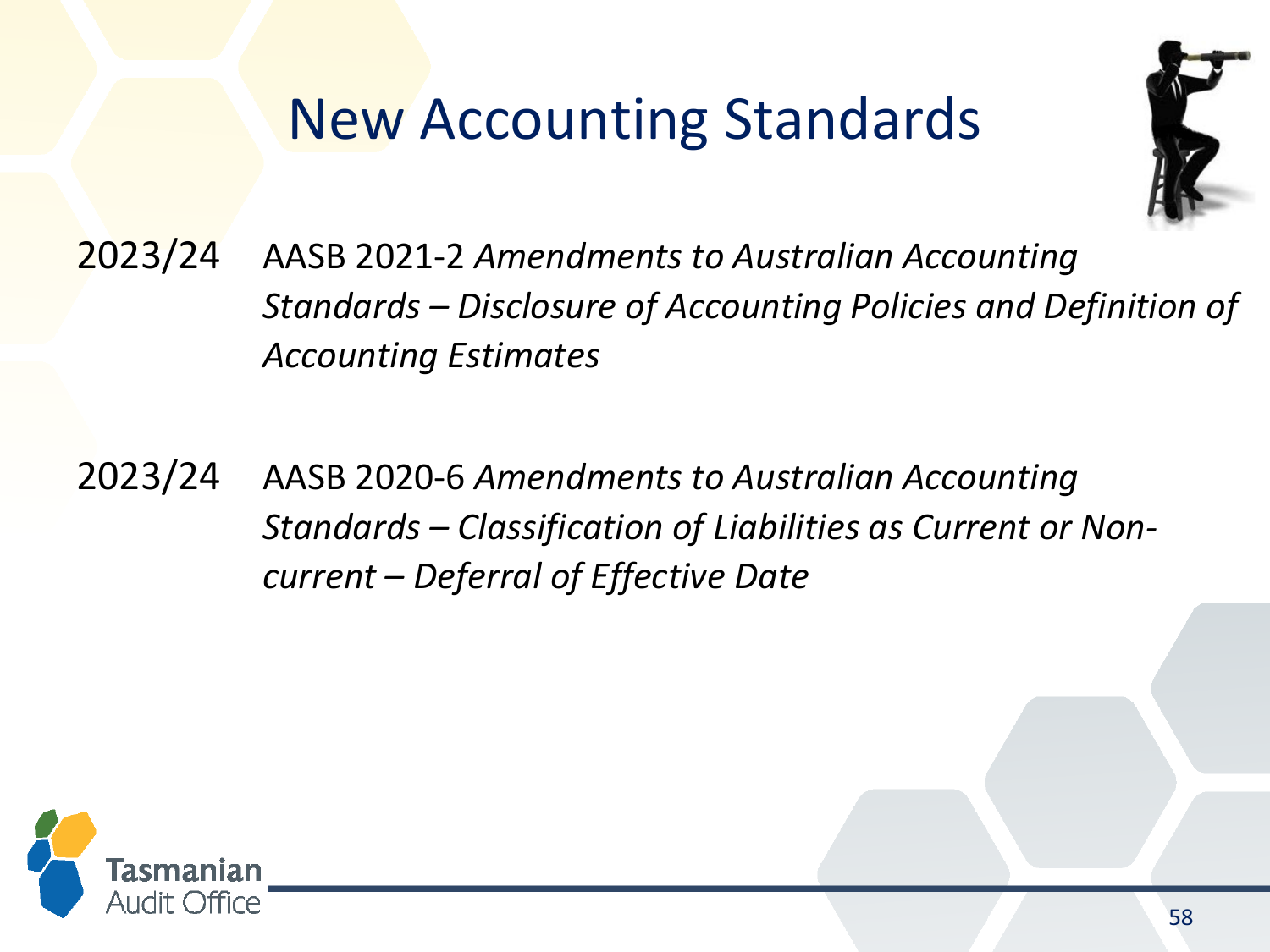### All Financial Statements

- To Disclose or Not to Disclose
	- Beware clutter, consider materiality
- Superannuation Guarantee Levy
	- from 1 July 2022 the rate will increase by 0.5% to 10.5%
- Submission date for Financial Statements
	- Audit Act says 45 days
	- $-14$ <sup>th</sup> Day in August
- Submission guidance on Website
	- Management certification option (+ Submission Checklist)

| <b>August</b> |    |  |                                 |  |    |            |  |
|---------------|----|--|---------------------------------|--|----|------------|--|
| <b>Sun</b>    |    |  | Mon Tue Wed Thr Fri             |  |    | <b>Sat</b> |  |
|               |    |  |                                 |  | 12 | 13         |  |
|               |    |  | $\frac{1}{4}$ (15 ) 16 17 18 19 |  |    | - 20       |  |
| 21            | 22 |  |                                 |  |    |            |  |

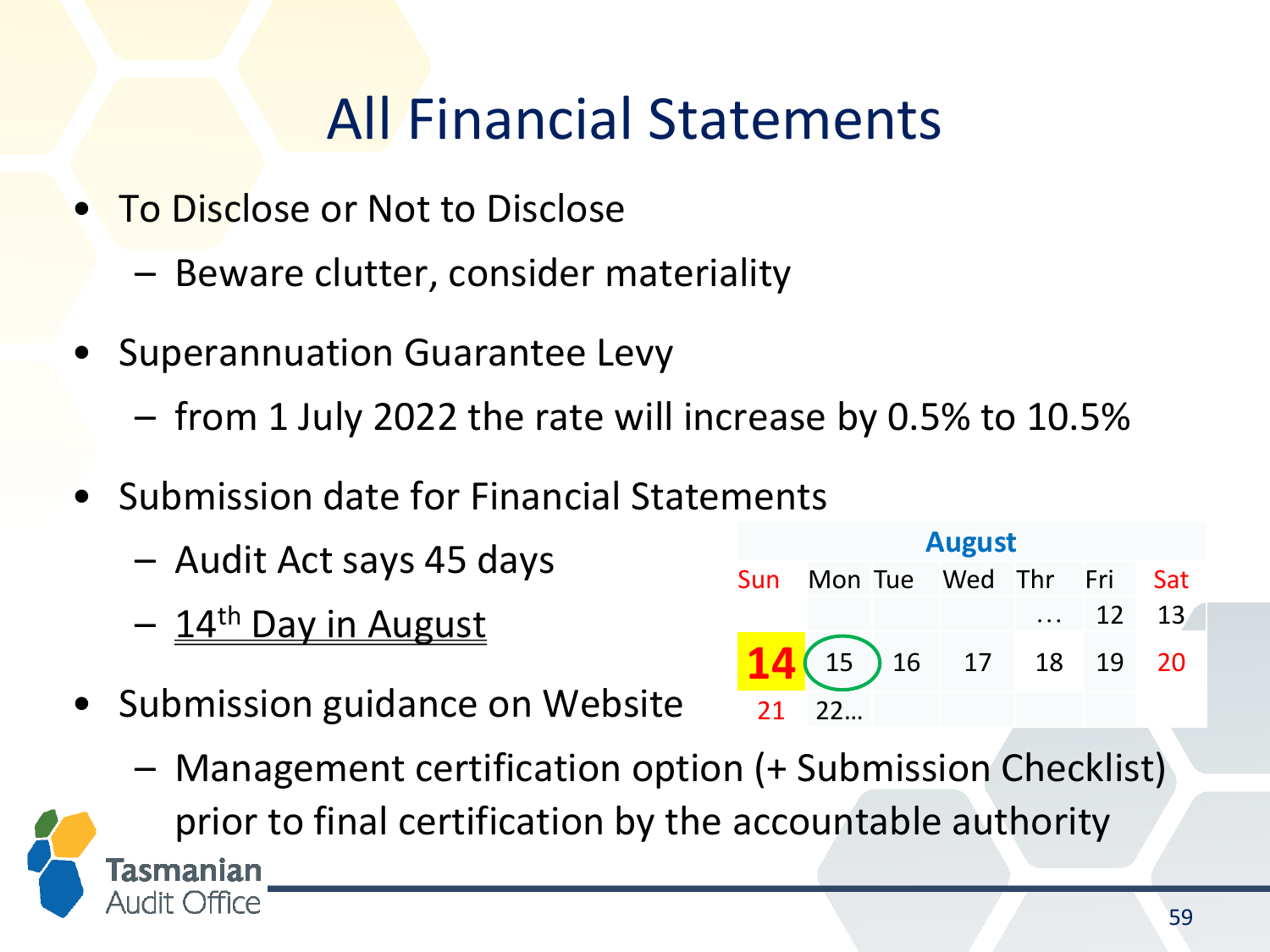### References



- **Software as a Service – IFRIC Interpretation** https://www.ifrs.org/content/dam/ifrs/supporting-implementation/agenda[decisions/2021/configuration-or-customisation-costs-in-a-cloud-computing-arrangement-mar-21.pdf](https://www.ifrs.org/content/dam/ifrs/supporting-implementation/agenda-decisions/2021/configuration-or-customisation-costs-in-a-cloud-computing-arrangement-mar-21.pdf)
- **Climate-related and Other Emerging Risks Disclosures** [https://www.aasb.gov.au/admin/file/content102/c3/AASB\\_AUASB\\_Joint\\_Bulletin\\_Finished.pdf](https://www.aasb.gov.au/admin/file/content102/c3/AASB_AUASB_Joint_Bulletin_Finished.pdf)
- **Impact of COVID-19 on Financial Reporting** <https://www.audit.tas.gov.au/client-reference-information/> [https://www.aasb.gov.au/admin/file/content102/c3/AASB19009\\_COVID19\\_FA.pdf](https://www.aasb.gov.au/admin/file/content102/c3/AASB19009_COVID19_FA.pdf)
- **Guidance Paper - accounting for assets valued using current replacement cost JUST** [https://www.audit.tas.gov.au/wp-content/uploads/Accounting-for-assets-valued-using-current](https://www.audit.tas.gov.au/wp-content/uploads/Accounting-for-assets-valued-using-current-replacement-cost.pdf)replacement-cost.pdf
	- **Valuation Adjustment Factors - 28 February 2022** [https://nre.tas.gov.au/land-tasmania/office-of-the-valuer-general/property-valuation-adjustment](https://nre.tas.gov.au/land-tasmania/office-of-the-valuer-general/property-valuation-adjustment-factors)factors
	- **Guidance Paper – 30 June 2022 financial statement submission**

[Guidance-paper-30-June-2022-financial-statement-submission.pdf \(audit.tas.gov.au\)](https://www.audit.tas.gov.au/wp-content/uploads/Guidance-paper-30-June-2022-financial-statement-submission.pdf)

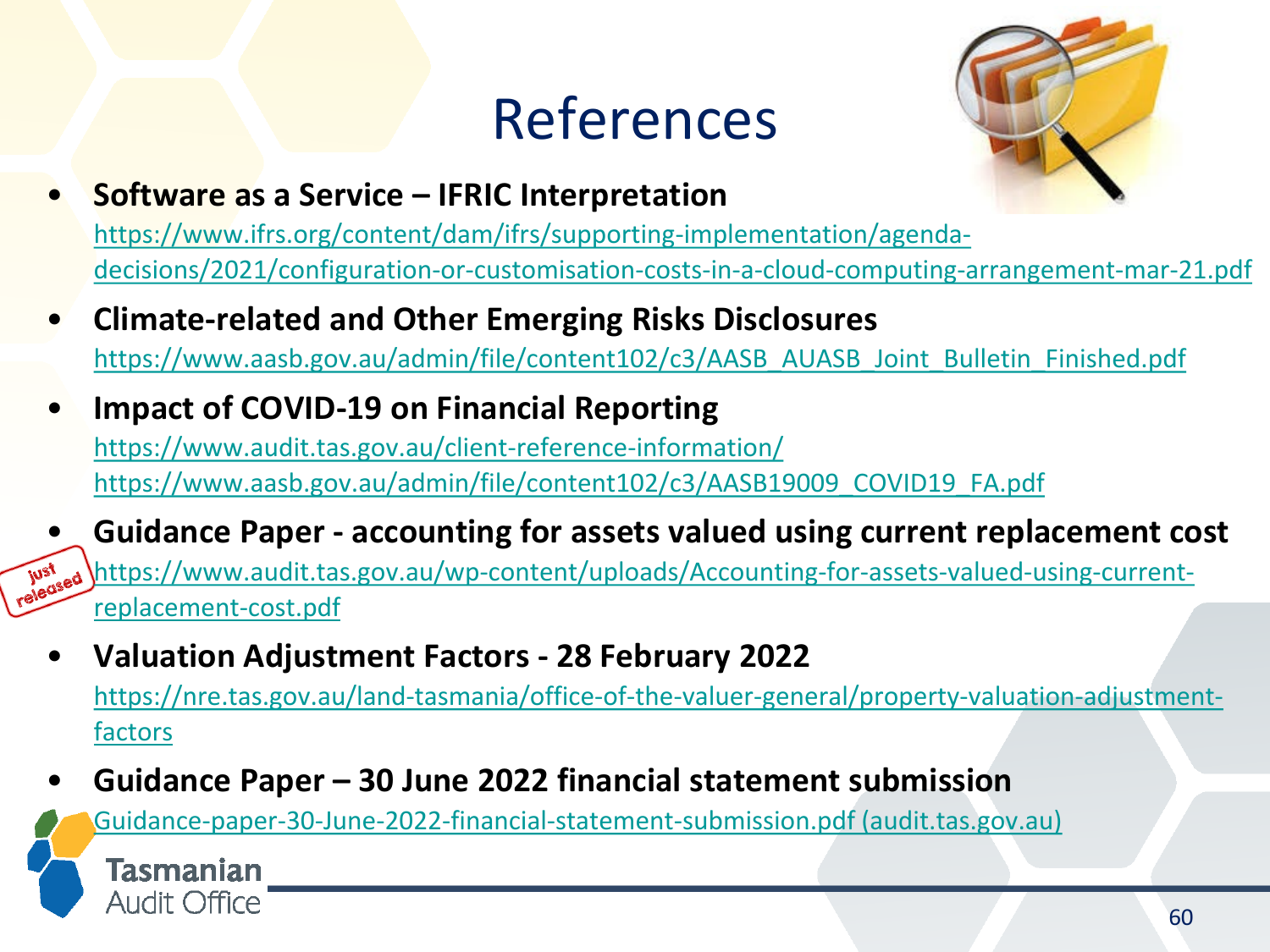

### **Performance audit: What we found from our COVID-19 work**

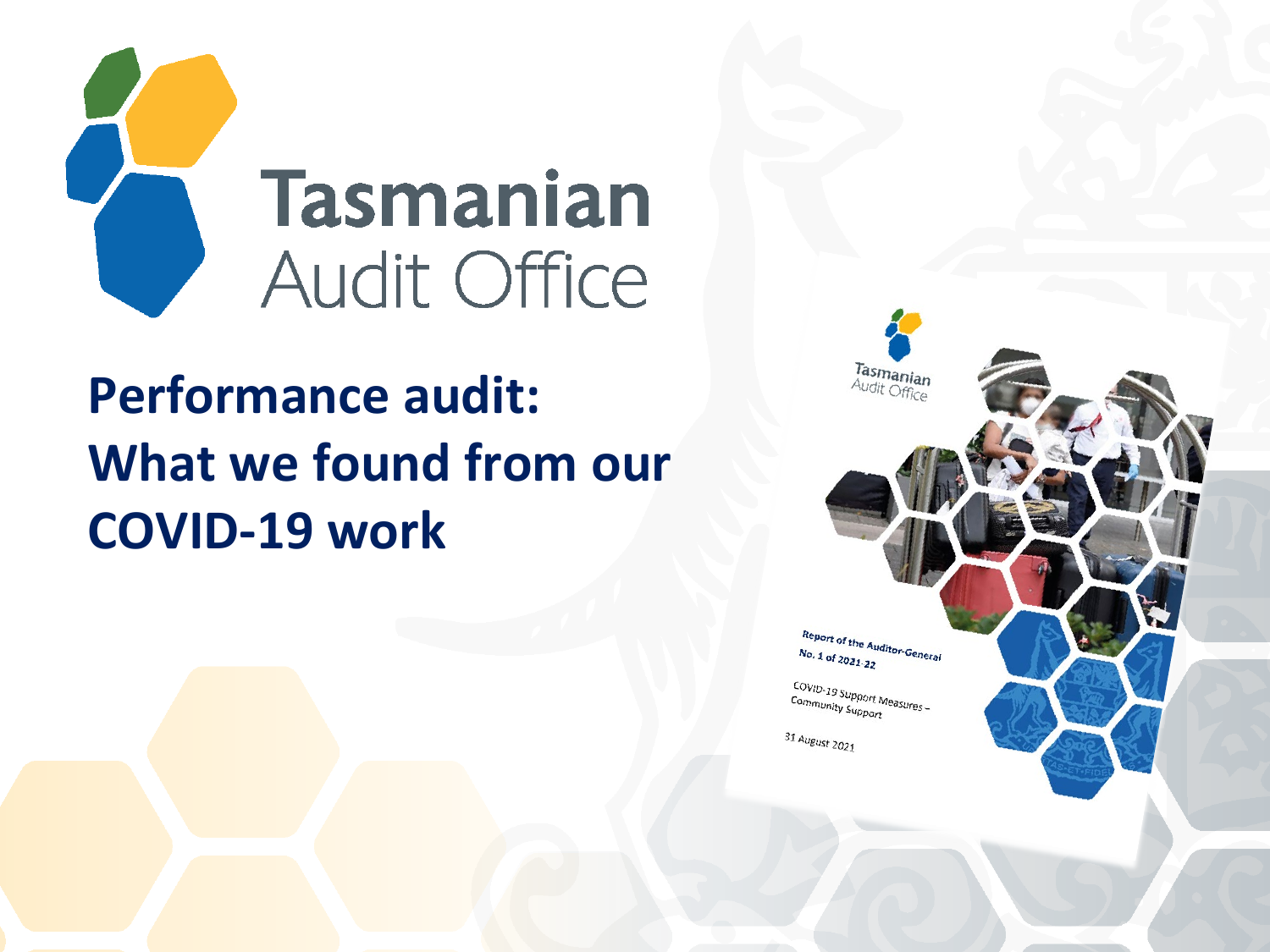# Impact of the pandemic on our annual performance audit plan of work

- During preparation of the 2020-21 Annual Plan of Work, the Parliamentary Standing Committee of Public Accounts suggested the Auditor-General examine aspects of the Government's response to COVID-19
- Suspended our normal performance audit programme of work
- Concerns from key departments on the burden we might place on them and our messaging
- Work undertaken remotely and with a new team
- Mixture of reasonable and limited assurance activity

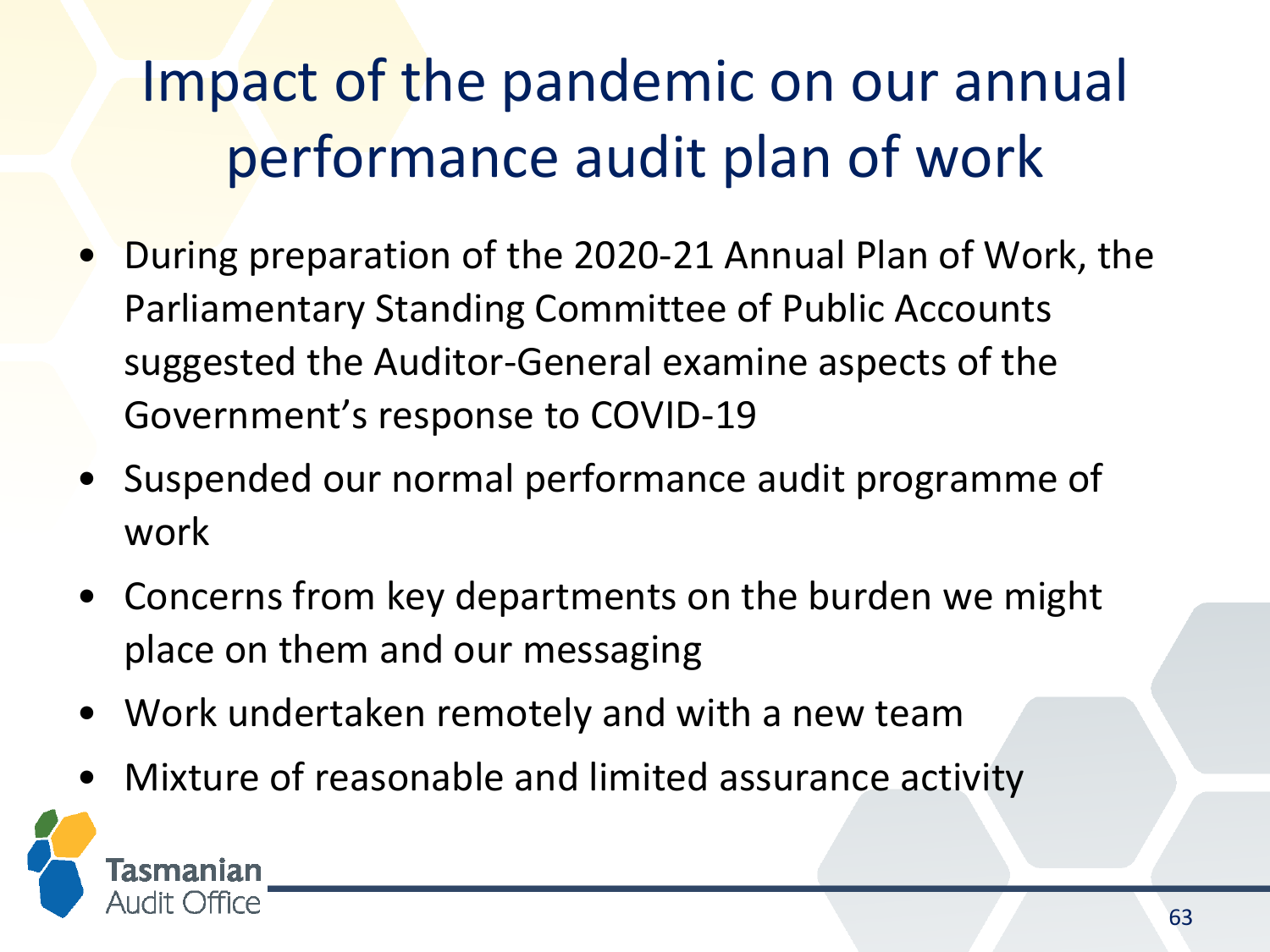### Our Covid-19 plan of work

- Support Measures:
	- Review of expenditure in 2019-20
	- Small Business Hardship Grant Program
	- Payroll Tax Waiver
	- Community Support Fund
- Pandemic response and mobilisation
- Allocation, distribution and replenishment of PPE
- Response to social impacts
- Response to Social Impacts: mental health and digital inclusion

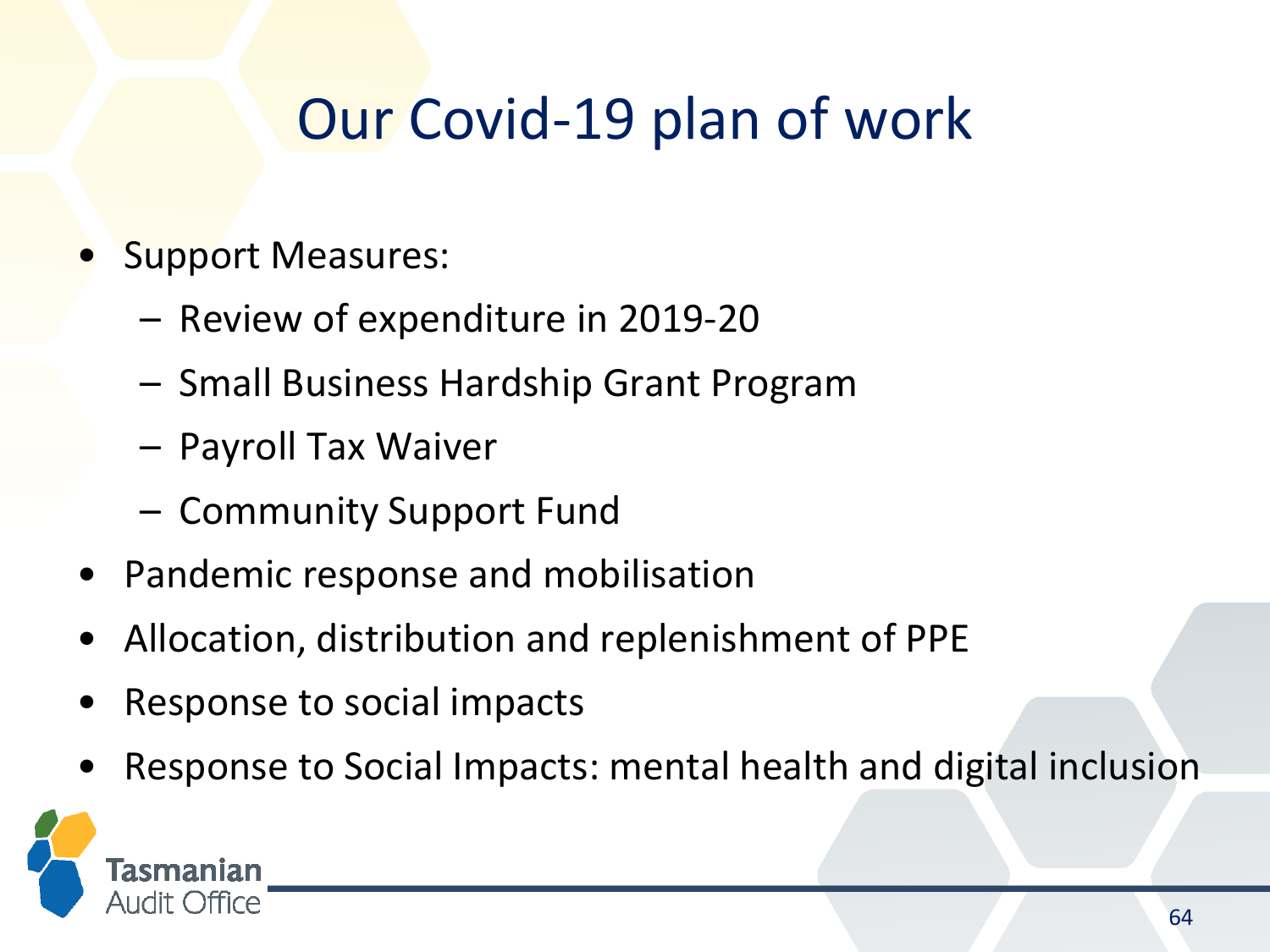### Preparedness and initial response

### Key findings

- Government acted quickly to ensure governance and oversight for its response
- While initial plans were not fully developed they were quickly adapted and largely effective

#### Lessons

- The was a lack of preparedness with no pandemic scenario testing, PPE stock levels or plans specifically developed for a pandemic
- While governance for the response was quickly set up and agile it was over complicated

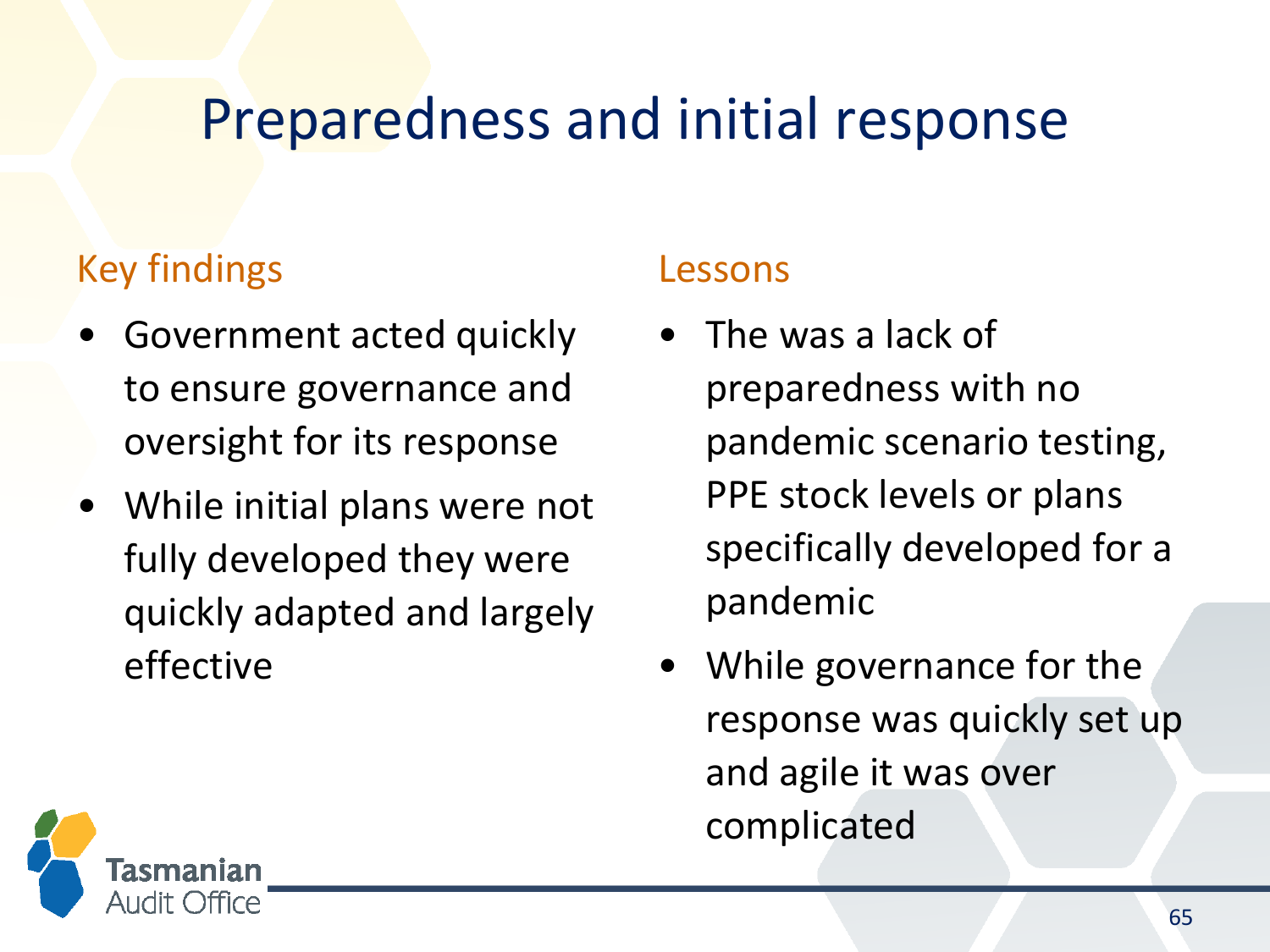### Resourcing the pandemic response

### Key findings

- Departments and other stakeholders were agile and reacted well to changing circumstances
- While there was some 'burn out' for staff, resourcing largely met needs
- Despite the small size of the State sector there was
	- adequate capability



### Lessons

- Public Health were unable to cope in the early stages of the response and their role was quickly changed
- More tailored and targeted support for some staff was needed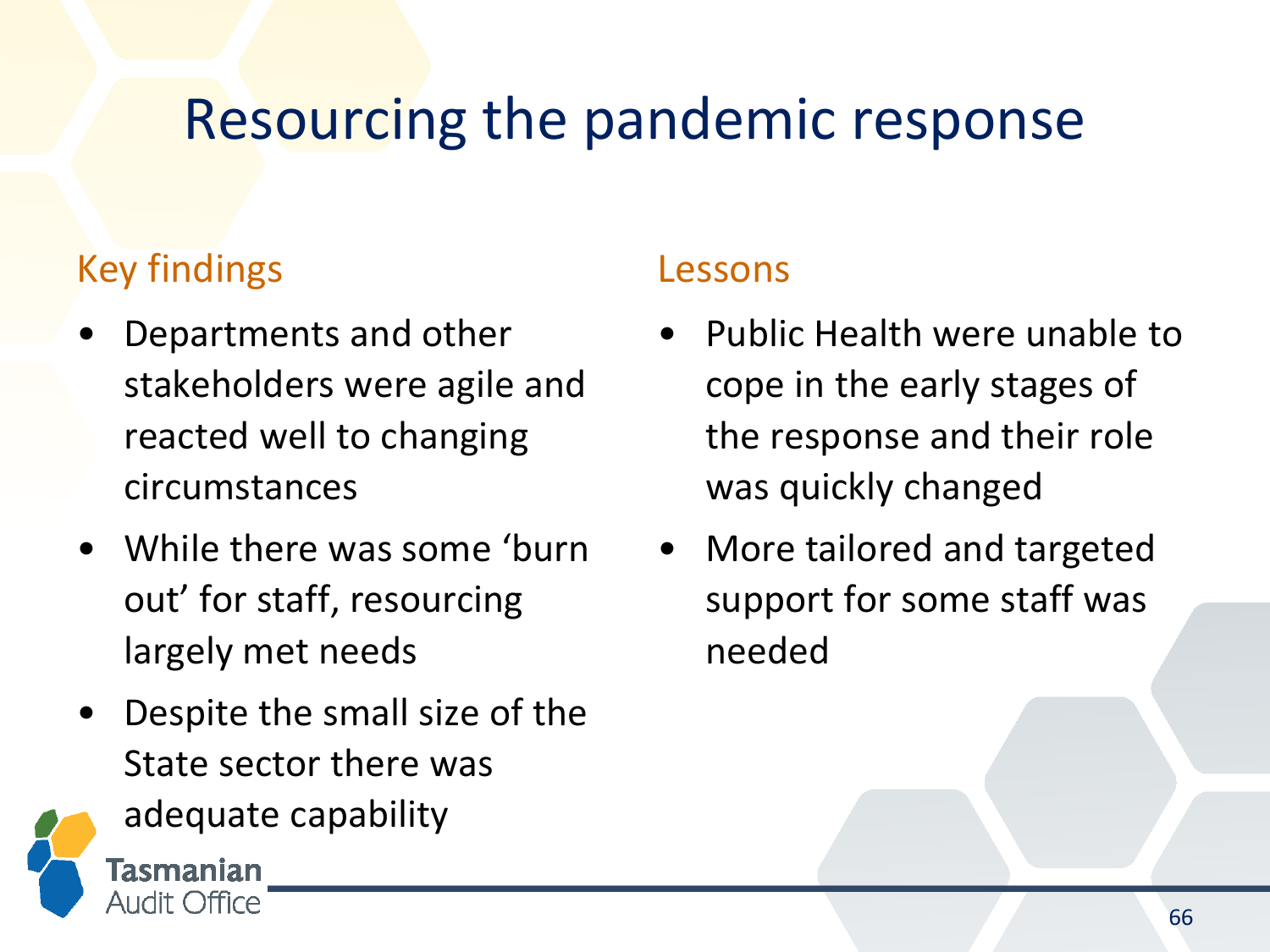### Resourcing the pandemic response

### Key findings

- Those most at risk and vulnerable were identified and resources allocated
- Across the public sector the demand for PPE was largely met

### Lessons

• Some of the ways in which organisations worked more effectively/efficiently during the pandemic are starting to be lost

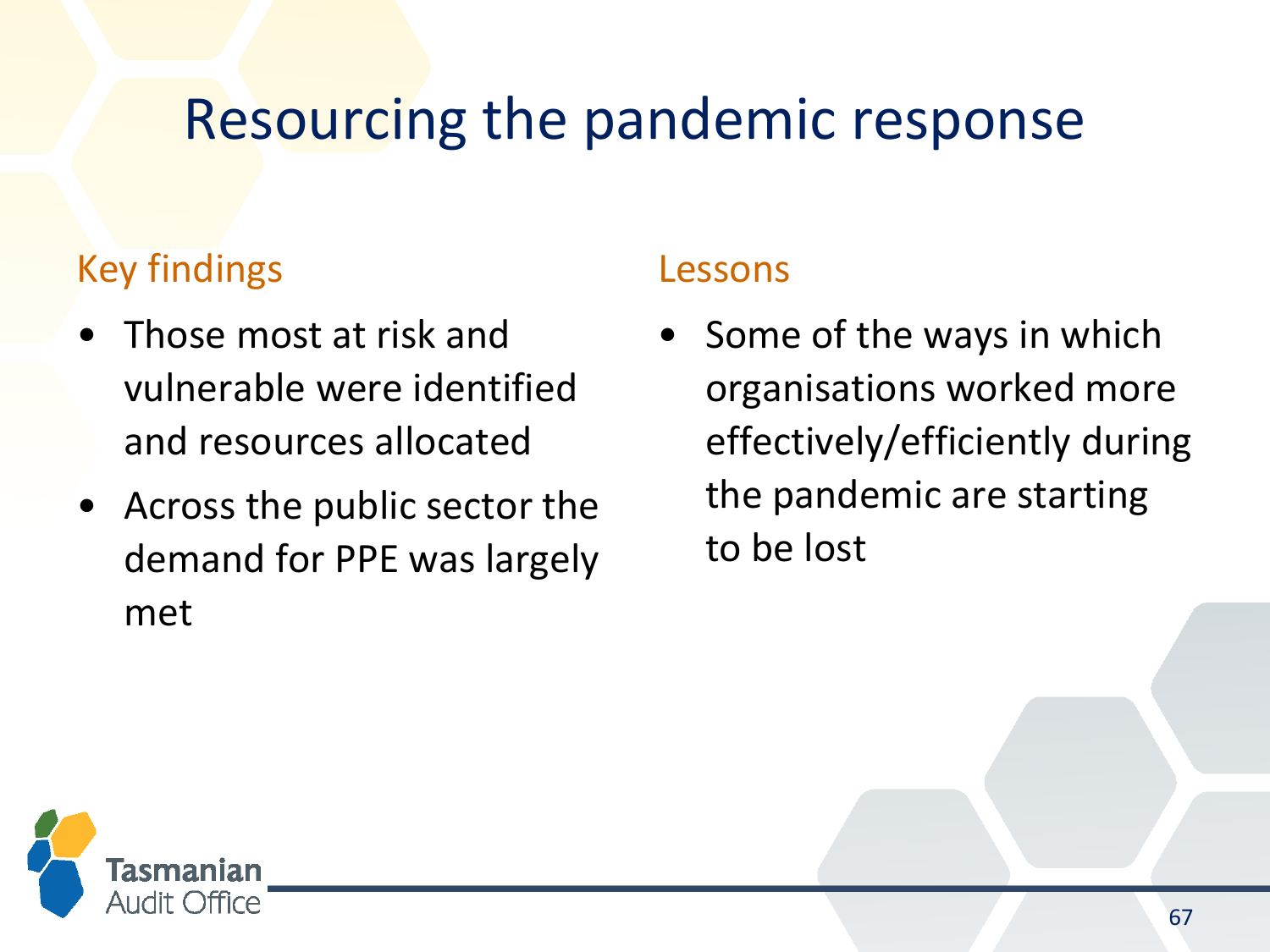### Support and stimulus measures

### Key findings

- **Effective contract** management approach ensured there were enough hotel quarantine rooms to meet demand
- Stimulus measures provided real time support for people and businesses and processes ensured equity

#### Lessons

- Having five agencies involved in quarantine resulted in some inefficiencies
- A lack of investment in grant management software prior to the pandemic impacted on the efficiency of grant program delivery

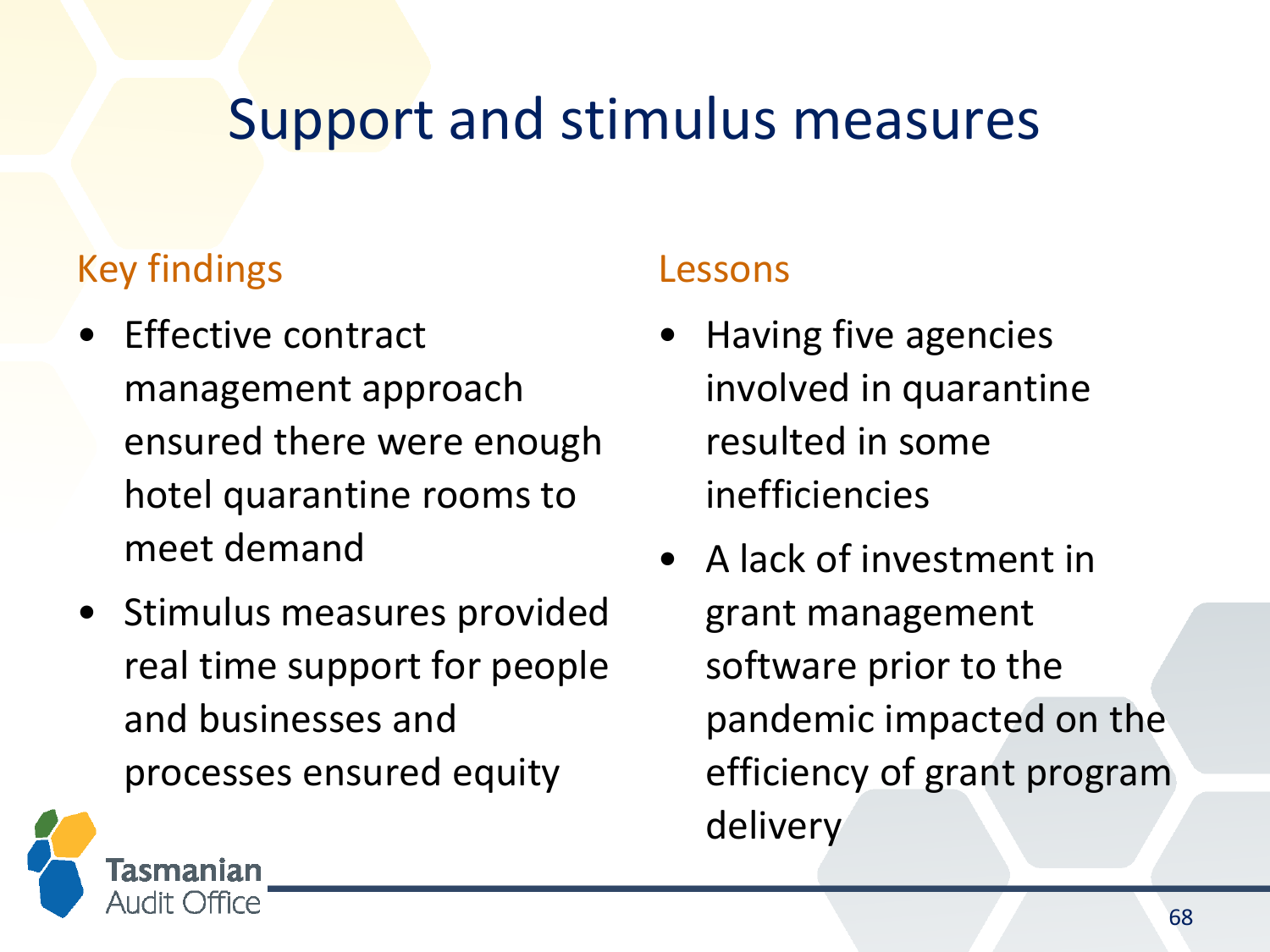### Support and stimulus measures

### Key findings

Use of existing systems and processes for allocating grants and funding reduced the risk of fraud

#### Lessons

- Some of the system-based controls in the grant management software used were underutilised
- Existing local providers/ networks were not always utilised effectively

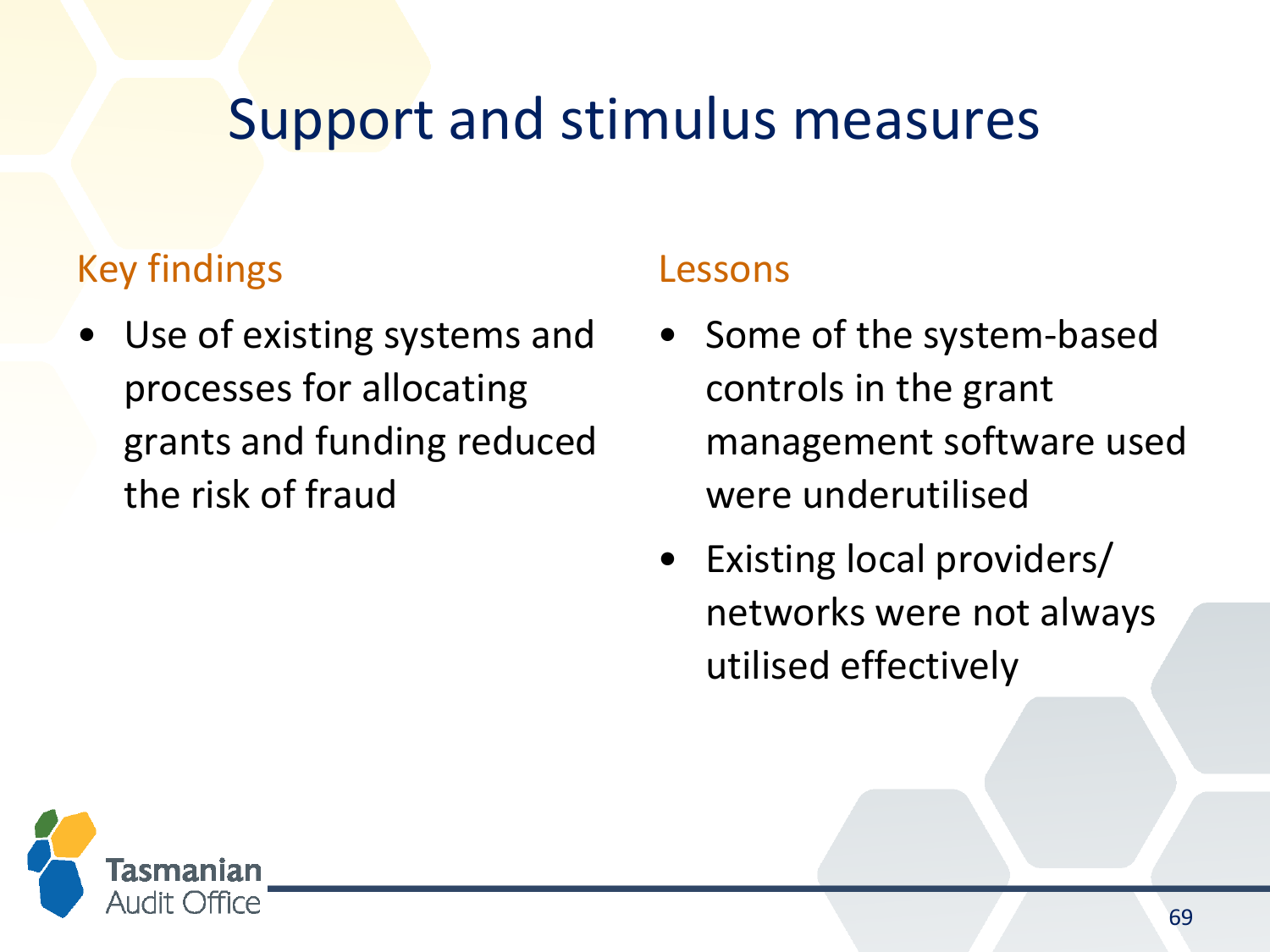### Communication

### Key findings

• Communication to the public at a State level was clear

### Lessons

• Communication with the regions and local providers of services could have been better

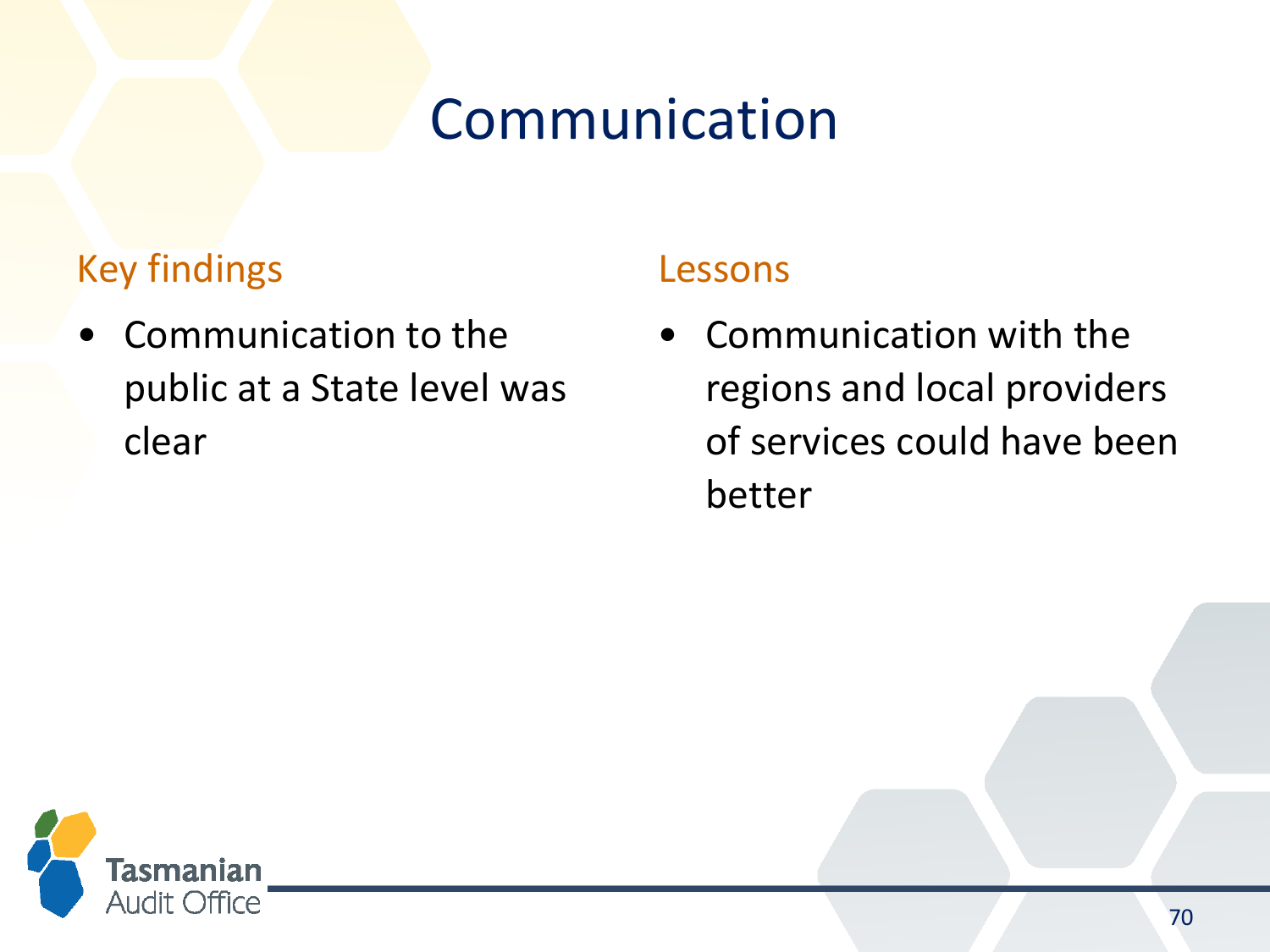### Questions and Close